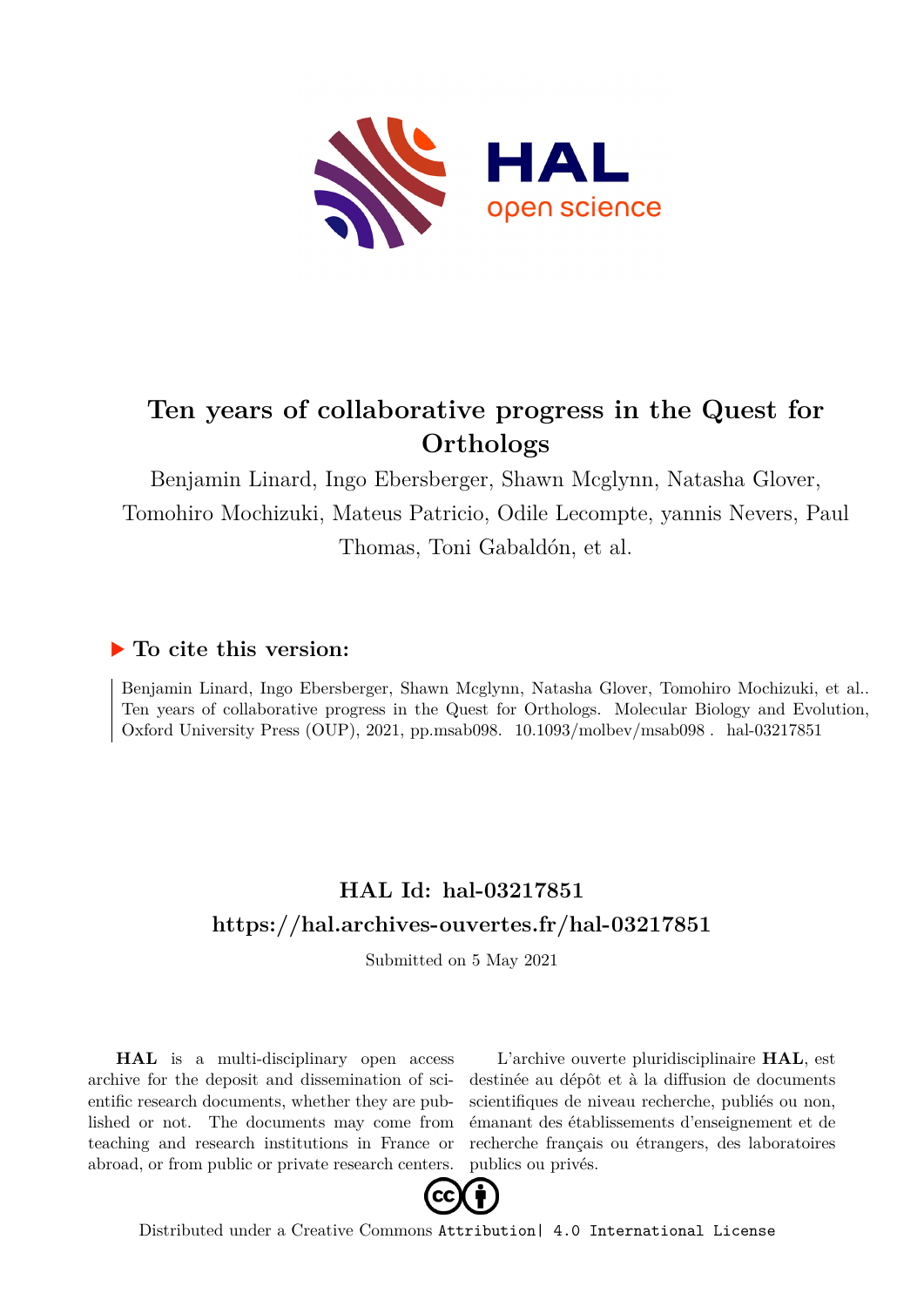# Ten years of collaborative progress in the Quest for Orthologs

**Benjamin Linard 1,2,\* , Ingo Ebersberger 3,4,5 , Shawn E McGlynn 6,7 , Natasha Glover 8,9,12 , Tomohiro Mochizuki 6 , Mateus Patricio 10 , Odile Lecompte 11 , Yannis Nevers 8,9,12 , QFO Consortium, Paul D Thomas 13 , Toni Gabaldón 14,15,16 , Erik Sonnhammer 17 , Christophe Dessimoz 8,9,12,18,19,\* , Ikuo Uchiyama 20**

*\* corresponding authors: benjamin.linard@lirmm.fr ; christophe.dessimoz@unil.ch*

#### **Authors Affiliations:**

1. LIRMM, University of Montpellier, CNRS, Montpellier, France.

2. SPYGEN, 17 Rue du Lac Saint-André, 73370 Le Bourget-du-Lac, France.

- 3. Institute of Cell Biology and Neuroscience, Goethe University Frankfurt, Germany.
- 4. Senckenberg Biodiversity and Climate Research Centre (S-BIKF), Frankfurt, Germany.
- 5. LOEWE Center for Translational Biodiversity Genomics (TBG), Frankfurt, Germany.
- 6. Earth-Life Science Institute, Tokyo Institute of Technology, Meguro, Tokyo, Japan.
- 7. Blue Marble Space Institute of Science, Seattle, WA, USA.
- 8. Swiss Institute of Bioinformatics, Lausanne, 1015, Switzerland.

9. Center for Integrative Genomics, University of Lausanne, Lausanne, 1015, Switzerland.

10. European Molecular Biology Laboratory, European Bioinformatics Institute, Wellcome Genome Campus, Hinxton, Cambridge, UK.

11. Department of Computer Science, ICube, UMR 7357, University of Strasbourg, CNRS, Fédération de Médecine Translationnelle de Strasbourg, Strasbourg, France.

12. Department of Computational Biology, University of Lausanne, Lausanne, 1015, Switzerland.

13. Division of Bioinformatics, Department of Preventive Medicine, University of Southern California, Los Angeles CA 90033 USA

14. Barcelona Supercomputing Centre (BCS-CNS). Jordi Girona, 29. 08034 Barcelona, Spain.

15. Institute for Research in Biomedicine (IRB), The Barcelona Institute of Science and Technology (BIST). Barcelona, Spain.

16. Institució Catalana de Recerca i Estudis Avançats (ICREA), Pg. Lluís Companys 23, 08010 Barcelona, Spain.

17. Science for Life Laboratory, Department of Biochemistry and Biophysics, Stockholm

This is an Open Access article distributed under the terms of the Creative Commons Attribution License

(http://creativecommons.org/licenses/by/4.0/), which permits unrestricted reuse, distribution, and reproduction in any medium, provided the original work is properly cited.

<sup>©</sup> The Author(s) 2021. Published by Oxford University Press on behalf of the Society for Molecular Biology and Evolution.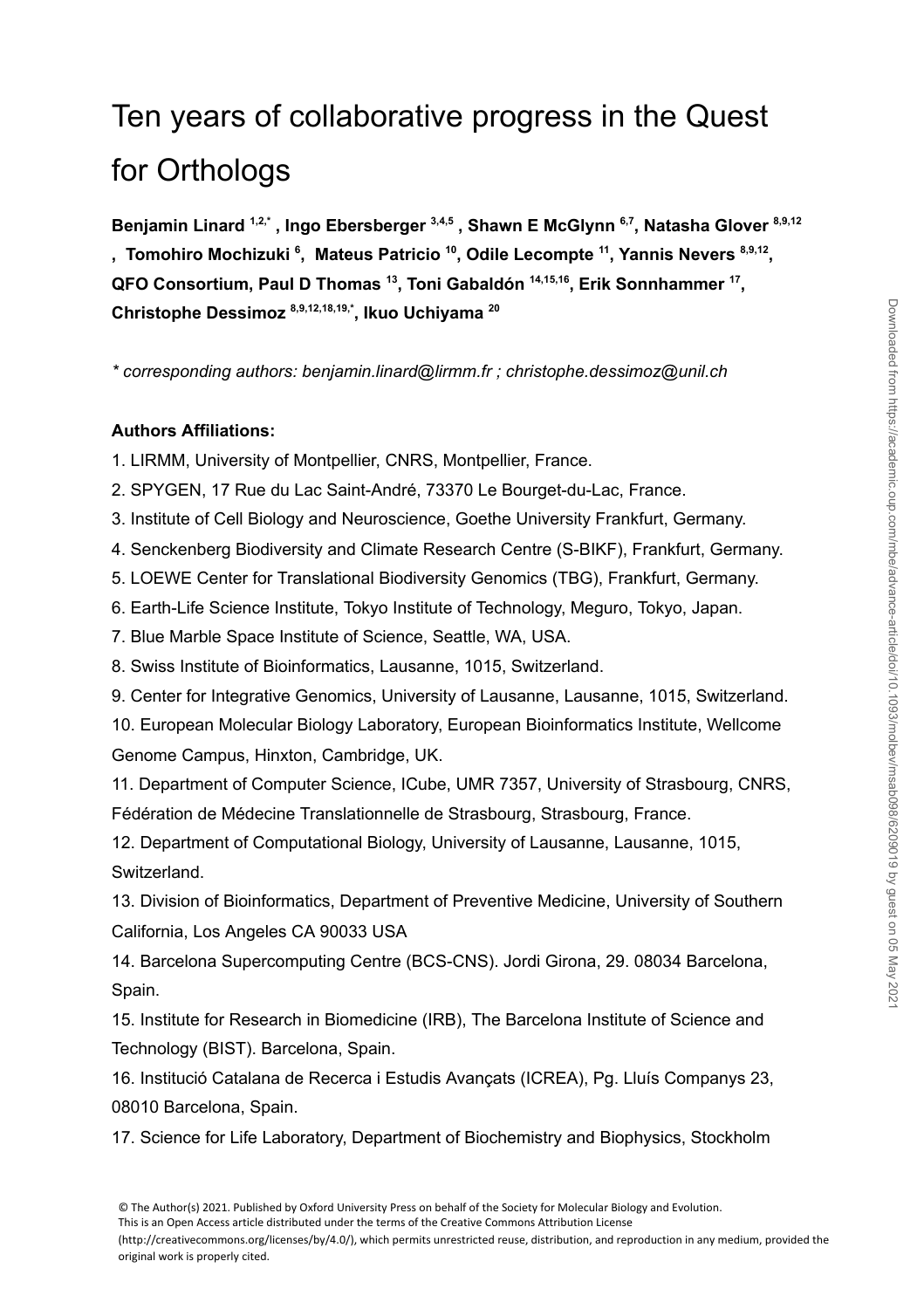University, Solna, Sweden.

18. Department of Computer Science, University College London, London, WC1E 6BT, UK. 19. Department of Genetics, Evolution and Environment, University College London, London, WC1E 6BT, UK.

20. Department of Theoretical Biology, National Institute for Basic Biology, National Institutes of Natural Sciences, Okazaki, Aichi, 444-8585, Japan.

# Abstract

Accurate determination of the evolutionary relationships between genes is a foundational challenge in biology. Homology — evolutionary relatedness — is in many cases readily determined based on sequence similarity analysis. By contrast, whether or not two genes directly descended from a common ancestor by a speciation event (orthologs) or duplication event (paralogs) is more challenging, yet provides critical information on the history of a gene. Since 2009, this task has been the focus of the Quest for Orthologs (QFO) consortium. The 6th QFO meeting took place in Okazaki, Japan in conjunction with the 67th National Institute for Basic Biology conference. Here we report recent advances, applications, and oncoming challenges that were discussed during the conference. Steady progress has been made toward standardisation and scalability of new and existing tools. A feature of the conference was the presentation of a panel of accessible tools for phylogenetic profiling and several developments to bring orthology beyond the gene unit—from domains to networks. This meeting brought into light several challenges to come: leveraging orthology computations to get the most of the incoming avalanche of genomic data, integrating orthology from domain to biological network levels, building better gene models, and adapting orthology approaches to the broad evolutionary and genomic diversity recognized in different forms of life and viruses. **Abstract**<br>
Accurate determination of the evolutionary relationships between genes is a foundational<br>
challenge in bloogy. Homology — evolutionary relationships and the most system and the difference of the basis<br>
directly

# Introduction

Orthology and paralogy are evolutionary relationships linking homologous genes which diverged via speciation or duplication events, respectively (Fitch [1970\).](https://paperpile.com/c/lJ1Hgs/ucd1p) Correctly inferring these relationships is fundamental in many fields of biology. For instance, alignments of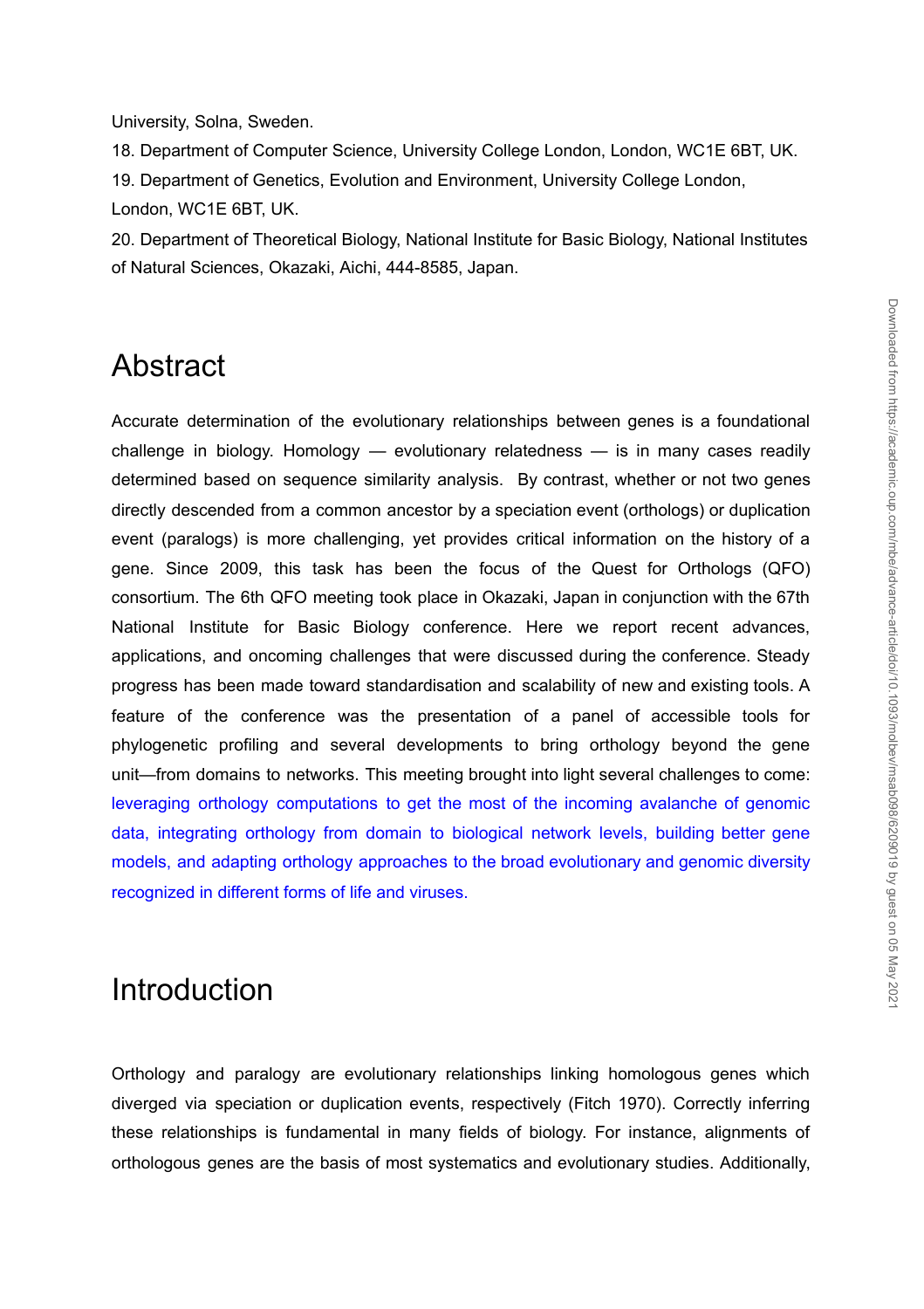orthologs tend to conserve their biological functions between different species more than paralogs, as duplications are often followed by functional divergence [\(Altenhoff](https://paperpile.com/c/lJ1Hgs/en4Gv+xEuvr+vHvpJ) et al. 2012; [Gabaldón](https://paperpile.com/c/lJ1Hgs/en4Gv+xEuvr+vHvpJ) and Koonin 2013; Rogozin et al. 2014). This makes high-quality orthology inference a critical step, with impacts on many downstream analyses ranging from gene functional predictions to biological network interpretation.

Still, predicting orthology from biological sequences remains a challenging problem. New genomes are released every week [\(Mukherjee](https://paperpile.com/c/lJ1Hgs/oFirZ) et al. 2019) and inferring orthology relationships at least linearly and typically quadratically with the number of available genomes. Thus, a continuous effort of data integration and standardisation is essential to keep up with the speed with which novel data arrives. Genomes are shaped by speciation and duplication events, but also gene loss, domain architecture rearrangements and horizontal gene transfers, which complexifies orthology predictions and constantly pushes development of new computational methods [\(Forslund](https://paperpile.com/c/lJ1Hgs/V824y) et al. 2018).

The Quest of Orthologs Consortium was founded In 2009 to address the challenges and opportunities of orthology prediction in the genomic era. This community effort united dozens of researchers interested in orthology database construction, orthology software development, and applications of orthologs [\(Gabaldón](https://paperpile.com/c/lJ1Hgs/TzFpi) et al. 2009). Ten years later, this consortium has grown into a worldwide community (questfororthologs.org) and biannual meetings are organized to discuss the many aspects of orthology research (Fig. 1). This community effort has led to major achievements, including curated reference proteomes for phylogenetically diverse species [\(Dessimoz](https://paperpile.com/c/lJ1Hgs/6ujUr) et al. 2012), reference species trees useful for orthology predictions [\(Boeckmann](https://paperpile.com/c/lJ1Hgs/YoNde) et al. 2015) and an online benchmarking service standardizing the assessment and comparison of orthology inference methods [\(Altenhoff](https://paperpile.com/c/lJ1Hgs/FNshw) et al. [2016\).](https://paperpile.com/c/lJ1Hgs/FNshw)

The sixth Quest for Orthologs Meeting was organized in conjunction with the 67th National Institute for Basic Biology (NIBB) conference and held in Okazaki (Japan) in August 2019 (www.nibb.ac.jp/conf67), coinciding with the 10th anniversary of the consortium. With 28 speakers from 9 different countries, the meeting focused on the latest advances in orthology-related research and treated present and future challenges that may be addressed by this community. Here we review the main subjects that were addressed during these sessions and survey the future challenges of orthology-related research that will be the focus of the Quest of Orthologs Consortium.

#### Orthology resources: new tools and updates

Today, accurate large-scale orthology inference covering hundreds to thousands of genomes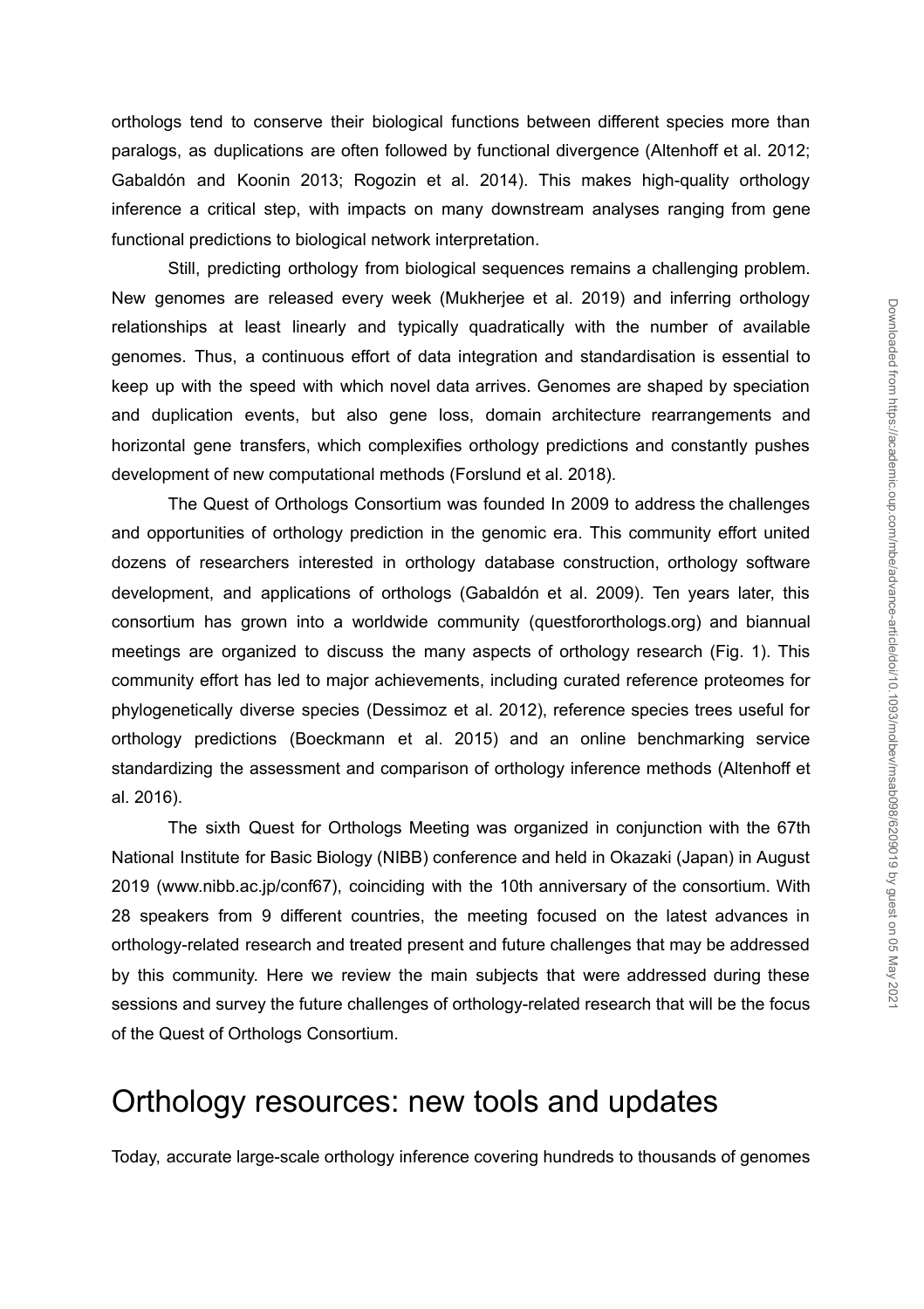remains a challenging task, as demonstrated by the constant development of new orthology inference tools. These methods can be broadly divided into four categories: tree-based, graph-based, hybrid (e.g. graph and tree based) and meta-approaches. We will briefly describe the characteristics that differentiate them (see [Altenhoff](https://paperpile.com/c/lJ1Hgs/1EdMg) et al. 2019 for a recent and more extensive review).

Tree-based tools are based on tree reconciliation, in which a gene tree and a reference species tree are compared to assign duplication or speciation events to each internal node of the gene tree. Because they are based on more complex modelisations (evolutionary models) and considered more accurate, tree-based methods are often favoured in projects targeting specific clades or involving a limited number (dozens to a few hundreds) of genomes. Their main bottlenecks remain their computational cost (multiple alignments and tree inferences) and the unavoidable assumptions introduced when selecting gene models and delimiting genes into putative gene families prior to the alignments.

Graph-based approaches have been developed to cope with larger sequence volumes. In these tools, the genetic distances accurately modelled in tree-based approaches are approximated via a pairwise distance-matrix built for all studied genes. Then, this matrix is used to build a graph which is decomposed into orthologous gene pairs or groups assuming that orthologous genes are clustered together in this graph (e.g. orthologs are recursively more similar than non-orthologous genes).

Hybrid methods combine both approaches. In a preliminary step they take advantage of the higher scalability of graph-based approaches to infer large sets of putative orthologs which are then refined using tree-based validations .

Finally, meta-methods are combining the output of several methods to refine orthology predictions and increase their robustness. They rely on a variety of combinatorial approaches (see [Glover](https://paperpile.com/c/lJ1Hgs/aZBS) et al. 2019 for a non-exhaustive list) or machine-learning methods [\(Sutphin](https://paperpile.com/c/lJ1Hgs/pHymX) et al. 2016).

During the 6th QFO conference, several methods were presented. They mostly belonged to the hybrid and graph-based categories and showed a notable focus on speed and scalability improvement. Wataru Iwasaki presented the software SonicParanoid [\(Cosentino](https://paperpile.com/c/lJ1Hgs/bB4f9) and Iwasaki 2019), a graph-based approach similar to InParanoid in which sequence similarity scores are not computed by a classical Blast-based approach but via MMSeqs2 (Steinegger and Söding 2017) to accelerate the distance computation necessary to the graph construction. Steven Kelly presented the second version of OrthoFinder, an hybrid method with a workflow combining graph and tree-based approaches to infer large-scale and accurate orthology and paralogy relationships [\(Emms](https://paperpile.com/c/lJ1Hgs/kYIzG) and Kelly 2019). A key idea of OrthoFinder was that the scores used to build the graph should account for the gene length bias via BLAST scores are completed to the bias via BLAST score normalisation [\(Emms](https://paperpile.com/c/lJ1Hgs/wiPcU) and Kelly 2015). At the state of the state of the state of the state of the state of the state of the state of the state of the sta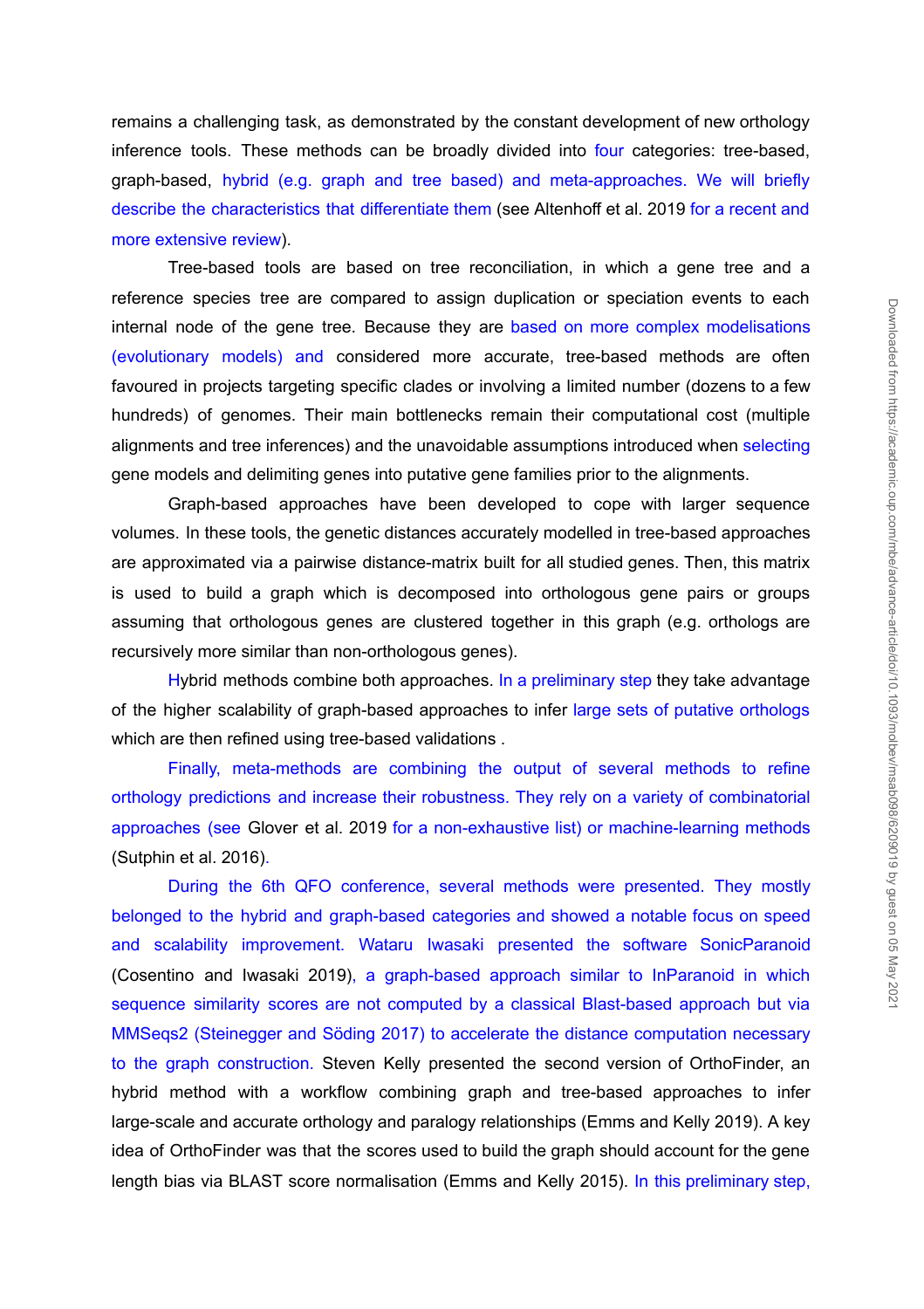users can choose between a classical BLAST approach, or one of the faster, less accurate algorithms: DIAMOND (Buchfink et al. 2015) or MMSeq2 (Steinegger and Söding 2017). In the second version, predictions are refined using additional steps based on gene tree reconstruction, species tree root identification, and validation of the detected duplication events. These steps do not require multiple alignment of the sequences of each group but instead use DendroBLAST, a tool to reconstruct approximate phylogenetic dendrograms on the basis of pairwise alignments (Kelly and Maini [2013\)](https://paperpile.com/c/lJ1Hgs/jY283).

Two other recent tools are SwiftOrtho (Hu and [Friedberg](https://paperpile.com/c/lJ1Hgs/t8E8i) 2019) and JustOrthologs [\(Miller](https://paperpile.com/c/lJ1Hgs/9l4ku) et al. 2019). The former introduced an original approach where inexact k-mer matches via spaced-seeds patterns are combined to a reduced protein alphabet (e.g. amino acids sharing common physico-chemical traits are collapsed) to accelerate similarity searches prior to graph reconstruction and MCL (Markov CLustering) algorithm. The latter is a new tool that fits neither a graph-based or tree-based approach and could be related to older orthology inference methods based on the reciprocal best hits idea. JustOrthologs uses alignment-free criteria for defining sequence similarity. It compares genes from two proteomes by a) looking for at least one, maximum two CDS of identical length and b) by counting the occurrences of a dinucleotide pair in the exons and dividing it by the total number of dinucleotide pairs in those exons. Orthology inference is then based on a decision tree exploiting these two criteria. While this approach is fast (no alignments), its usefulness appears restricted to closely related genomes.

The conference was also noteworthy for many major updates that concerned most of the established databases of pre-computed orthology relationships. Many talks were related to the latest updates in databases built using graph-based and hybrid methods. Most showed vast expansions in their taxonomic coverages, and confirmed their capacity to deal with the current rates of full genome sequencing. Yannis Nevers presented the 3rd version of the OrthoInspector database. This graph-based approach based on pairwise genome comparisons expanded to 4763 species and its website was redesigned to allow browsing orthology via three sub-databases (*Bacteria*, *Archaea*, *Eukaryotes*) and a cross-domain database dedicated to model species [\(Nevers](https://paperpile.com/c/lJ1Hgs/W5dM3) et al. 2019). Christophe Dessimoz presented the latest state of OMA (Orthologous MAtrix) [\(Altenhoff](https://paperpile.com/c/lJ1Hgs/ft1SS) et al. 2018) another graph-based approach which has expanded to 2200 complete genomes (June 2019) and recently introduced novel tools for data visualisation tools and semantic data sharing. Ikuo Uchiyama described the last updates of MBGD (MicroBial Genome Database), an orthology database which focuses on *Bacteria*, *Archaea* and unicellular *Eukaryotes*. MBGD predictions are based on an updated two-step inference pipeline where a faster but less sensitive large-scale UBLAST search is followed by BLASTP and Smith–Waterman alignments at the genus level [\(Xiang](https://paperpile.com/c/lJ1Hgs/zMpuh) et al. 2020). Among the richest databases for bacterial data, MBGD has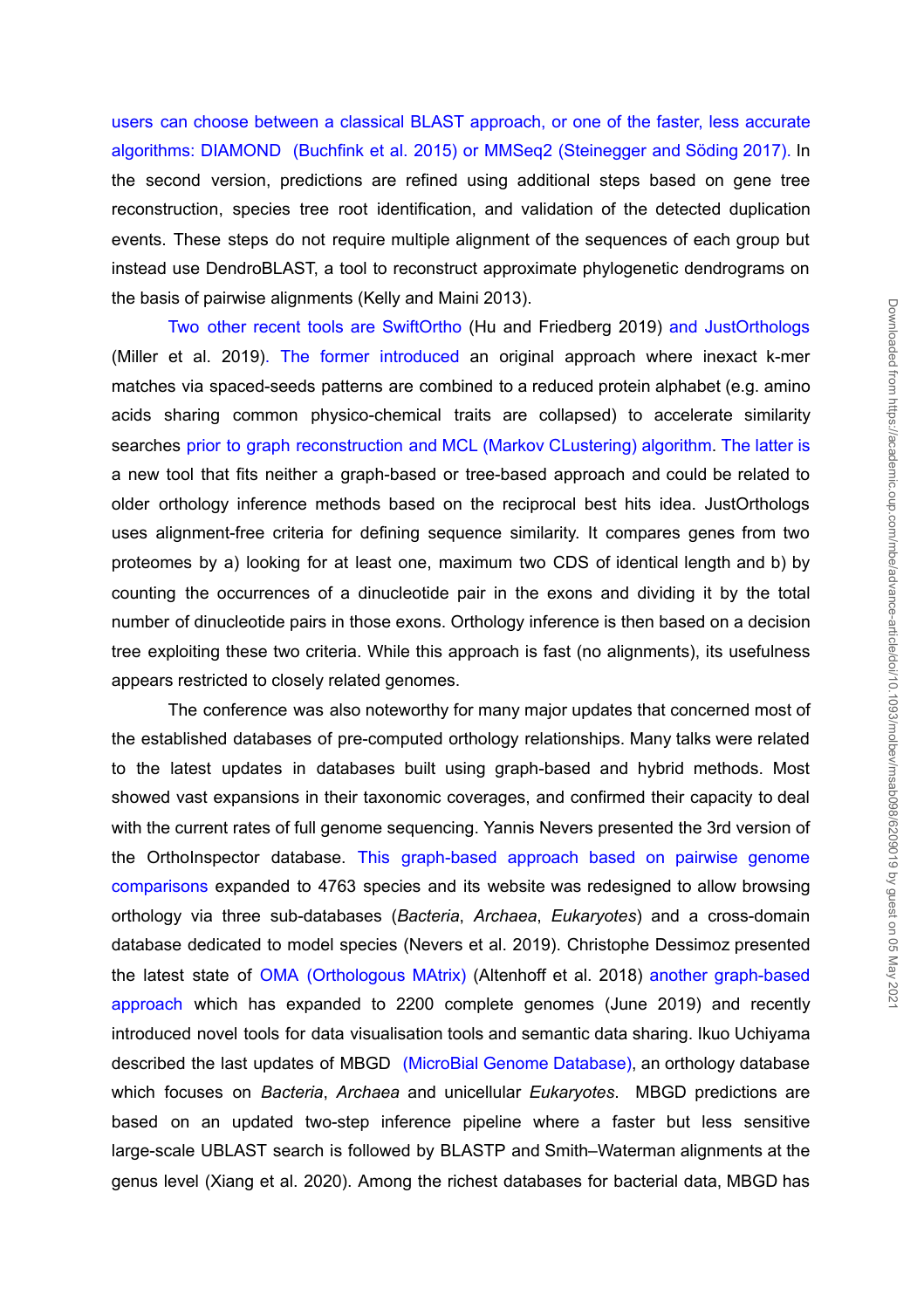expanded to 6218 species in 3566 genera. Similarly, OrthoDB 10, another graph-based method, has expanded to 13772 species, of which 6488 are viruses and 5609 are bacterial genomes (october 2019) [\(Kriventseva](https://paperpile.com/c/lJ1Hgs/7FGMD) et al. 2019). OrthoDB predictions are based on an updated pipeline where MMseqs2 is used for homology searches and novel heuristics are used for better selection of seeds for the graph construction and filtering of mispredicted gene fusions.

The category of meta-methods was represented by Paul D Thomas that described the latest developments of PANTHER (Protein ANalysis THrough Evolutionary Relationships) version 14. The corresponding database expanded to 142 complete genomes (Mi, [Muruganujan,](https://paperpile.com/c/lJ1Hgs/BVyxS) Huang, et al. 2019). This last iteration particularly focused on collaboration with biocurators (Gaudet et al. 2011) and the Ensembl Compara resource (Herrero et al. 2016), leading to refined gene family boundaries for inferring phylogenetic trees and updated annotations (Mi, [Muruganujan,](https://paperpile.com/c/lJ1Hgs/BVyxS) Huang, et al. 2019).

Beyond the meeting, it is noteworthy to mention the recent updates of OrthoMaM 10 (Orthologous Mammalian Markers), an expert database focusing on high-quality tree reconciliation in mammals that expanded to 47 complete genomes with a focus on resolving exon positions in CDS alignments to infer fine-grained exon orthology [\(Scornavacca](https://paperpile.com/c/lJ1Hgs/SCCif) et al. [2019\)](https://paperpile.com/c/lJ1Hgs/SCCif). Finally, EggNOG 5 (Evolutionary genealogy of genes: Non-supervised Orthologous Groups), another hybrid method, expanded to 5090 species including a large expansion in viral genomes (352 to 2502, october 2019).

# Scalability, standardisation and benchmarking

The long list of orthology database expansions demonstrates the capacity of current orthology inference tools to encompass a large number of genomes, which is particularly true for graph-based and hybrid approaches. Still, the conference highlighted that database updates aiming for exhaustive inclusion of all sequenced genomes may become an unsustainable option in the near future. As shown by the most recent database updates, many authors are now initiating their predictions on very similar, if not identical, gene models and sequence sets. Many tools rely on the Uniprot reference proteomes dataset and in many cases, the same pairwise aligners (Blast, MMseq2…) are used to compute similar sequence distances.

The last iteration of EggNOG was one of the first attempts to introduce new strategies to limit such computation duplicates. Similarly to other hybrid methods, it uses graph-based predictions refined by gene-tree reconciliation and species delineation [\(Huerta-Cepas](https://paperpile.com/c/lJ1Hgs/envsV) et al. 2019). But the distance matrix used to build the graphs was derived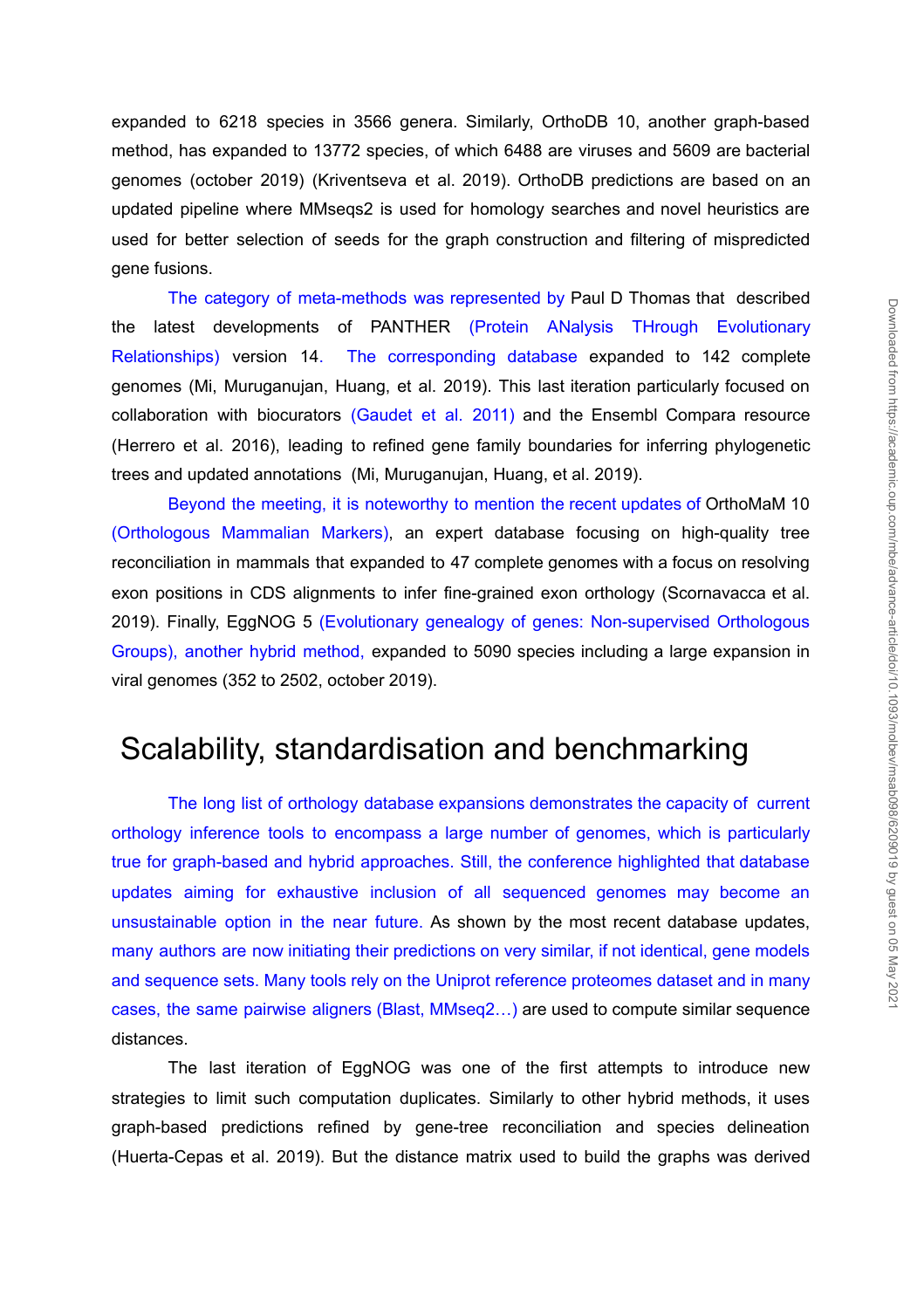from an all-against-all Smith-Waterman matrix provided by the SIMAP (Similarity Matrix of Proteins) project [\(Arnold](https://paperpile.com/c/lJ1Hgs/e3c5r) et al. 2014). This project proposed to compute similarity metrics between well-established and stable gene models and organize them in a shared database. This approach offers the advantage of avoiding to re-compute distances between gene models that remain unchanged between genomes releases, and appears as an alternative strategy that could respond to growing concerns related to the increasing environmental footprint of Big Data computations [\(Lucivero](https://paperpile.com/c/lJ1Hgs/FGCSP) 2020).

The critical point of genome counts and scalability was also thoroughly discussed by Mateus Patricio via the example of Ensembl Compara [\(Herrero](https://paperpile.com/c/lJ1Hgs/5kA7t) et al. 2016). At the time of the meeting (Ensembl release 96, 199 genomes), Ensembl Compara had about 50 different pipelines summing up to around 59.2 million jobs per release and about 51.8 CPU-years in total, run four times a year. However, the Darwin Tree of Life project (DToL, see www.darwintreeoflife.org) will generate a data deluge of 66,000 high-quality annotated genomes from all eukaryotic species found in the British Isles. Consequently, Ensembl Compara has been enhancing its release capabilities and introduced new ways for quantifying and monitoring database changes between releases. By using new statistics such as Jaccard Index (Jaccard 1901) and Gini Coefficient (Gini 1921) based on gene counts, Ensembl Compara can ensure that the amount of changes the database undergoes between releases falls within the expected range. Another metric that has been heavily used to guide the impact of changes is the Gene Order Conservation (GOC), a score which indicates how many of the four closest neighbours of a gene match between orthologous pairs and are in the same relative order (synteny). Better scalability has also served as motivation to look into innovative ideas such as validating predicted homologies via Deep Learning algorithms. This led to the creation of a Google Summer of Code (GSoC) project (github.com/EnsemblGSOC/compara-deep-learning) to evaluate the feasibility of such an approach. Implementation and large-scale tests are currently ongoing in Ensembl Compara (personal communication).

Another major goal of the Quest for Orthologs consortium continues to be facilitating comparisons among different methods—emerging and established—and the meeting featured several talks touching on standardisation and benchmarking. On benchmarking, Adrian Altenhoff presented improvements of the Quest for Orthologs benchmark service, in particular to address uneven species sampling in some of the phylogeny-based tests. Also related to the service, Salvador Capella-Gutierrez reported on the migration of the service back-end to OpenEBench**,** ELIXIR's platform for community benchmarking. These services and outcomes from the discussion sessions are reported in a separate paper dedicated to the Quest for Orthologs benchmark service [\(Altenhoff](https://paperpile.com/c/lJ1Hgs/YYskV) et al. 2020).

Progress on standardisation was reported in terms of nomenclature, ontologies, and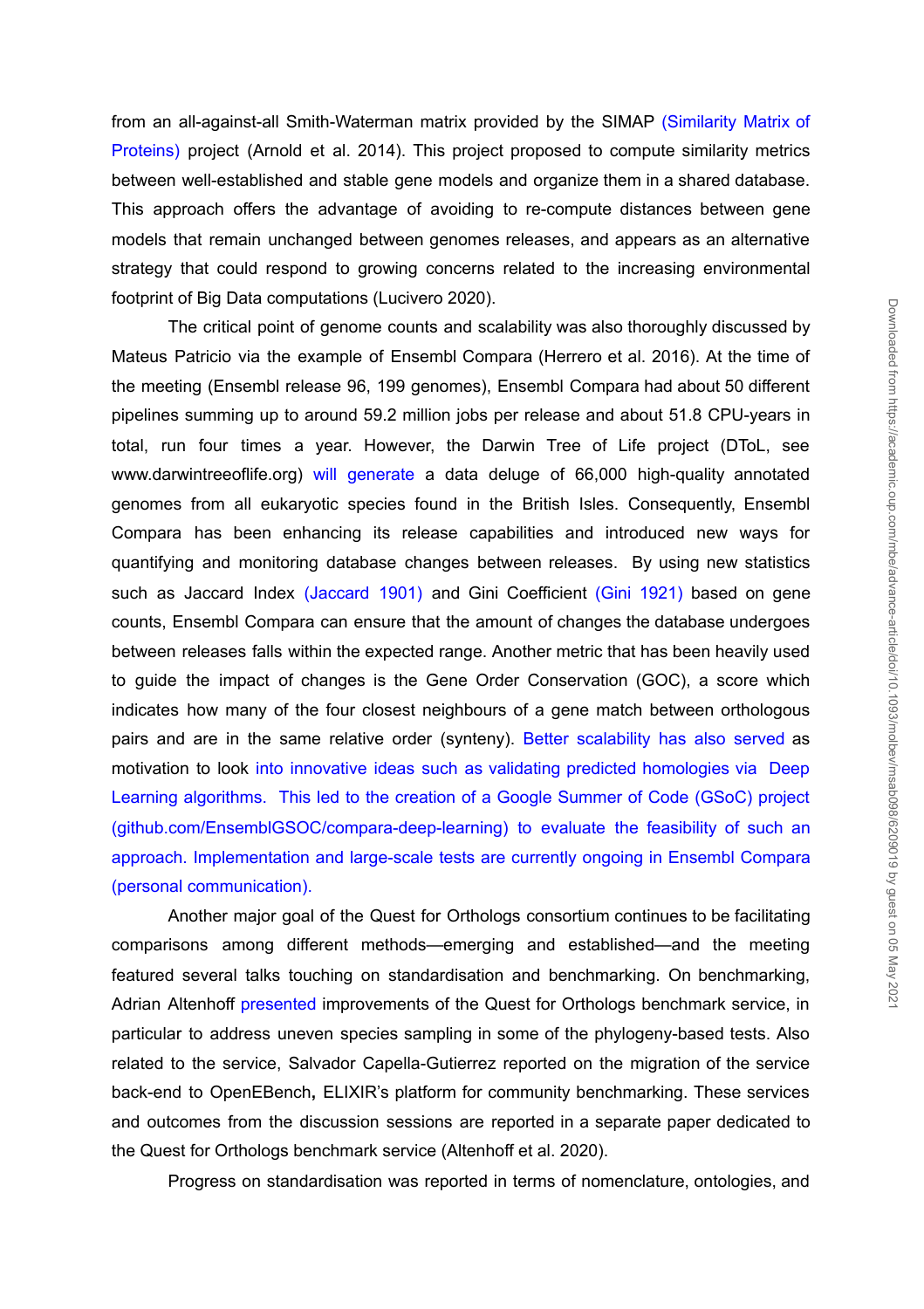Downloaded from https://academic.oup.com/mbe/advance-article/doi/10.1093/molbev/msab098/6209019 by guest on 05 May 202 Downloaded from https://academic.oup.com/mbe/advance-article/doi/10.1093/molbev/msab098/6209019 by guest on 05 May 2021

tools to facilitate reuse and interoperability. Tamsin Jones described the aim of the Vertebrate Gene Nomenclature Committee (VGNC) to name genes across selected vertebrate species in a way which is consistent with orthology relationships, while also maintaining biological accuracy, memorability, agreement with the literature, and uniqueness [\(Braschi](https://paperpile.com/c/lJ1Hgs/sncTk) et al. 2019). Tarcisio Mendes de Farias presented improvement of the Orthology Ontology [\(Fernández-Breis](https://paperpile.com/c/lJ1Hgs/1ixvC+pDCO8) et al. 2016; Anon), which now supports Hierarchical Orthologous Groups (HOGs). He also noted semantic differences among current Resource Description Framework (RDF) interfaces among orthology databases, which hampers data exchange and querying (Sima, [Dessimoz,](https://paperpile.com/c/lJ1Hgs/qRAII) et al. 2019). On a related topic, Ana Claudia Sima introduced BioQuery, a system to enable semantic queries across federated bioinformatics databases (Sima, [Mendes](https://paperpile.com/c/lJ1Hgs/KMEzH) de Farias, et al. 2019). Lastly, also relevant to standardisation are tools for the visualisation and analysis of HOGs, e.g. sets of genes that are inferred to have descended from a common ancestral gene within a species clade. These tools are implemented in the iHam and pyHam libraries (Train et al. [2019\),](https://paperpile.com/c/lJ1Hgs/enVgr) and are compatible with several well established databases such as Ensembl [\(Yates](https://paperpile.com/c/lJ1Hgs/Zcd7w) et al. 2020) or Hieranoid [\(Kaduk](https://paperpile.com/c/lJ1Hgs/jHbOg) and [Sonnhammer](https://paperpile.com/c/lJ1Hgs/jHbOg) 2017).

### Towards flexible phylogenetic profiling

The sheer number and phylogenetic diversity of the available genome sequences provide an excellent foundation for tracing the evolution of proteins and their functions across species and through time. The presence/absence pattern of orthologs in a phylogenetically ordered species collection are summarized in phylogenetic profiles. For individual proteins, such profiles allow to parsimoniously infer their minimal evolutionary age by assigning them to the last common ancestor of the two most distantly related taxa the protein is present in (this, to the condition that no horizontal transfer is involved). In addition, they inform about lineage-specific retention, loss or duplication during species evolution. In a somewhat different approach with the same goals, Paul D Thomas presented Ancestral Genomes, a new online resource intended to infer the set of protein coding genes present in the last common ancestral genomes of fully-sequenced genomes across the tree of life [\(Huang](https://paperpile.com/c/lJ1Hgs/IUPki) et al. [2019\)](https://paperpile.com/c/lJ1Hgs/IUPki). The inferences are made from the comprehensive set of over 15,000 gene trees in the PANTHER resource (Mi, [Muruganujan,](https://paperpile.com/c/lJ1Hgs/ChSDK) Ebert, et al. 2019), which include gene duplication and horizontal transfer events, as well as parsimony-based inference of gene loss. Each speciation node in a gene tree corresponds to an ancestral gene. The Ancestral Genomes resource also includes ancestral gene function annotations from the Gene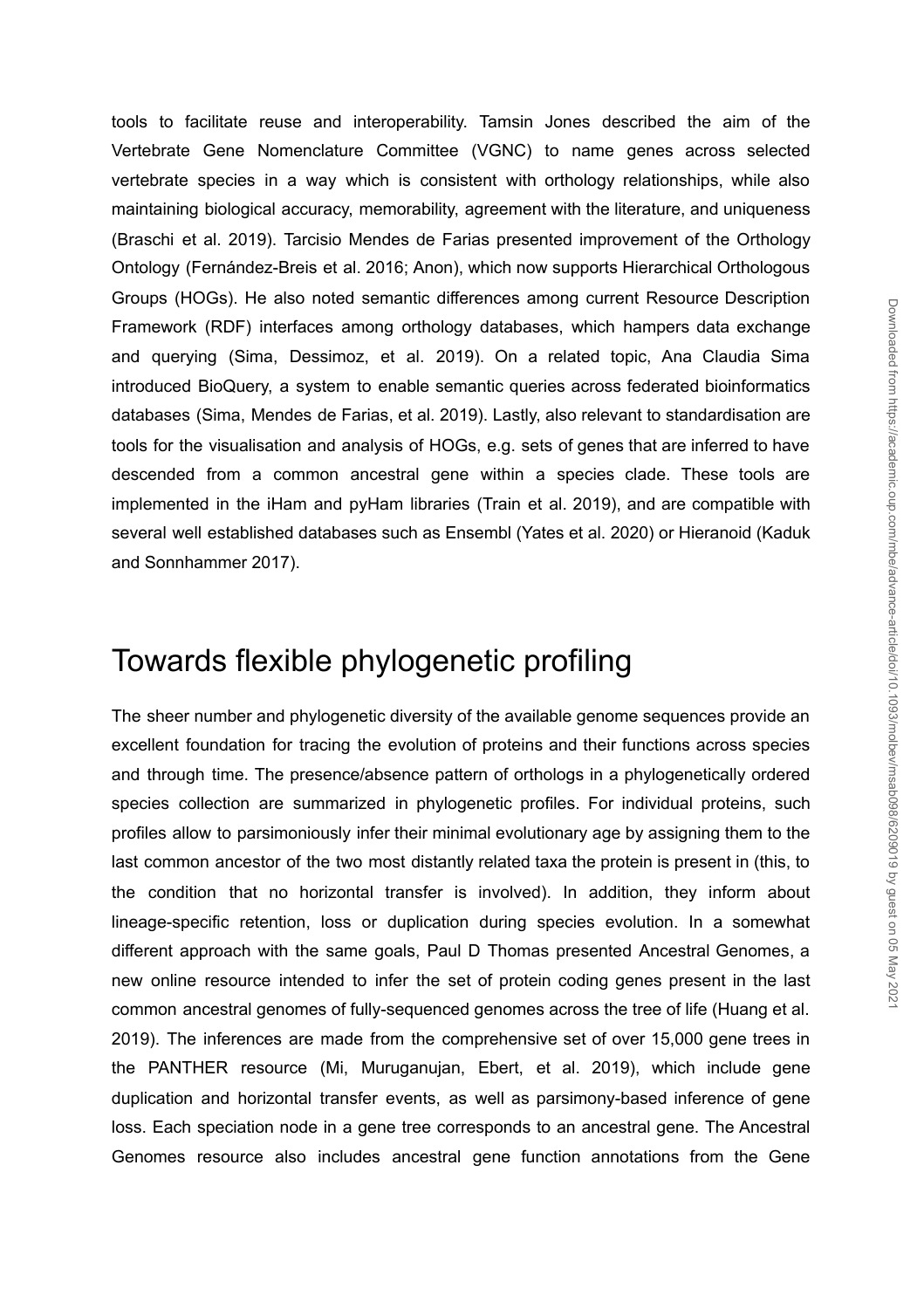Ontology Phylogenetic Annotation project [\(Gaudet](https://paperpile.com/c/lJ1Hgs/Hd5Bh) et al. 2011). Paul D Thomas presented an example of how the resource can be used to identify and characterize (in terms of gene function) evolutionary periods of genome expansion and contraction in the lineage leading from LUCA to placental mammals.

Under the assumption that functionally linked proteins tend to be either retained or lost in a concerted manner, phylogenetic profiling aims at identifying proteins with correlating profiles by considering measures such as the Jaccard index, Euclidean distance, Pearson correlation coefficient, mutual information either individually or in combination [\(Niu](https://paperpile.com/c/lJ1Hgs/I6Onu) et al. [2017\)](https://paperpile.com/c/lJ1Hgs/I6Onu). There are then ample ways to exploit this information, e.g. to create, extend and phylogenetically stratify protein interaction networks [\(Pellegrini](https://paperpile.com/c/lJ1Hgs/cmcsC+XxXwq+yx3mo+CQSBg) et al. 1999; Tabach, Golan, et al. 2013; [Ebersberger](https://paperpile.com/c/lJ1Hgs/cmcsC+XxXwq+yx3mo+CQSBg) et al. 2014; Nevers et al. 2017), to predict subcellular localizations of proteins [\(Marcotte](https://paperpile.com/c/lJ1Hgs/NSbkJ+kdIXp) et al. 2000; Bayer et al. 2014), or to predict protein function [\(Eisen](https://paperpile.com/c/lJ1Hgs/cnlIX) and Wu [2002\)](https://paperpile.com/c/lJ1Hgs/cnlIX). Phylogenetic profiling can also be used to identify genes potentially involved in a given phenotypic process or trait: given the distribution of the phenotype in a set of species, genes with a similar distribution are likely to be involved in the trait under study. While the conceptual idea of phylogenetic profiling is straightforward, its implementation faces several challenges. Two questions dominate the stage of data compilation. When can a protein be considered orthologous to others in the profile? And how to cope with the ever-increasing amount of genome sequences whose quality is extremely variable? The stage of data interpretation deals then with the problem to assess when two profiles can be considered similar.

Methods for establishing phylogenetic profiles for a set of proteins from a seed species across a collection of target species typically fall into two categories. Unidirectional approaches utilize rapid search algorithms, e.g. BLAST [\(Altschul](https://paperpile.com/c/lJ1Hgs/HZSBP) et al. 1997) or DIAMOND [\(Buchfink](https://paperpile.com/c/lJ1Hgs/8Ovu1) et al. 2015), to identify sequences displaying a significant local similarity to the seed protein. Any BLAST hit exceeding an ad hoc bit score threshold will then serve as a representation of the seed protein in the target species. The advantages are speed and flexibility. The profiles can be optionally limited to individual proteins of interest, the search complexity scales linearly with the number of species, and it is straightforward to extend existing profiles with data from novel species. However, these advantages come at the cost of a loss in specificity. Unidirectional searches have a high false positive rate [\(Chen](https://paperpile.com/c/lJ1Hgs/2GmNB) et al. [2007\)](https://paperpile.com/c/lJ1Hgs/2GmNB). They run a considerable risk of identifying either (out-)paralogs or just proteins sharing individual domains with the seed as best hit in cases when no ortholog is present. Various ways to normalize, e.g. NPP [\(Tabach,](https://paperpile.com/c/lJ1Hgs/m2b7w) Billi, et al. 2013) and SVD [\(Psomopoulos](https://paperpile.com/c/lJ1Hgs/pKkLi) et al. [2013\),](https://paperpile.com/c/lJ1Hgs/pKkLi) and ranking schemes, e.g. DPP (Niu et al. [2017\)](https://paperpile.com/c/lJ1Hgs/I6Onu), have therefore been developed to faithfully determine the distance/similarity of such phylogenetic profiles despite the ploats of consideration deals then with the read of a consideration. Chief also the sected from the method from https://academic.oup.<br>
Control and the set then article was to exploit this information, e.g. to create, exten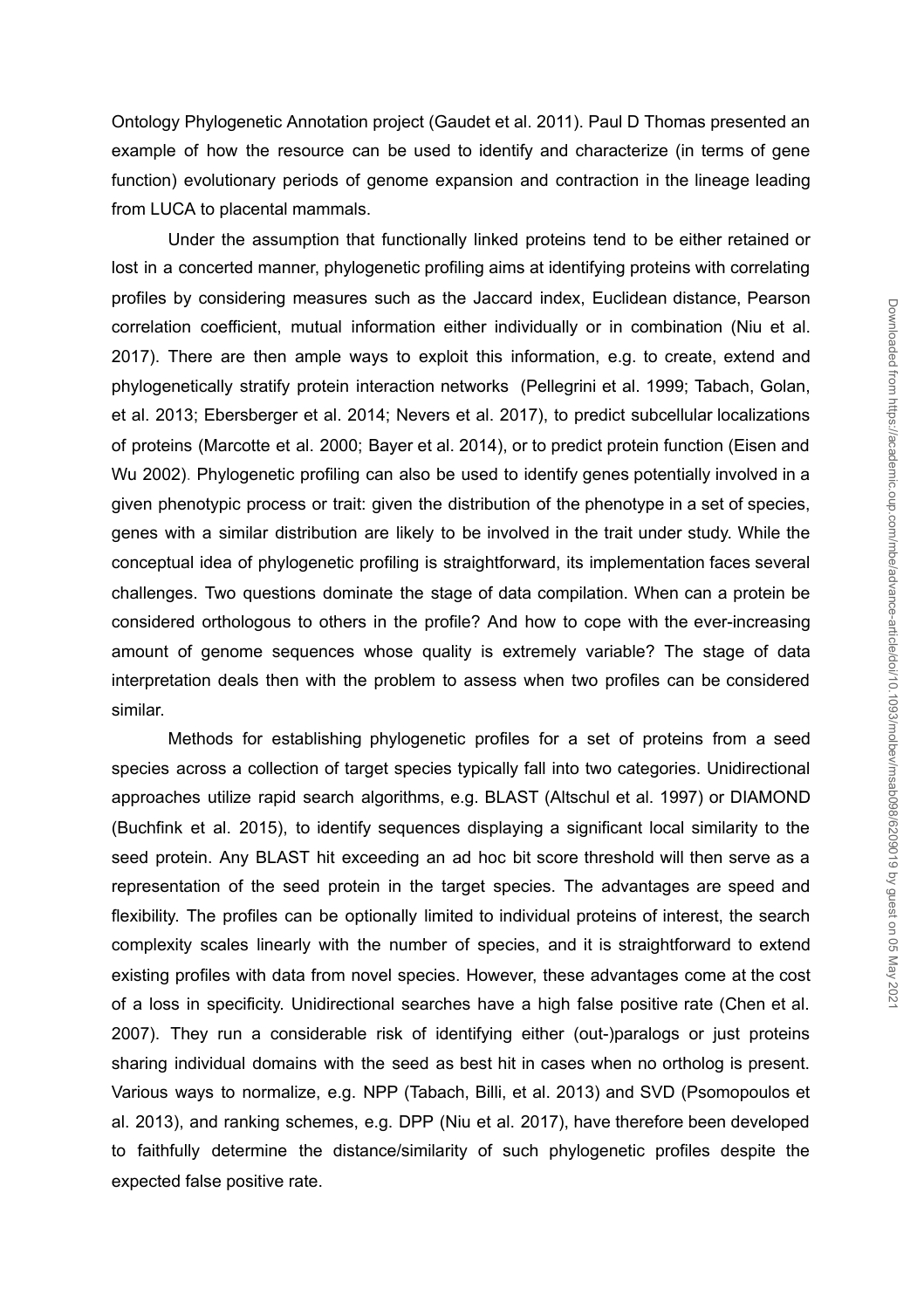Phylogenetic profiling was one of the main topics of this 6th edition of the meeting. Approaches to infer phylogenetic profiles based on the identification of orthologs have a substantially lower false positive rate [\(Altenhoff](https://paperpile.com/c/lJ1Hgs/FNshw) et al. 2016), which increases the resolution of the analysis. Yet, the computational complexity of the ortholog searches, as most algorithms scale exponentially with the number of taxa and sequences, is substantial. It leaves the generation of phylogenetic profiles that make comprehensive use of the currently available genomes to institutions with a dedicated computer infrastructure. However, many orthology databases, e.g. OrthoDB, OrthoInspector, EggNOG, OMA provide options to query and/or visualize phylogenetic distribution across thousands of species. In particular, a large panel of tools dedicated to phylogenetic profiling has been introduced in the new version of OrthoInspector [\(Nevers](https://paperpile.com/c/lJ1Hgs/W5dM3) et al. 2019) presented during the conference. For example, each protein page provides direct access to proteins sharing a similar phylogenetic distribution. A phylogenetic profile search allows users to identify all proteins of a species with a given presence/absence profile and to characterize them using a functional enrichment tool. Alternatively, the GO profiling tool allows the visualization of the evolutionary histories of all proteins related to a GO term.

In parallel, several efforts towards scalability and flexibility of phylogenetic profiling have been reported during the meeting. David Moi presented HogProf (Moi et al. [2020\)](https://paperpile.com/c/lJ1Hgs/rwVqP), a scalable approach to generate and compare phylogeny-aware profiles exploiting information about duplication, retention and loss events contained in the OMA Hierarchical Orthologous Groups (HOGs). This approach relies on minhashing techniques to avoid all-against-all profile comparisons, allowing for fast retrieval of similar profiles. New methods facilitating the customization of the taxon sets under comparison have also been reported. Odile Lecompte presented a new approach, BLUR (Blast Unexpected Ranking) [\(Defosset](https://paperpile.com/c/lJ1Hgs/wNWz) et al. 2020) a rapid, proteome-scale approach to analyse the protein conservation of two sister clades in order to detect atypical conservation patterns among homologs or orthologs [\(http://lbgi.fr/blur/\)](http://lbgi.fr/blur/). The proposed approach is based on the analysis of the respective conservation of two groups of closely related species compared to a more distant query species used as a reference. The baseline conservation is established at the proteome-level to detect outliers that may correspond to proteins involved in clade-specific evolutionary adaptations.

Ingo Ebersberger presented fDOG (github.com/BIONF/fDOG), a software package facilitating a targeted ortholog search for individual proteins across large taxon collections in linear time. fDOG is a profile-based ortholog search algorithm [\(Ebersberger](https://paperpile.com/c/lJ1Hgs/kmBoh) et al. 2009) with the option to compile the training data for pHMM generation iteratively on the fly. fDOG is integrated with an automatic scoring of the pair-wise domain architecture similarities between the seed protein and its orthologs. He demonstrated how orthology-based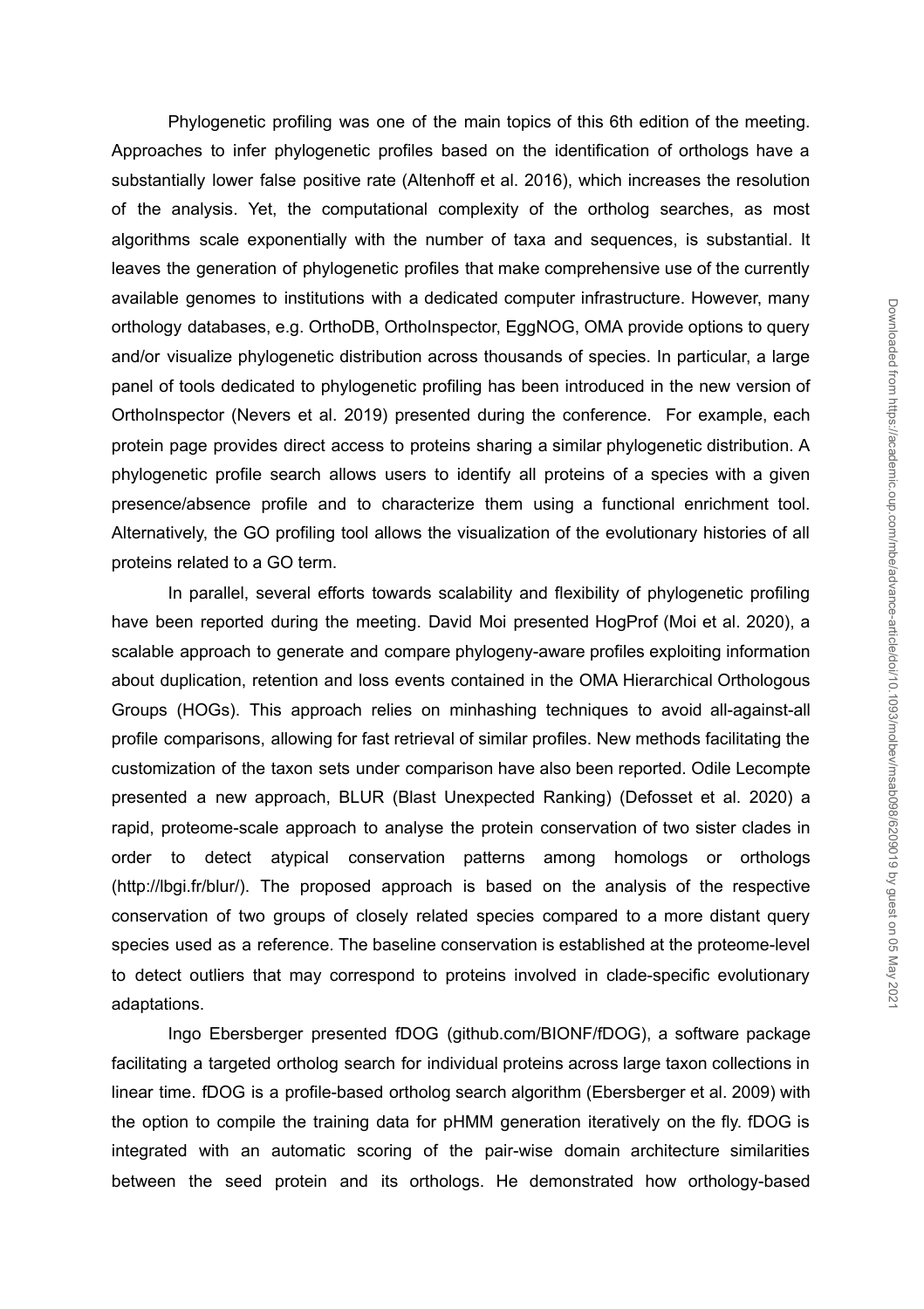phylogenetic profiles can be rapidly computed across a custom-compiled taxon collection on the fly and displayed and analysed with PhyloProfile (Tran et al. [2018\).](https://paperpile.com/c/lJ1Hgs/2cFnY) Example applications of fDOG include the assessment of gene set completeness [\(Simão](https://paperpile.com/c/lJ1Hgs/WPRBp) et al. 2015) removing the necessity to concentrate on single-copy orthologs and increasing the resolution to the domain architecture level and the tracing of the eukaryotic core gene set across the archaeal domain to assess which proteins together with the accompanying functions eukaryotes exclusively share with the *Asgard archaea* [\(Zaremba-Niedzwiedzka](https://paperpile.com/c/lJ1Hgs/0I6F2) et al. 2017). The similarity scores of the domain architecture comparisons can be used instead of binary presence/absence pattern in phylogenetic profiling analyses.

As can be seen, the new developments presented at the QfO meeting explore a wide range of solutions to facilitate and extend the use of phylogenetic profiling. The democratization of these approaches remains a major challenge. Indeed, phylogenetic profiling is largely under-exploited outside the comparative genomics community, despite its valuable contributions to the understanding of evolution and genotype/phenotype relationships. In theory, the potential of the approach will continue to develop as the number and diversity of available proteomes increase, however with severe limitations related to the quality of upcoming proteomes. One of the future efforts of the consortium will undoubtedly be to establish a minimum quality requirement for proteomes, on the basis of a set of independent and complementary indicators.

## Orthology beyond the gene unit

It has been noted many times that performing orthology analysis with entire protein sequences will inevitably lead to problems for multi-domain proteins [\(Sonnhammer](https://paperpile.com/c/lJ1Hgs/0OkZ9) et al. [2014\)](https://paperpile.com/c/lJ1Hgs/0OkZ9). For instance, only one domain out of several may be orthologous to another protein while the rest of both proteins are made up of different domains. The other domains may even be orthologous to a third protein, manifesting different evolutionary histories of the domains in a protein. This could happen even if the domain architectures are the same. Despite these issues, most ortholog databases and algorithms ignore them and only consider complete proteins. However, at the QfO 6 Meeting, a number of presentations on domain-level orthology analysis show that this topic is actively being researched and that progress has been made.

Erik Sonnhammer presented a framework called Domainoid [\(Persson](https://paperpile.com/c/lJ1Hgs/iwPzY) et al. 2019) that applies the InParanoid algorithm to domains defined by Pfam in order to identify domain-level orthologs. This pipeline allows detection of discordant domain orthologs, i.e. cases where different domains on the same protein have different evolutionary histories. He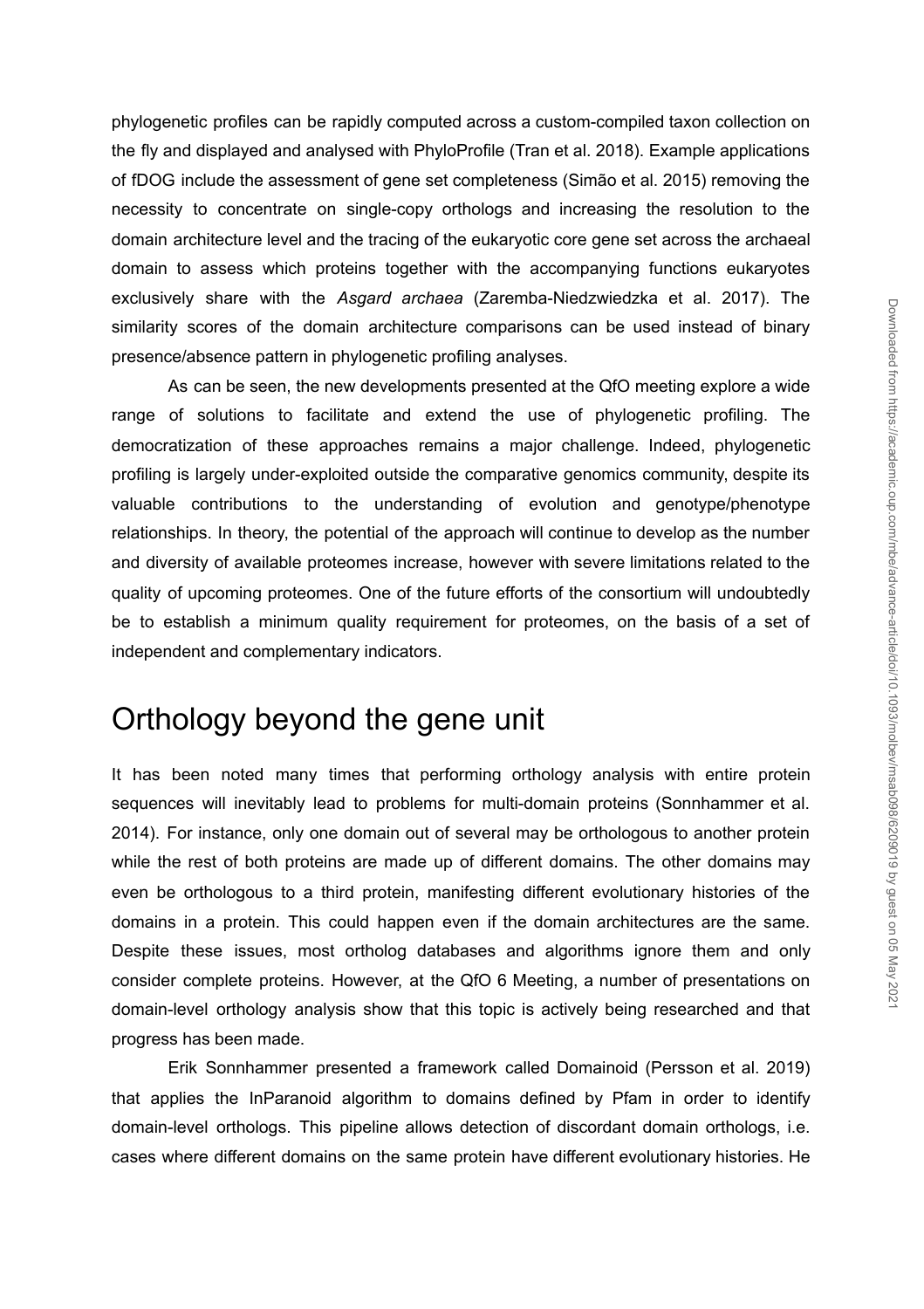showed that domain-based orthology inference can reveal many orthologous relationships that are not found by full-length sequence approaches, and can therefore be a valuable complement to traditional methods. Sub-gene elements are also taken into account by BLUR [\(Defosset](https://paperpile.com/c/lJ1Hgs/wNWz) et al. 2020) presented by Odile Lecompte. This new tool aims at detecting divergence between two related groups of proteomes at different levels: presence/absence of orthologs predicted by OrthoInspector [\(Nevers](https://paperpile.com/c/lJ1Hgs/W5dM3) et al. 2019) but also gain/loss or accelerated evolution of protein domains or smaller uncharacterized regions. This multi-level comparison provides a comprehensive view of the genetic basis for species adaptation or specialization. As an example, comparison of ciliated and non-ciliated fungal species revealed a network of cilia-enriched genes connecting cases of sub-gene level divergences and gene losses in non-ciliated fungi.

Dannie Durand presented a framework, Notung-DM, that reconstructs multidomain evolution using Wagner parsimony in order to reconcile a domain tree with a gene tree, guided by the species tree [\(Stolzer](https://paperpile.com/c/lJ1Hgs/Ss5mM) et al. 2015). This way, various questions about the evolution of domain architectures can be addressed by identifying events such as domain duplication, insertion, transfer, or deletion. For instance, for an example dataset, 21% of the domain architectures were found to have domain insertions (three domains on average).

The MBGD database is constructed using the domain-aware algorithms DomClust [\(Uchiyama](https://paperpile.com/c/lJ1Hgs/I2tn0) 2006) and DomRefine (Chiba and [Uchiyama](https://paperpile.com/c/lJ1Hgs/bagWg) 2014) that separate orthologous domain clusters based on an *ab initio* score optimization and refinement procedure. Hirokazu Chiba presented an analysis of proteins in MBGD with domains that belong to different ortholog groups. By connecting ortholog groups when a protein is found in both groups and analysing the resulting domain fusion network they found that proteins involved in signal transduction and secondary metabolites were particularly prone to domain fusions. Comparing different species indicated that extremophiles had unusually few domain fusions.

Ingo Ebersberger introduced FAS (github.com/BIONF/FAS), an approach to compare domain architectures between pairs of proteins and to score their similarity. Integrated with an ortholog search, FAS scores can be used to screen for lineage-specific changes in the domain architecture of orthologs indicative of a change in function. He showed an application of this approach to the phylogenetic profile of the proteome from *Acinetobacter baumannii*, a nosocomial human pathogen, across more than 2,500 species. This reveals a subset of evolutionarily old proteins for which a change in domain architecture coincides with an increased capability to infect the human host.

Another subject that had been discussed was the relationship between orthology and gene context. How function and gene clustering relate, and how gene clustering evolves across species, has been well studied in prokaryotes, but its significance in *Eukaryotes* remains understudied. A new method to detect evolutionary conserved gene clusters in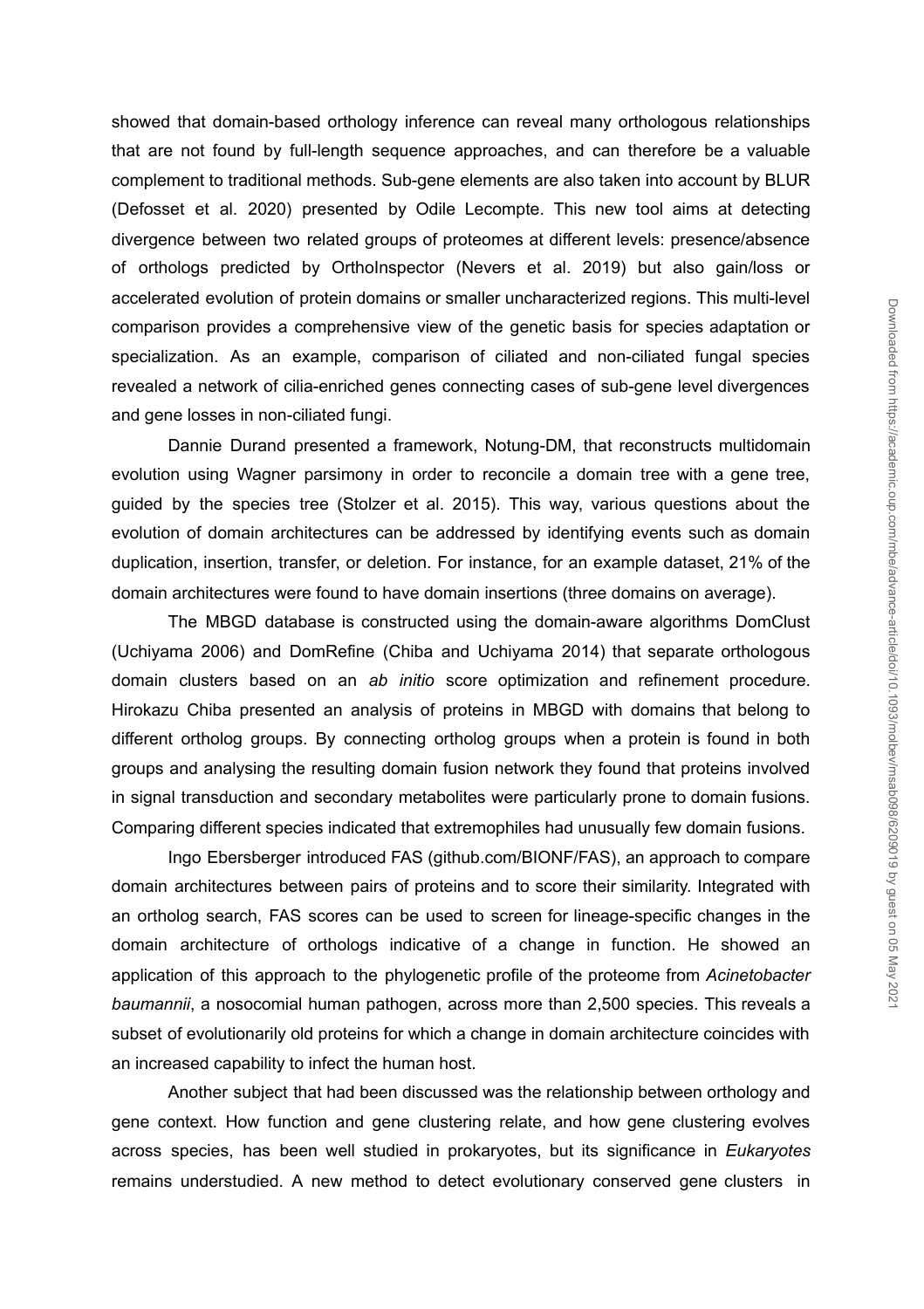eukaryotic genomes, EvolClust [\(Marcet-Houben](https://paperpile.com/c/lJ1Hgs/a4F9D) and Gabaldón 2020), was presented, together with a first survey over 300 fungal genomes, which uncovered significant clustering and the functional and evolutionary patterns of fungal gene clusters [\(Marcet-Houben](https://paperpile.com/c/lJ1Hgs/lRNnG) and [Gabaldón](https://paperpile.com/c/lJ1Hgs/lRNnG) 2019). Duplication events are often associated to chromosomal rearrangements and changes in the local genomic context, this property is exploited by a recently developed method that defines "primary orthologs" as those which never experienced a duplication event in their respective lineages that separate them (Gao and Miller [2020\)](https://paperpile.com/c/lJ1Hgs/IZjJs). Conserved gene order (or synteny) can also be useful to define orthology for genes that are poorly conserved at the sequence level, such as long-non coding RNAs, across species that nevertheless retain higher levels of synteny [\(Pegueroles](https://paperpile.com/c/lJ1Hgs/etWRA) et al. 2019).

Higher levels of biological organization and in particular the relationships between orthology and interaction networks have been another focus of the meeting discussions. The central premise is that orthologous proteins and genes which interact are likely a part of the same biological process. These interaction networks are often presented as graphs, whose nodes represent proteins and whose edges represent a functional association. Interaction networks encompass a broad variety of interaction types as well as methodologies to find those interactions [\(Huang](https://paperpile.com/c/lJ1Hgs/tqm21) et al. 2018). Several network interaction databases were represented, with talks discussing more precisely the latest improvements in STRING [\(Szklarczyk](https://paperpile.com/c/lJ1Hgs/cb2Mw) et al. 2019), FunCoup [\(Ogris](https://paperpile.com/c/lJ1Hgs/81sMB) et al. 2018) and KEGG [\(Kanehisa](https://paperpile.com/c/lJ1Hgs/ls6Rx) et al. 2019). These methods/databases focus on a variety of interaction types, including: protein-protein interactions, gene co-expression, protein-co-expression, genetic interaction profile similarities, shared transcription factor bindings, subcellular colocalization, domain interactions, cellular complex metabolic pathway, or signalling pathway co-membership, and shared genomic contexts such as operons or gene neighbourhoods.

Additionally, there are several methodologies to find evidence of interactions. In general, experimental screens and computational inferences are used to populate the networks. These methodologies can range from direct measurements of physical protein-protein interactions, which are then stored in curated online databases, to more indirect methods such as phylogenetic profile similarity, text-mining of published works, or machine learning algorithms to predict protein-protein interactions. STRING focuses on combining curated experimental databases, text-mining, and computational predictions [\(Szklarczyk](https://paperpile.com/c/lJ1Hgs/cb2Mw) et al. 2019), whereas FunCoup uses only high-throughput experimental data [\(Ogris](https://paperpile.com/c/lJ1Hgs/81sMB) et al. 2018).

Orthology is a fundamental tool to relate the interaction information from one species to another. Based on the premise that the interaction among proteins is evolutionarily conserved, the term "interologs" refers to "orthologous pairs of interacting proteins in different organisms" [\(Walhout](https://paperpile.com/c/lJ1Hgs/ORQqw+u0gBw) et al. 2000; Yu et al. 2004). Simply put, if two proteins have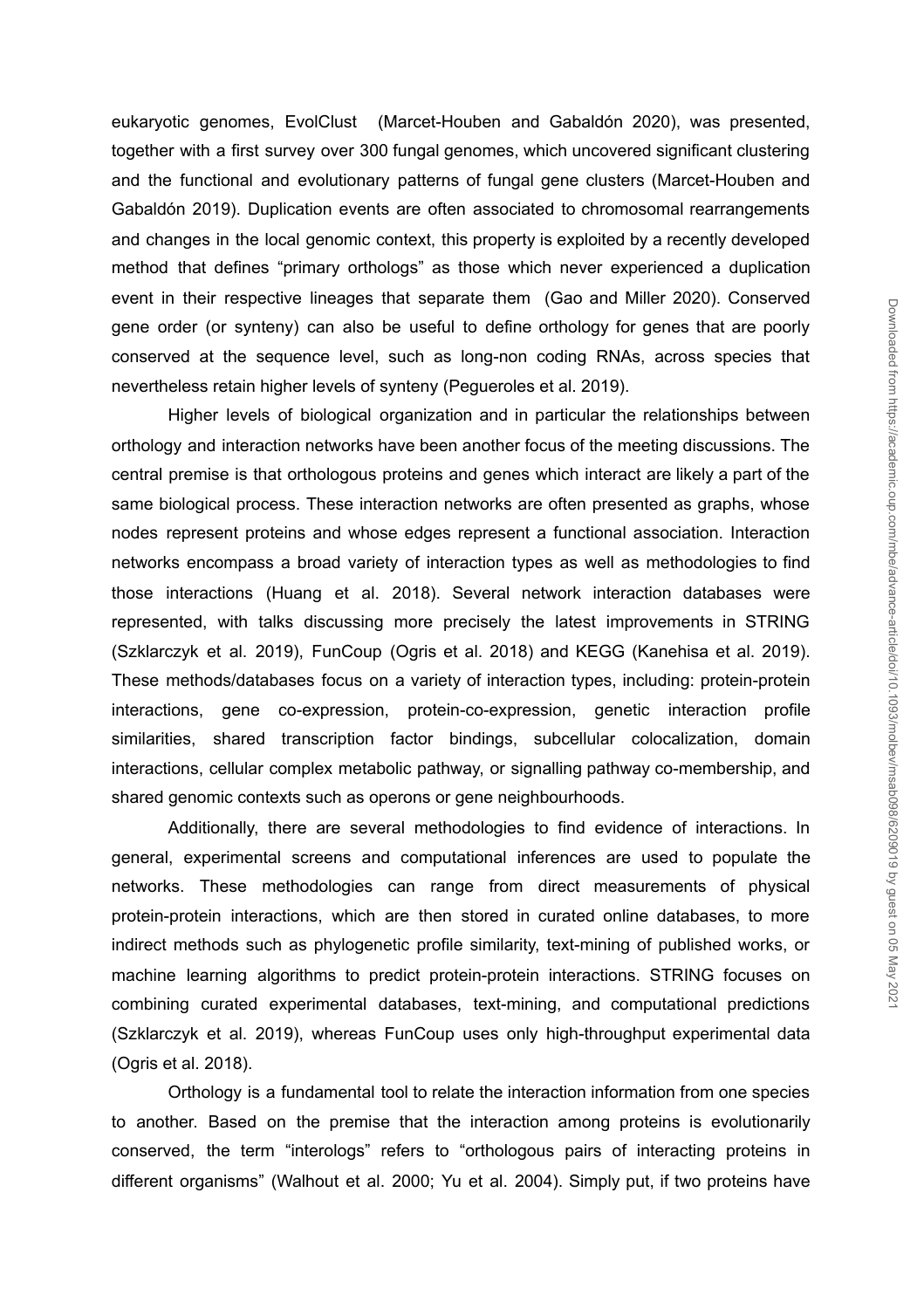been determined to interact in one species, one can infer that the two orthologs of those proteins in another species also interact. In FunCoup, functional associations from well-studied species are transferred to other organisms using orthologous relations from InParanoid [\(Sonnhammer](https://paperpile.com/c/lJ1Hgs/3loyl) and Östlund 2015), while STRING uses hierarchical orthologous relations from EggNOG [\(Huerta-Cepas](https://paperpile.com/c/lJ1Hgs/MwNNR) et al. 2016). KEGG uses orthologous clusters, i.e. computationally generated quasi-cliques of bi-directional best hits, a subset of which are manually curated to form KOs (22,937 clusters). Roughly half of all 30 million proteins in KEGG have been assigned to KOs. From these orthology groups, KEGG pathway information from the curated molecular networks (KEGG pathway maps, BRITE hierarchies, and KEGG modules) can be assigned to orthologs belonging to the same KO group [\(Kanehisa](https://paperpile.com/c/lJ1Hgs/ls6Rx) et al. 2019).

Orthologs can also be used for not just relating the interaction network from one species to another, but also for comparing different gene interaction networks. For example, ManiNetCluster, a recent computational tool for comparing gene networks, can find functional links from multiple datasets [\(Nguyen](https://paperpile.com/c/lJ1Hgs/oBldi) et al. 2019). This could be used for relating gene expression networks based on different conditions or species.

### Seeking quality in a widened genome diversity

From the seminal recognition that molecular analysis could be used to graph biological diversity [\(Woese](https://paperpile.com/c/lJ1Hgs/EMwn4+BO8L9) and Fox 1977; Woese et al. 1990), continued genome sequencing has provided more and more information into both "missing links" and previously unrecognized genomic diversity. Between the *Archaea* and the *Eukaryotes* for example, evidence has accumulated which seems to decrease the perceived taxonomic divide between these groups [\(Raymann](https://paperpile.com/c/lJ1Hgs/ynIcr+oCRnW+pXQCe) et al. 2015; Spang et al. 2015; Imachi et al. 2020). Meanwhile, divergent organisms affiliated with both *Bacteria* and *Archaea* have been documented, revealing a previously unrecognized diversity of biology [\(Rinke](https://paperpile.com/c/lJ1Hgs/ns1tg+JKezS+Q5WTn) et al. 2013; Brown et al. 2015; Adam et al. [2017\).](https://paperpile.com/c/lJ1Hgs/ns1tg+JKezS+Q5WTn) Said simply, our knowledge of life diversity has dramatically expanded [\(Hug](https://paperpile.com/c/lJ1Hgs/ozJvh+dAaLa) et al. 2016; [Parks](https://paperpile.com/c/lJ1Hgs/ozJvh+dAaLa) et al. 2017), raising new challenges as to how to map orthology relationships to this diversity. While single-copy gene trees revealed the overall contours of the tree of life (e.g. the analysis of 16sRNA, [Woese](https://paperpile.com/c/lJ1Hgs/EMwn4) and Fox 1977, or RpoB genes, [Case](https://paperpile.com/c/lJ1Hgs/VhKQw) et al. 2007), the phylogenomic approach involving concatenated sets of conserved (or highly conserved) orthologous proteins has aided in the acquisition of higher confidence species trees [\(Segata](https://paperpile.com/c/lJ1Hgs/WSTUp+XV30P) et al. 2013; [Asnicar](https://paperpile.com/c/lJ1Hgs/WSTUp+XV30P) et al. 2020), which in turn has major implications for taxonomy [\(Parks](https://paperpile.com/c/lJ1Hgs/63Uj7) et al. [2018\).](https://paperpile.com/c/lJ1Hgs/63Uj7)

Despite this critical need of establishing high-quality orthology prediction to resolve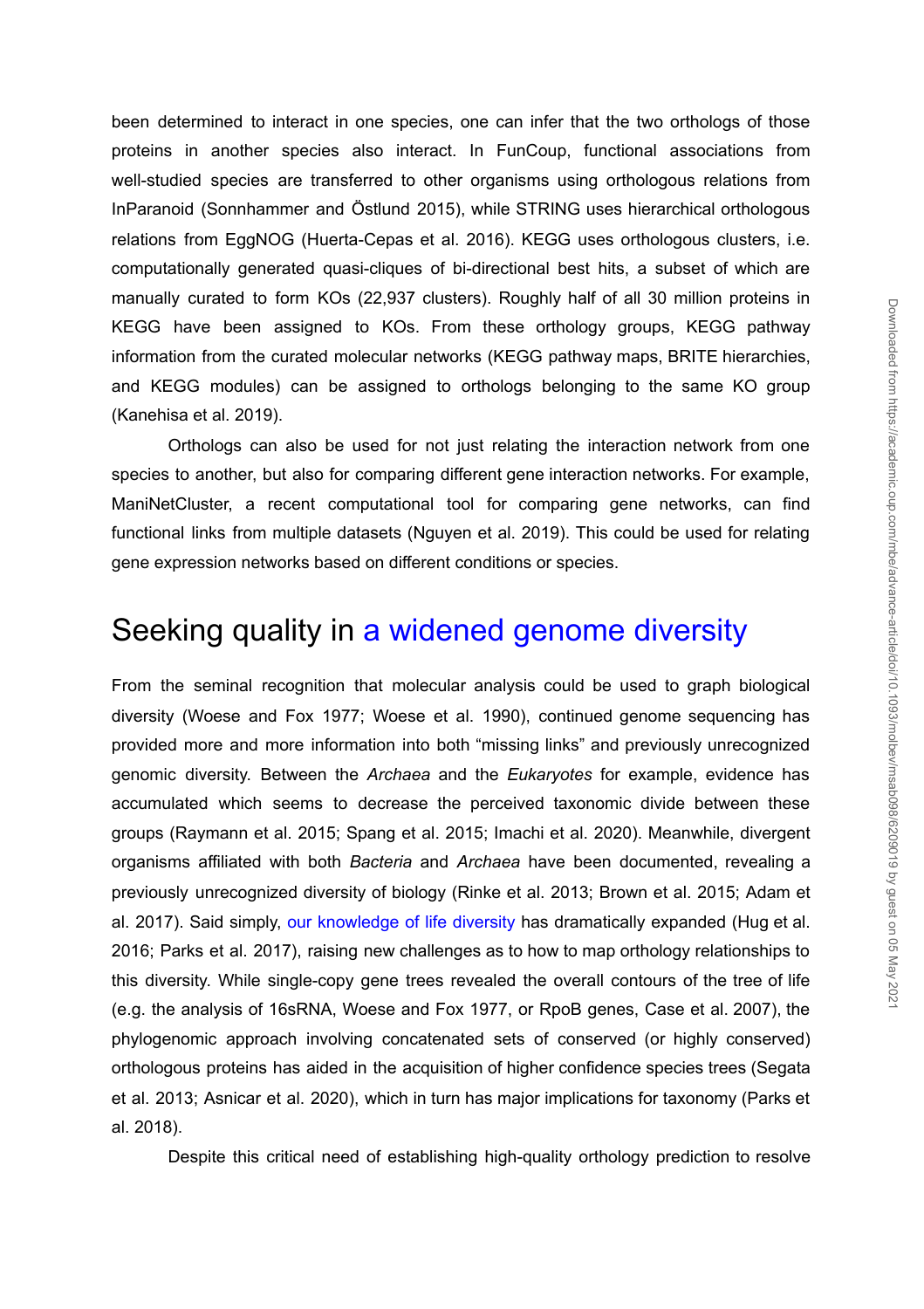novel clades, semi-automated genome annotation remains the norm for most sequencing projects. *De facto*, the posterior establishment of high quality gene models and high-quality reference proteomes is critical in the establishment of a reliable and stable orthology database, in particular when future functional annotations will propagate on the basis of these predictions. This remains true even for model species, in which erroneous annotations still lead to misinterpretation of *in vivo* experiments [\(Söllner](https://paperpile.com/c/lJ1Hgs/ohiZL) et al. 2019). The following paragraphs report the Quest for Orthologs discussions related to building higher quality orthology models and the latest developments in this field. One point of recognition is that orthologs, paralogs, and the very idea of taxonomy changes over the wide diversity of organisms on Earth; because this diversity leads to unique challenges, different groups of organisms are discussed separately.

In *Eukaryotes*, orthology research has been intensive and many high quality orthology resources are now available, several of them having been created in the context of the QFO Consortium [\(Forslund](https://paperpile.com/c/lJ1Hgs/V824y) et al. 2018). But for some gene families orthology predictions remain problematic and are often related to poor gene models. Incorrect eukaryotic gene models originate from diverse phenomena that were discussed during the conference. While most mammalian protein sequences seem accurate, William R. Pearson showed how the process of building gene models can be sensitive to incorrect gap content and the selected similarity search programs [\(Pearson](https://paperpile.com/c/lJ1Hgs/yLywI) et al. 2017). Another common issue remains in the selection of incorrect isoforms, themselves related to potential errors of intron/exon predictions. This affects particularly gene tree reconstruction methods, where selected CDS might not be fully orthologous between species (different exon composition). In this regard, Aïda Ouangraoua discussed the concept of "CDS orthology", where two homologous CDS are confirmed as orthologs after answering structural constraints in their splicing structure (e.g. number of introns, coding phases and lengths). This approach is implemented in SplicedFamAlign, a tool building splice-aware multiple sequence alignments [\(Jammali](https://paperpile.com/c/lJ1Hgs/oYPQQ) et al. 2019). Improving quality with better exon alignments was similarly a focus in the last release of the OrthoMaM database [\(Scornavacca](https://paperpile.com/c/lJ1Hgs/SCCif) et al. 2019). Its construction pipeline relies on the OMM\_MACSE alignment pipeline [\(Ranwez](https://paperpile.com/c/lJ1Hgs/gTf8x) et al. 2018), which limits frameshifts and splicing errors. Another issue was raised by Yuichiro Hara, who identified "elusive" genes in amniotes, e.g. genes characterized by low phylogenetic conservation and lost in many taxa. He emphasized that making more complete reference proteomes is essential to distinguish genuine gene loss from information missing after an incomplete genome assembly or gene annotation (Hara et al. [2018\).](https://paperpile.com/c/lJ1Hgs/tM2ks) A similar point was raised in the talk of Shigehiro Kuraku, who showed that common approaches for gene space completeness assessment are insufficient to validate chromosome-scale assemblies built with Hotel is the visit of the matter in the scale in the scale of the scaffolding (was allowed the scale that is the scale that is the scale that is the scale that is the scale this feel of the scale this feel of the scal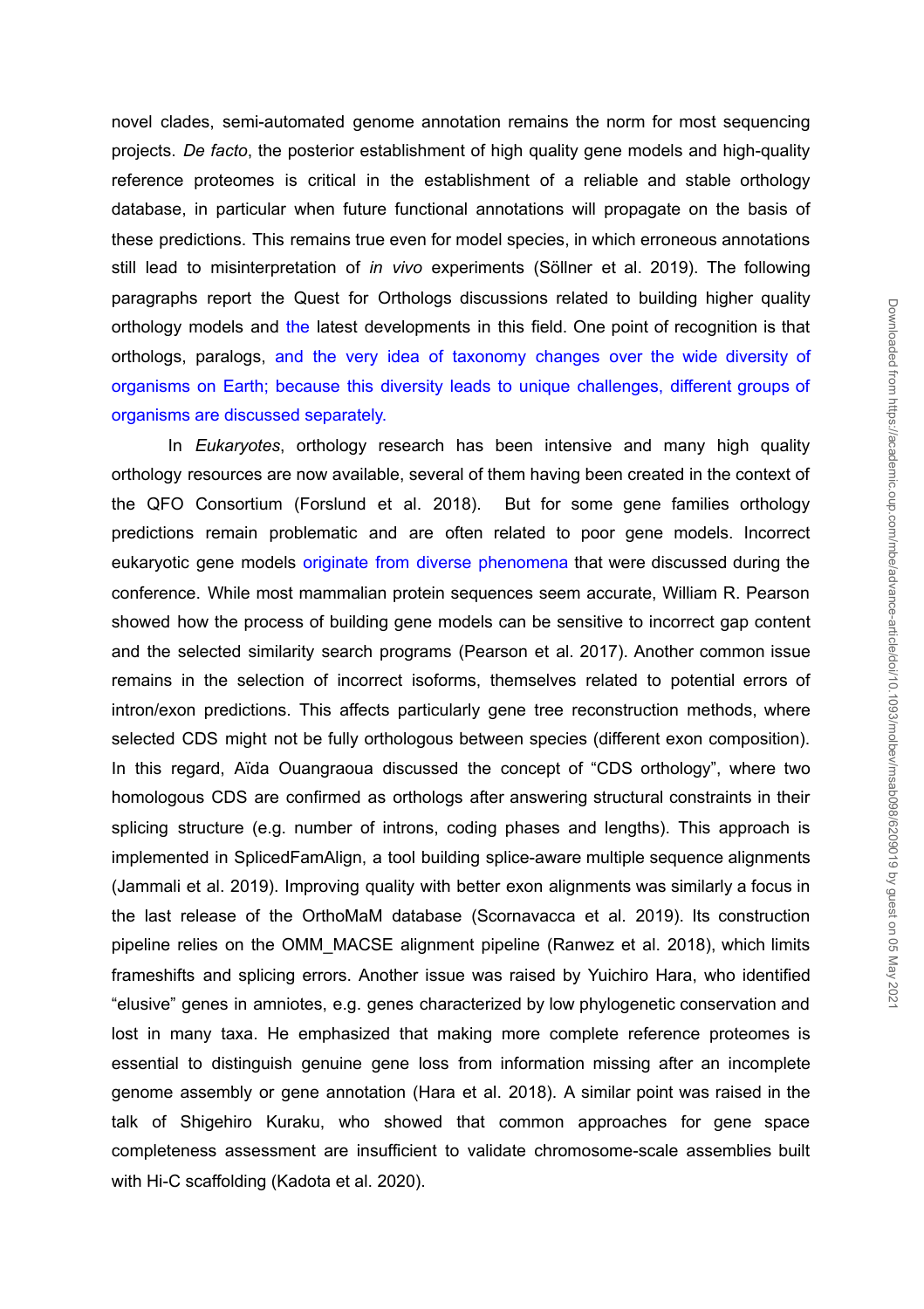Downloaded from https://academic.oup.com/mbe/advance-article/doi/10.1093/molbev/msab098/6209019 by guest on 05 May 202 Downloaded from https://academic.oup.com/mbe/advance-article/doi/10.1093/molbev/msab098/6209019 by guest on 05 May 2021

In *Bacteria* and *Archaea*, genes often show a lower structural complexity (shorter, single domain, no splicing, etc.) but for large-scale orthology inference, the preponderance of horizontally transferred genes (HTGs) is a challenge. The relation of 'xenology', introduced by Gray and Fitch (Gray GS [1983\),](https://paperpile.com/c/lJ1Hgs/ngkAb) initially described gene pairs related through such horizontal transfer. To date, detecting xenology from the gene pairs of orthologous groups typically produced by graph-based methods remains an open problem. Reconciliation algorithms accounting for gene transfers remain the only solutions for identifying potential xenologs [\(Altenhoff](https://paperpile.com/c/lJ1Hgs/1EdMg) et al. 2019). For instance, PANTHER infers horizontal transfer events (Mi et al. [2016\),](https://paperpile.com/c/lJ1Hgs/yj2fo) and corresponding xenolog pairs, among a set of 142 fully sequenced genomes. Notably, HGTree is the first database dedicated to the detection of horizontal transfer and allows comparison of gene sets to species trees for thousands of bacterial and archaeal genomes [\(Jeong](https://paperpile.com/c/lJ1Hgs/drze0) et al. 2016). More recently, a formal definition of xenolog classes has been proposed by Darby et al., 2017 and implemented in the reconciliation tool NOTUNG [\(Stolzer](https://paperpile.com/c/lJ1Hgs/a92CX) et al. 2012). Primary xenolog, sibling donor xenolog, sibling recipient xenolog and outgroup xenolog are the four proposed classes that reflect the events associated with the divergence of a xenologous gene pair and help to grasp the relative timing of the transfer and speciation events [\(Darby](https://paperpile.com/c/lJ1Hgs/mGQgP) et al. 2017).

Another characteristic of *Bacteria* and *Archaea* species is that they often show a large genome diversity, that is characterized by a dichotomy between core genome and pan-genome [\(Tettelin](https://paperpile.com/c/lJ1Hgs/wrw5F) et al. 2005). The core genome is associated with orthologous genes found in all strains at a given taxonomic level  $-$  for example at the species level  $-$ , while the pan-genome represents the entire set of genes found in either strain of this given taxonomic level. Genes not belonging to the core genome are referred to as accessory genes. Whereas most of the core genes are likely to be vertically conserved, accessory genes can be acquired by HGT. The proportions of the core to accessory genes are different among species. Bacterial species characterized by sympatric lifestyle tend to have a smaller proportion of core genes than those of allopatric lifestyle [\(Golicz](https://paperpile.com/c/lJ1Hgs/64s91) et al. 2020), suggesting these organisms acquire a substantial number of accessory genes from other organisms in the environment through HGT. On the other hand, as a consequence of HGT, genes with adaptive advantage in a specific environment tend to be shared among organisms in the same environment, and phylogenetic profiles of such genes show a characteristic sporadic rather than lineage-specific distribution. Such gene-sharing analysis (Dagan et al. 2008) is another approach to identify HGT through comprehensive orthology analysis. To integrate within-species and between-species comparisons, during the conference a comparative pan-genomic approach was introduced by Ikuo Uchiyama, who reused the idea of progressive orthology inference (Schreiber and [Sonnhammer](https://paperpile.com/c/lJ1Hgs/Sq96p) 2013) using taxonomic information in a bottom-up orthology inference from the strain level up to higher taxonomic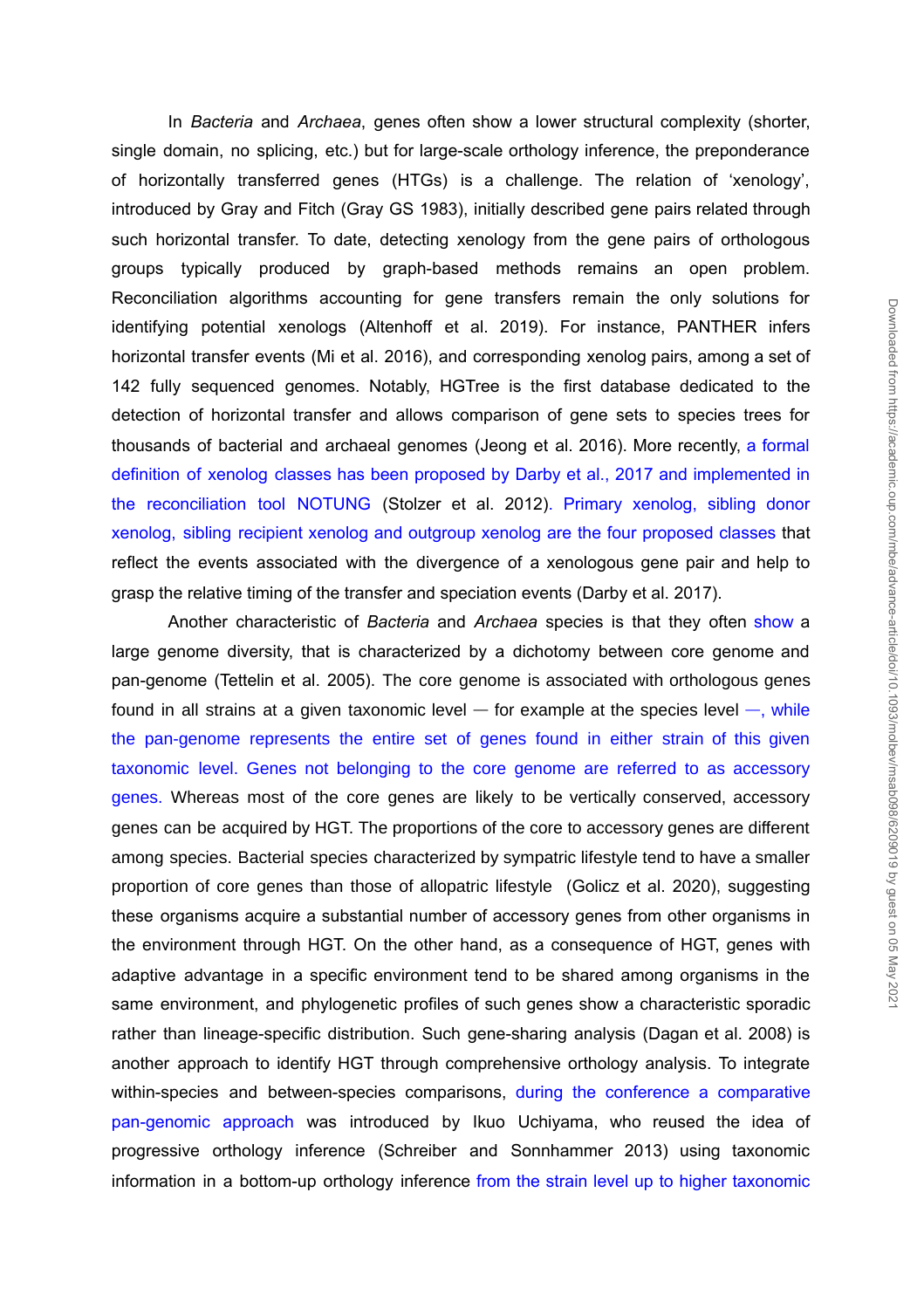levels levels. This approach is now implemented in the Microbial Genome Database for Comparative Analysis (MBGD) database [\(Uchiyama](https://paperpile.com/c/lJ1Hgs/q0WRi) et al. 2019).

#### Orthology and viruses

An emerging application in orthology research is the particular case of virus genomes. Initially the meaningfulness of virus orthology was debated, but after decades of virus genome sequencing and with the expansion of metaviromics, comprehensive viral taxonomies are now well established [\(Eloe-Fadrosh](https://paperpile.com/c/lJ1Hgs/DeKCq+x6D5) 2019; Koonin et al. 2020). Undeniably, because there is likely no clear concept of species, virus genomes bring many new challenges to orthology inference. Moreover, there are no "universally" conserved genes in viruses and high evolutionary rates often limit comparative genomics to closely-related genomes. Furthermore, xenology is complemented by analogy (e.g., host protein mimicking) and different virus families will show a tremendous variety of genome structures (from 4 genes in some *Geminiviridae* up to 2500 genes in some *Pandoraviridae*, see [Philippe](https://paperpile.com/c/lJ1Hgs/sA7no) et al. [2013](https://paperpile.com/c/lJ1Hgs/sA7no)). In addition, some viral families show specific evolutionary mechanisms such as reassortments (e.g. genome segments shuffling during coinfection), breaking the classical assumption of descendancy. genemes. Initially the meaningfulness of virus orthology was denails, thus are decaides of the superalistic profiling and with the expansion of metalwomics, comprehensive wiraltaxonomies are now well established (Elber-Ead

At the same time, the viral pan genome is often considered as the largest genetic reservoir on the planet. When a new virus of previously unknown lineage is discovered, most genes encoded in its genome have no homologs in extant databases. Likewise for metaviromic analysis, metagenomic analysis targeting subcellular fraction often results in 60-90 percentage of reads with unknown origin; significantly higher proportion of those compared to the cellular fraction. Such reads or assembled contigs cannot be properly assigned to its biological origin — whether its host was archaeal , bacterial or eukaryal, and even often not sure whether it was cellular or viral origin — and often such reads are omitted from further analysis (Roux et al. 2012; [Yoshida](https://paperpile.com/c/lJ1Hgs/o7Z08+fImVy) et al. 2013). These genes of unknown, but putatively of viral origin, are often referred to as the "biological dark matter".

Compared to cellular organisms, the tremendous challenge of exploring the viral biosphere clearly shows that building virus orthology models is in its infancy and calls for specific research. To our knowledge, the first resource dedicated to virus orthology was the phage orthologous groups (POGs), a database of bacteriophages orthologs built from simple 3-way reciprocal blast matches [\(Kristensen](https://paperpile.com/c/lJ1Hgs/yaTiR) et al. 2013). More recently, the Prokaryotic Virus Orthologous Groups (pVOGs) used a similar approach but enlarged the inference to nearly 3000 bacterial or archaeal hosts [\(Grazziotin](https://paperpile.com/c/lJ1Hgs/1iota) et al. 2017) and came with tools of functional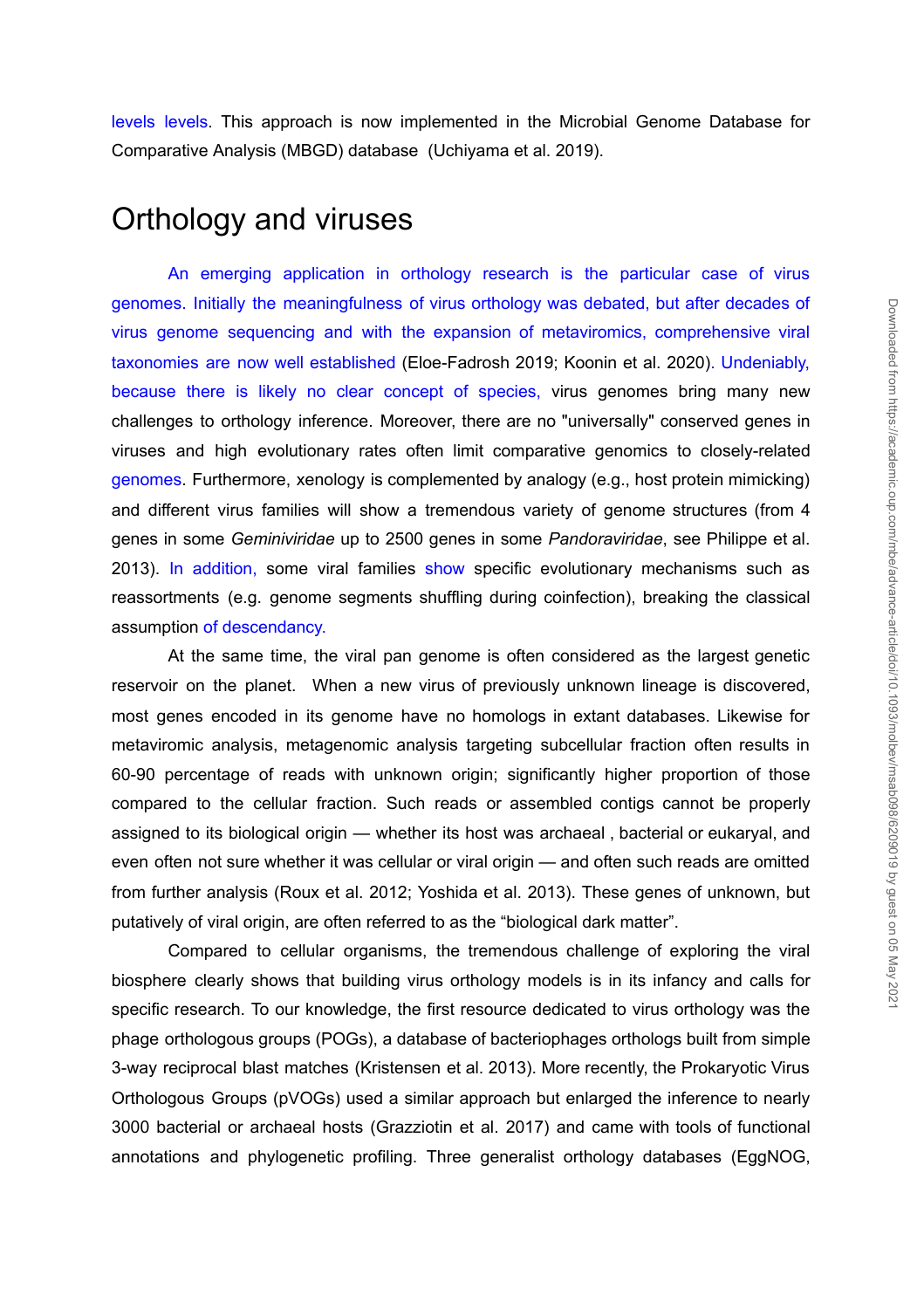OrthoDB, and PhylomeDB) also offer viral orthologs but, similarly to POGs and pVOGs, their inference pipelines were initially developed for eukaryotic and prokaryotic genomes. It appears that the Vipr database (a general resource for virus genomics, [Pickett](https://paperpile.com/c/lJ1Hgs/7iVVr) et al. 2012), is the first resource using an orthology inference protocol developed specifically for viruses. A Domain-Architecture Aware Inference of Orthologs (DAIO), is used to classify viral proteins into "Strict Ortholog Groups" (SOGs), e.g. groups where orthology relationships are confirmed via phylogenetic inference at low taxonomic levels and where domain architecture is conserved [\(Zmasek](https://paperpile.com/c/lJ1Hgs/qAGX8) et al. 2019). This approach helped for the dissemination of functional annotation and naming conventions throughout the numerous viral families present in Vipr [\(Zmasek](https://paperpile.com/c/lJ1Hgs/qAGX8) et al. 2019). A more recent resource is VOGDB (http://vogdb.org), a database proposing Virus Ortholog Groups (VOGs) inferred from phage and non-phage virus genomes. VOGDB pipeline uses a graph-based approach complemented by filters designed specifically for virus genomes structures [\(Kiening](https://paperpile.com/c/lJ1Hgs/561nL) et al. 2019). Notably, it includes steps of polyprotein re-annotation and post-clustering refinements based on HHalign-KBest [\(Yu](https://paperpile.com/c/lJ1Hgs/oKMVp) et al. [2015\)](https://paperpile.com/c/lJ1Hgs/oKMVp), a hidden Markov model alignment method computing sub-optimal alignments by using structural models, specifically designed for cases of low sequence identity (<35%). The database also provides tools developed for metagenomic applications such as identification of virus-specific markers or identification of orthologous groups which encode essential genes for viral lineages.

As shown by these recent examples, sequence homology alone appears insufficient for tracking distant viral lineages. Capsid genes have been previously discussed as an interesting criterion in distant comparisons [\(Krupovic](https://paperpile.com/c/lJ1Hgs/ckM7U) and Bamford 2011). However, due to their polyphyletic origins and to their overwhelmingly rapid evolutionary rate, even these core genes can lose their sequence integrity. With the full genome sequence in hand identification of capsid genes can easily result in failure [\(Mochizuki](https://paperpile.com/c/lJ1Hgs/4FMpg) et al. 2012). All together, this shows that sequence-based orthology has its usefulness in contexts where relatively recent viral divergences are studied. But it is an integrative approach, compiling both sequence and structure homology, that may be the key to decipher more ancient evolutionary relationships in the virosphere.

#### **Conclusion**

The 6th QFO meeting/67th NIBB conference was an opportunity to gather the multi-faceted QFO community that now encompass people from a wide variety of biological domains —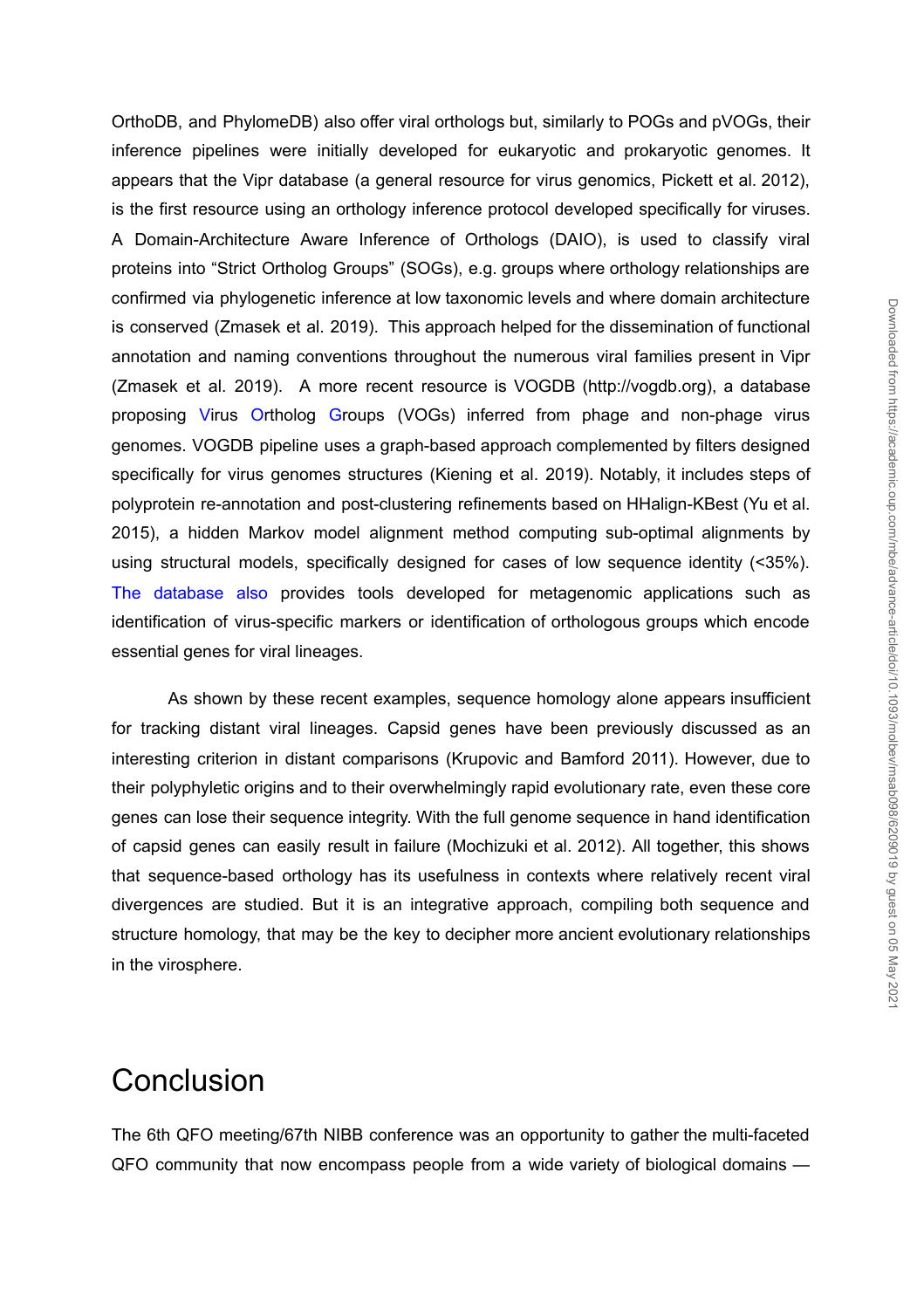resource development, genome annotation, comparative genomics, evolution, biological networks — . It was also an opportunity to synthesize the challenges that result from the vast organismic and viral diversity that we can access today.

The latest developments in orthology inference have focused on scalability, community standards, and continuous developments for more integrated benchmarking and towards improved interoperability. Future efforts should focus on more reliable gene models and new means to share stable models and related large-scale computations that are common to many orthology resources. This is one of the core reasons for the consortium's existence and the subject on which most progress has been done over the past years and will continue in the future.

Aside from the inference itself, efforts are directed to the multi-level components of orthology, from the gene-protein entity to its composing parts — exons, domains — and to its effects within larger biological structures — synteny, interaction networks — . Efforts are also directed toward democratising uses of comparative genomics tools exploiting orthology and facilitating visualisation of complex evolutionary patterns.

Finally, viruses appear as an emerging subject of orthology research. The genomic complexity of the panvirome, with its specific evolutionary mechanisms and fast evolutionary rates, is a major challenge for classical approaches and calls for dedicated tools. This crucial point is joining the many topics that will be examined by the QFO Consortium and will be the subject of future meetings.

# Acknowledgments

We thank the National Institute for Basic Biology, the Japanese Society for Bioinformatics and the Daiko Foundation for supporting the 67th NIBB Conference / The 6th Quest for Orthologs Meeting. We wish to acknowledge the following support for attending the meetings and/or writing this manuscript: EMBO Young Investigator meeting grant (to C.D.). Service and Infrastructure grant from the Swiss Institute of Bioinformatics, Swiss National Science Foundation [183723] (to C.D.) ; IdEX Unistra in the framework of the Investments for the future program of the French government (to O.L. and Y N.). NSF (Award No. 1724300), KAKENHI (Grant No. JP18H01325) (to S.E.M.). Support by the research funding program Landes-Offensive zur Entwicklung Wissenschaftlich-ökonomischer Exzellenz (LOEWE) of the State of Hessen, Research Center for Translational Biodiversity Genomics (TBG) (to I.E.). Funding from the Wellcome Trust (108749/Z/15/Z) and the European Molecular Biology Laboratory (to M.P.). National Human Genome Research Institute, National Institutes of Health NIH (mannistic Terms) and the France Science Constrained the Science Constrained the Science Foundation NSF (award not consider the past and will confine the from the interferor liselit, efforts are directed to the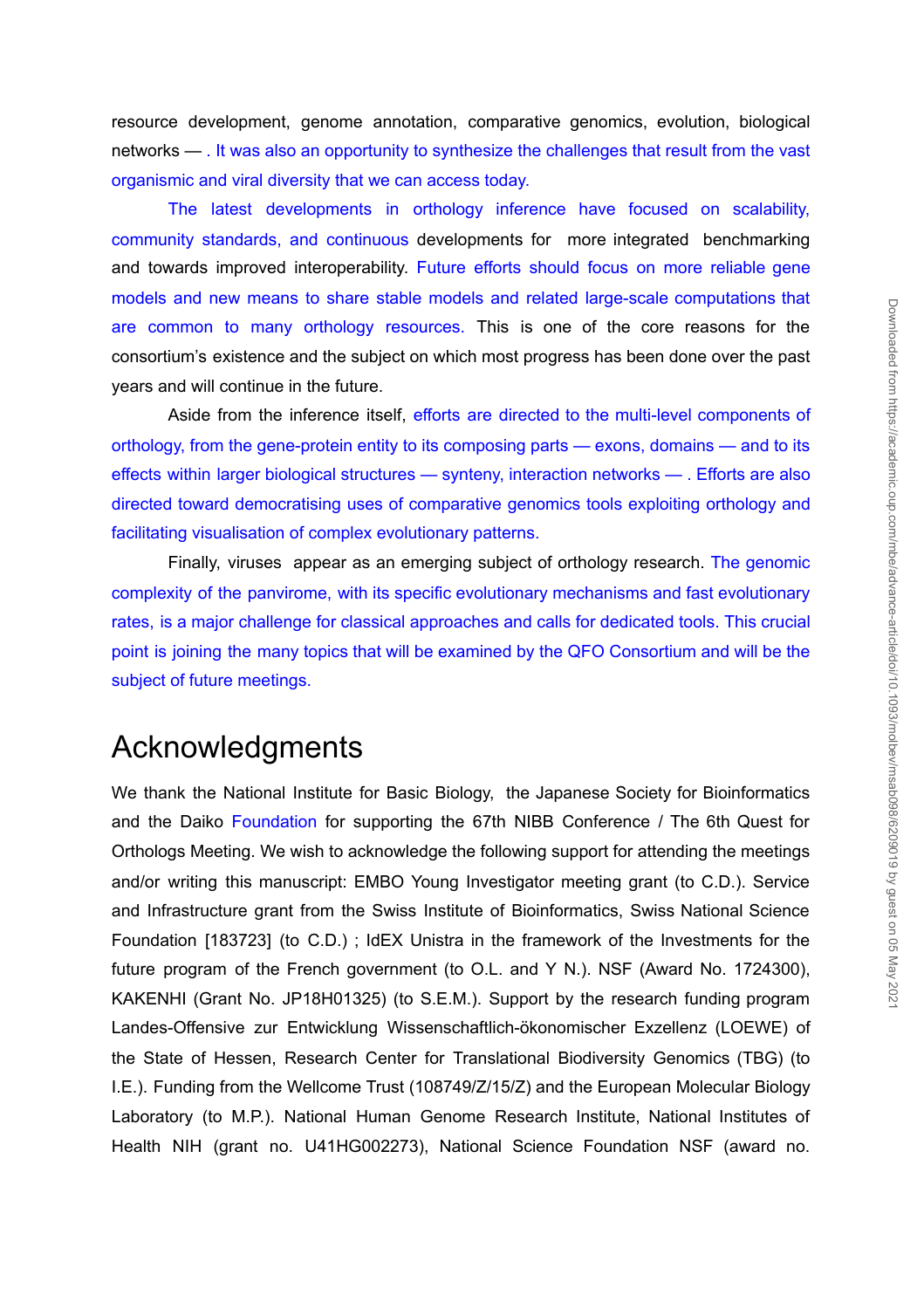1917302) (to P.D.T.). Japan Society for the Promotion of Science (16H06279 and 19F19089) (to W.I. and S.C.).

**Members of the Quest for Orthologs Consortium:** Adrian Altenhoff, Aida Ouangraoua, Alex Warwick Vesztrocy, Benjamin Linard, Christophe Dessimoz, Damian Szklarczyk, Dannie Durand, David Emms, David Moi, David Thybert, Erik Sonnhammer, Evgenia Kriventseva, Haiming Tang, Hirokazu Chiba, Ikuo Uchiyama, Ingo Ebersberger, Jaime Huerta-Cepas, Jesualdo Tomas Fernandez-Breis, Judith A. Blake, Leszek Pryszcz, Maria-Jesus Martin, Marina Marcet Houben, Mateus Patricio, Matthieu Muffato, Natasha Glover, Odile Lecompte, Paul D. Thomas, Philipp Schiffer, Salvador Capella-Gutierrez, Salvatore Cosentino, Shawn E McGlynn , Shigehiro Kuraku, Sofia Forslund, Steven Kelly, Suzanna Lewis, Tamsin Jones, Tarcisio Mendes de Farias, Taro Maeda, Toni Gabaldon, Wataru Iwasaki, William Pearson, Yan Wang, Yannis Nevers, Yuichiro Hara. All members acknowledged and gave their approval to the content of this manuscript.

# Data availability statement

*No new data were generated or analysed in support of this research.*

# **References**

- Adam PS, Borrel G, [Brochier-Armanet](http://paperpile.com/b/lJ1Hgs/JKezS) C, Gribaldo S. 2017. The growing tree of Archaea: new [perspectives](http://paperpile.com/b/lJ1Hgs/JKezS) on their diversity, evolution and ecology. *[ISME](http://paperpile.com/b/lJ1Hgs/JKezS) J.* [11:2407–2425.](http://paperpile.com/b/lJ1Hgs/JKezS)
- Altenhoff AM, Boeckmann B, [Capella-Gutierrez](http://paperpile.com/b/lJ1Hgs/FNshw) S, Dalquen DA, DeLuca T, Forslund K, [Huerta-Cepas](http://paperpile.com/b/lJ1Hgs/FNshw) J, Linard B, Pereira C, Pryszcz LP, et al. 2016. Standardized [benchmarking](http://paperpile.com/b/lJ1Hgs/FNshw) in the quest for orthologs. *Nat. [Methods](http://paperpile.com/b/lJ1Hgs/FNshw)* [13:425–430.](http://paperpile.com/b/lJ1Hgs/FNshw)
- Altenhoff AM, Garrayo-Ventas J, Cosentino S, Emms D, Glover NM, [Hernández-Plaza](http://paperpile.com/b/lJ1Hgs/YYskV) A, Nevers Y, Sundesha V, Szklarczyk D, [Fernández](http://paperpile.com/b/lJ1Hgs/YYskV) JM, et al. 2020. The Quest for Orthologs [benchmark](http://paperpile.com/b/lJ1Hgs/YYskV) service and consensus calls in 2020. *[Nucleic](http://paperpile.com/b/lJ1Hgs/YYskV) Acids Res[.](http://paperpile.com/b/lJ1Hgs/YYskV)* [48:W538–W545.](http://paperpile.com/b/lJ1Hgs/YYskV)
- Altenhoff AM, Glover NM, [Dessimoz](http://paperpile.com/b/lJ1Hgs/1EdMg) C. 2019. Inferring Orthology and Paralogy. *[Methods](http://paperpile.com/b/lJ1Hgs/1EdMg) Mol. [Biol.](http://paperpile.com/b/lJ1Hgs/1EdMg)* [1910:149–175.](http://paperpile.com/b/lJ1Hgs/1EdMg)
- Altenhoff AM, Glover NM, Train C-M, Kaleb K, Warwick [Vesztrocy](http://paperpile.com/b/lJ1Hgs/ft1SS) A, Dylus D, de Farias TM, Zile K, [Stevenson](http://paperpile.com/b/lJ1Hgs/ft1SS) C, Long J, et al. 2018. The OMA orthology database in 2018: retrieving evolutionary [relationships](http://paperpile.com/b/lJ1Hgs/ft1SS) among all domains of life through richer web and [programmatic](http://paperpile.com/b/lJ1Hgs/ft1SS) interfaces. *[Nucleic](http://paperpile.com/b/lJ1Hgs/ft1SS) Acids Res.* [46:D477–D485.](http://paperpile.com/b/lJ1Hgs/ft1SS)
- Altenhoff AM, Studer RA, [Robinson-Rechavi](http://paperpile.com/b/lJ1Hgs/en4Gv) M, Dessimoz C. 2012. Resolving the ortholog conjecture: orthologs tend to be weakly, but [significantly,](http://paperpile.com/b/lJ1Hgs/en4Gv) more similar in function than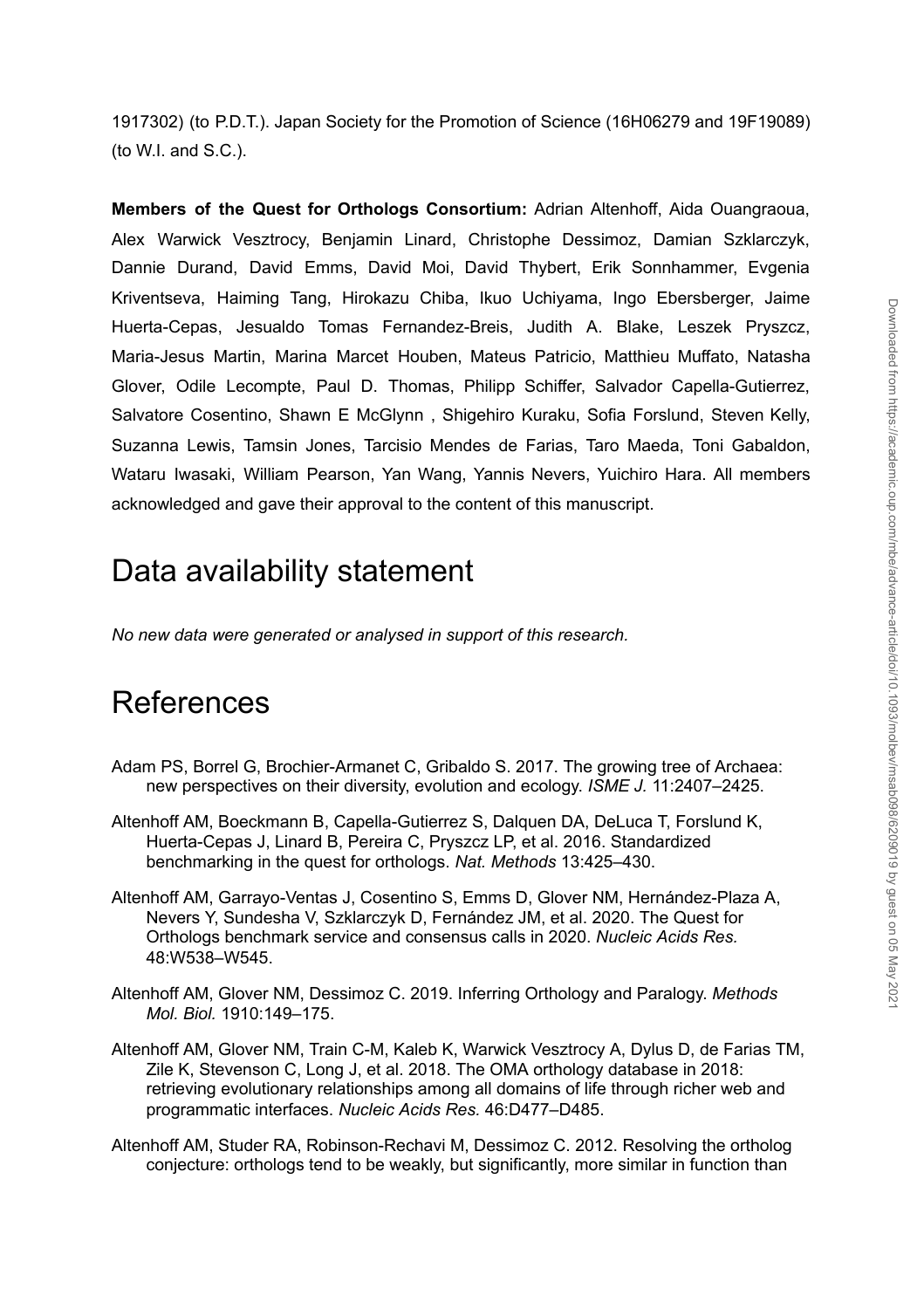[paralogs.](http://paperpile.com/b/lJ1Hgs/en4Gv) *PLoS [Comput.](http://paperpile.com/b/lJ1Hgs/en4Gv) Biol.* [8:e1002514.](http://paperpile.com/b/lJ1Hgs/en4Gv)

- Altschul SF, Madden TL, [Schäffer](http://paperpile.com/b/lJ1Hgs/HZSBP) AA, Zhang J, Zhang Z, Miller W, Lipman DJ. 1997. Gapped BLAST and [PSI-BLAST:](http://paperpile.com/b/lJ1Hgs/HZSBP) a new generation of protein database search [programs.](http://paperpile.com/b/lJ1Hgs/HZSBP) *[Nucleic](http://paperpile.com/b/lJ1Hgs/HZSBP) Acids Res.* [25:3389–3402.](http://paperpile.com/b/lJ1Hgs/HZSBP)
- Anon. Ontology [Documentation](http://paperpile.com/b/lJ1Hgs/pDCO8) generated by WIDOCO. Available from: <https://qfo.github.io/OrthologyOntology/>
- Arnold R, Goldenberg F, Mewes H-W, Rattei T. 2014. SIMAP—the database of [all-against-all](http://paperpile.com/b/lJ1Hgs/e3c5r) protein sequence similarities and [annotations](http://paperpile.com/b/lJ1Hgs/e3c5r) with new interfaces and increased [coverage.](http://paperpile.com/b/lJ1Hgs/e3c5r) *Nucleic Acids [Research](http://paperpile.com/b/lJ1Hgs/e3c5r)* [Internet] [42:D279–D284.](http://paperpile.com/b/lJ1Hgs/e3c5r) Available from: <http://dx.doi.org/10.1093/nar/gkt970>
- Asnicar F, Thomas AM, Beghini F, [Mengoni](http://paperpile.com/b/lJ1Hgs/XV30P) C, Manara S, Manghi P, Zhu Q, Bolzan M, Cumbo F, May U, et al. 2020. Precise [phylogenetic](http://paperpile.com/b/lJ1Hgs/XV30P) analysis of microbial isolates and genomes from [metagenomes](http://paperpile.com/b/lJ1Hgs/XV30P) using PhyloPhlAn 3.0. *Nat. [Commun.](http://paperpile.com/b/lJ1Hgs/XV30P)* [11:2500.](http://paperpile.com/b/lJ1Hgs/XV30P)
- Bayer RG, Köstler T, Jain A, Stael S, [Ebersberger](http://paperpile.com/b/lJ1Hgs/kdIXp) I, Teige M. 2014. Higher Plant Proteins of [Cyanobacterial](http://paperpile.com/b/lJ1Hgs/kdIXp) Origin: Are They or Are They Not Preferentially Targeted to [Chloroplasts?](http://paperpile.com/b/lJ1Hgs/kdIXp) *[Molecular](http://paperpile.com/b/lJ1Hgs/kdIXp) Plant* [Internet] [7:1797–1800.](http://paperpile.com/b/lJ1Hgs/kdIXp) Available from: <http://dx.doi.org/10.1093/mp/ssu095> protein sequence similarities and annotations with new interfaces and increases on the method.<br>
https://act oblog/10.1093/naright970<br>
nto: Central A. Phapel D. Manara S. Manghil P. 2hu Q. Bolzan M.<br>
Curricus Asia, Deghini
- Boeckmann B, [Marcet-Houben](http://paperpile.com/b/lJ1Hgs/YoNde) M, Rees JA, Forslund K, Huerta-Cepas J, Muffato M, Yilmaz P, Xenarios I, Bork P, Lewis SE, et al. 2015. Quest for [Orthologs](http://paperpile.com/b/lJ1Hgs/YoNde) Entails Quest for Tree of Life: In Search of the Gene [Stream.](http://paperpile.com/b/lJ1Hgs/YoNde) *[Genome](http://paperpile.com/b/lJ1Hgs/YoNde) Biol. Evol.* [7:1988–1999.](http://paperpile.com/b/lJ1Hgs/YoNde)
- Braschi B, Denny P, Gray K, Jones T, Seal R, [Tweedie](http://paperpile.com/b/lJ1Hgs/sncTk) S, Yates B, Bruford E. 2019. [Genenames.org:](http://paperpile.com/b/lJ1Hgs/sncTk) the HGNC and VGNC resources in 2019. *[Nucleic](http://paperpile.com/b/lJ1Hgs/sncTk) Acids Res.* [47:D786–D792.](http://paperpile.com/b/lJ1Hgs/sncTk)
- Brown CT, Hug LA, Thomas BC, Sharon I, Castelle CJ, Singh A, Wilkins MJ, [Wrighton](http://paperpile.com/b/lJ1Hgs/ns1tg) KC, Williams KH, Banfield JF. 2015. Unusual biology across a group [comprising](http://paperpile.com/b/lJ1Hgs/ns1tg) more than 15% of domain [Bacteria.](http://paperpile.com/b/lJ1Hgs/ns1tg) *[Nature](http://paperpile.com/b/lJ1Hgs/ns1tg)* [523:208–211.](http://paperpile.com/b/lJ1Hgs/ns1tg)
- Buchfink B, Xie C, Huson DH. 2015. Fast and sensitive protein alignment using [DIAMOND.](http://paperpile.com/b/lJ1Hgs/8Ovu1) *Nat. [Methods](http://paperpile.com/b/lJ1Hgs/8Ovu1)* [12:59–60.](http://paperpile.com/b/lJ1Hgs/8Ovu1)
- Case RJ, Boucher Y, Dahllöf I, [Holmström](http://paperpile.com/b/lJ1Hgs/VhKQw) C, Doolittle WF, Kjelleberg S. 2007. Use of 16S rRNA and rpoB genes as [molecular](http://paperpile.com/b/lJ1Hgs/VhKQw) markers for microbial ecology studies. *[Appl.](http://paperpile.com/b/lJ1Hgs/VhKQw) Environ. [Microbiol.](http://paperpile.com/b/lJ1Hgs/VhKQw)* [73:278–288.](http://paperpile.com/b/lJ1Hgs/VhKQw)
- Chen F, Mackey AJ, Vermunt JK, Roos DS. 2007. Assessing [performance](http://paperpile.com/b/lJ1Hgs/2GmNB) of orthology detection strategies applied to [eukaryotic](http://paperpile.com/b/lJ1Hgs/2GmNB) genomes. *[PLoS](http://paperpile.com/b/lJ1Hgs/2GmNB) One* [2:e383.](http://paperpile.com/b/lJ1Hgs/2GmNB)
- Chiba H, Uchiyama I. 2014. [Improvement](http://paperpile.com/b/lJ1Hgs/bagWg) of domain-level ortholog clustering by optimizing [domain-specific](http://paperpile.com/b/lJ1Hgs/bagWg) sum-of-pairs score. *BMC [Bioinformatics](http://paperpile.com/b/lJ1Hgs/bagWg)* [15:148.](http://paperpile.com/b/lJ1Hgs/bagWg)
- Cosentino S, Iwasaki W. 2019. [SonicParanoid:](http://paperpile.com/b/lJ1Hgs/bB4f9) fast, accurate and easy orthology inference. *[Bioinformatics](http://paperpile.com/b/lJ1Hgs/bB4f9)* [35:149–151.](http://paperpile.com/b/lJ1Hgs/bB4f9)
- Darby CA, Stolzer M, Ropp PJ, Barker D, Durand D. 2017. Xenolog [classification.](http://paperpile.com/b/lJ1Hgs/mGQgP) *[Bioinformatics](http://paperpile.com/b/lJ1Hgs/mGQgP)* [33:640–649.](http://paperpile.com/b/lJ1Hgs/mGQgP)
- Defosset A, Kress A, Nevers Y, Ripp R, [Thompson](http://paperpile.com/b/lJ1Hgs/wNWz) JD, Poch O, Lecompte O. 2020. [Proteome-scale](http://paperpile.com/b/lJ1Hgs/wNWz) detection of differential conservation patterns at protein and sub-protein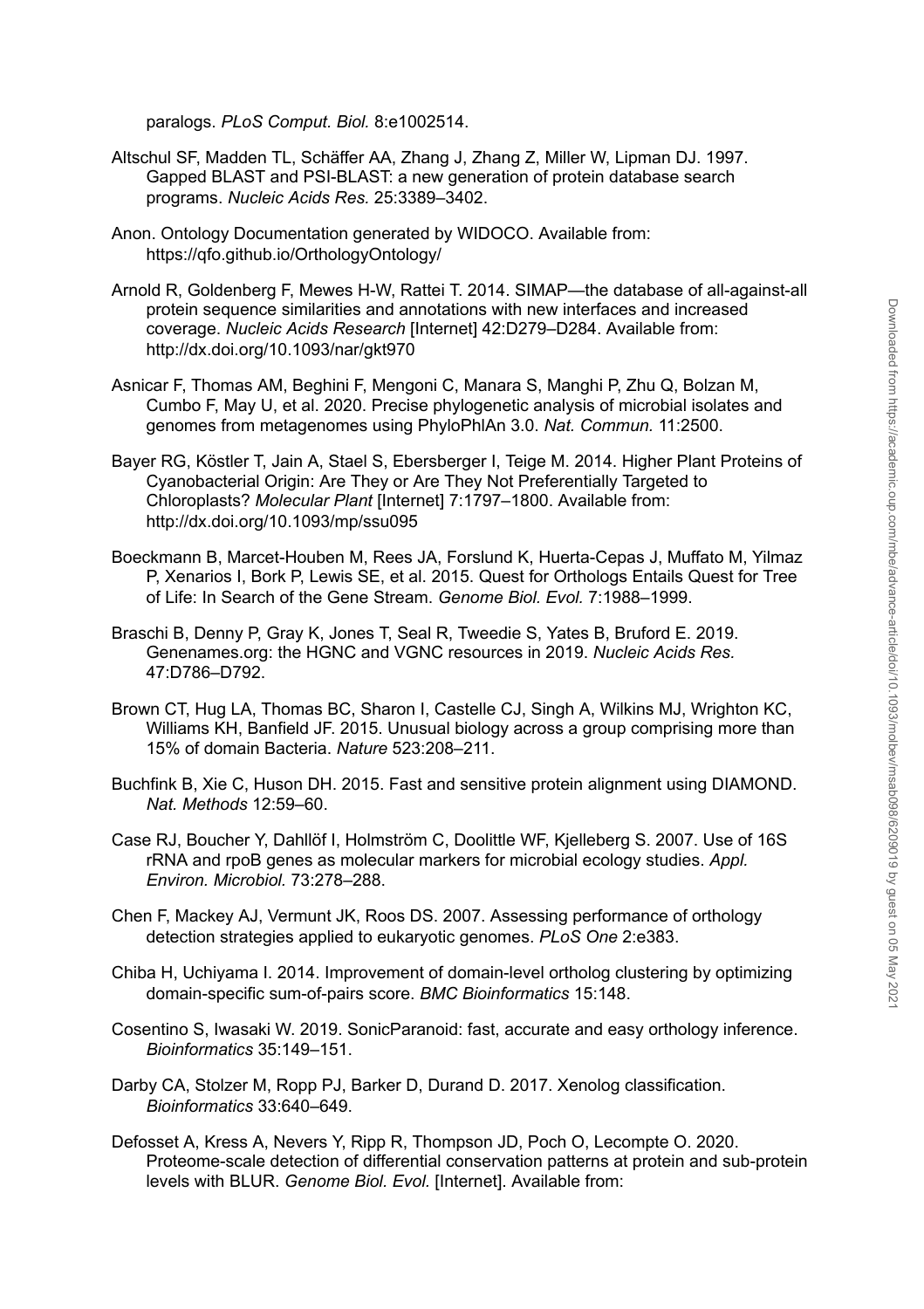<http://dx.doi.org/10.1093/gbe/evaa248>

- Dessimoz C, Gabaldón T, Roos DS, [Sonnhammer](http://paperpile.com/b/lJ1Hgs/6ujUr) ELL, Herrero J, Quest for Orthologs [Consortium.](http://paperpile.com/b/lJ1Hgs/6ujUr) 2012. Toward community standards in the quest for orthologs. *[Bioinformatics](http://paperpile.com/b/lJ1Hgs/6ujUr)* [28:900–904.](http://paperpile.com/b/lJ1Hgs/6ujUr)
- Ebersberger I, Simm S, Leisegang MS, [Schmitzberger](http://paperpile.com/b/lJ1Hgs/yx3mo) P, Mirus O, von Haeseler A, Bohnsack MT, Schleiff E. 2014. The evolution of the ribosome [biogenesis](http://paperpile.com/b/lJ1Hgs/yx3mo) pathway from a yeast [perspective.](http://paperpile.com/b/lJ1Hgs/yx3mo) *[Nucleic](http://paperpile.com/b/lJ1Hgs/yx3mo) Acids Res.* [42:1509–1523.](http://paperpile.com/b/lJ1Hgs/yx3mo)
- [Ebersberger](http://paperpile.com/b/lJ1Hgs/kmBoh) I, Strauss S, von Haeseler A. 2009. HaMStR: profile hidden markov model based search for [orthologs](http://paperpile.com/b/lJ1Hgs/kmBoh) in ESTs. *BMC [Evol.](http://paperpile.com/b/lJ1Hgs/kmBoh) Biol.* [9:157.](http://paperpile.com/b/lJ1Hgs/kmBoh)
- Eisen JA, Wu M. 2002. [Phylogenetic](http://paperpile.com/b/lJ1Hgs/cnlIX) analysis and gene functional predictions: [phylogenomics](http://paperpile.com/b/lJ1Hgs/cnlIX) in action. *Theor. [Popul.](http://paperpile.com/b/lJ1Hgs/cnlIX) Biol.* [61:481–487.](http://paperpile.com/b/lJ1Hgs/cnlIX)
- Eloe-Fadrosh EA. 2019. Towards a [genome-based](http://paperpile.com/b/lJ1Hgs/DeKCq) virus taxonomy. *Nat [Microbiol](http://paperpile.com/b/lJ1Hgs/DeKCq)* [4:1249–1250.](http://paperpile.com/b/lJ1Hgs/DeKCq)
- Emms DM, Kelly S. 2015. [OrthoFinder:](http://paperpile.com/b/lJ1Hgs/wiPcU) solving fundamental biases in whole genome [comparisons](http://paperpile.com/b/lJ1Hgs/wiPcU) dramatically improves orthogroup inference accuracy. *[Genome](http://paperpile.com/b/lJ1Hgs/wiPcU) Biol.* [16:157.](http://paperpile.com/b/lJ1Hgs/wiPcU)
- Emms DM, Kelly S. 2019. OrthoFinder: [phylogenetic](http://paperpile.com/b/lJ1Hgs/kYIzG) orthology inference for comparative [genomics.](http://paperpile.com/b/lJ1Hgs/kYIzG) *[Genome](http://paperpile.com/b/lJ1Hgs/kYIzG) Biol.* [20:238.](http://paperpile.com/b/lJ1Hgs/kYIzG)
- [Fernández-Breis](http://paperpile.com/b/lJ1Hgs/1ixvC) JT, Chiba H, Legaz-García MDC, Uchiyama I. 2016. The Orthology Ontology: [development](http://paperpile.com/b/lJ1Hgs/1ixvC) and applications. *J. Biomed. [Semantics](http://paperpile.com/b/lJ1Hgs/1ixvC)* [7:34.](http://paperpile.com/b/lJ1Hgs/1ixvC)
- Fitch WM. 1970. [Distinguishing](http://paperpile.com/b/lJ1Hgs/ucd1p) Homologous from Analogous Proteins. *[Systematic](http://paperpile.com/b/lJ1Hgs/ucd1p) Zoology* [Internet] 19:99. [Available](http://paperpile.com/b/lJ1Hgs/ucd1p) from: <http://dx.doi.org/10.2307/2412448>
- Forslund K, Pereira C, [Capella-Gutierrez](http://paperpile.com/b/lJ1Hgs/V824y) S, da Silva AS, Altenhoff A, Huerta-Cepas J, Muffato M, Patricio M, Vandepoele K, [Ebersberger](http://paperpile.com/b/lJ1Hgs/V824y) I, et al. 2018. Gearing up to handle the mosaic nature of life in the quest for [orthologs.](http://paperpile.com/b/lJ1Hgs/V824y) *[Bioinformatics](http://paperpile.com/b/lJ1Hgs/V824y)* [34:323–329.](http://paperpile.com/b/lJ1Hgs/V824y) Ebersberger I, Strauss S. von Haeseler A, 2003. HaMSHC; profile hidden markov model<br>
Elsen JA, Wu M. 2002. Phylogenetic analysis and gene functional predictions:<br>
Differences in action. Theor. Popul. Bot 61:481-487.<br>
Elsen
- Gabaldón T, Dessimoz C, [Huxley-Jones](http://paperpile.com/b/lJ1Hgs/TzFpi) J, Vilella AJ, Sonnhammer EL, Lewis S. 2009. Joining forces in the quest for [orthologs.](http://paperpile.com/b/lJ1Hgs/TzFpi) *[Genome](http://paperpile.com/b/lJ1Hgs/TzFpi) Biol.* [10:403.](http://paperpile.com/b/lJ1Hgs/TzFpi)
- Gabaldón T, Koonin EV. 2013. Functional and [evolutionary](http://paperpile.com/b/lJ1Hgs/vHvpJ) implications of gene orthology. *Nat. Rev. [Genet.](http://paperpile.com/b/lJ1Hgs/vHvpJ)* [14:360–366.](http://paperpile.com/b/lJ1Hgs/vHvpJ)
- Gao K, Miller J. 2020. Primary orthologs from local [sequence](http://paperpile.com/b/lJ1Hgs/IZjJs) context. *BMC [Bioinformatics](http://paperpile.com/b/lJ1Hgs/IZjJs)* [21:48.](http://paperpile.com/b/lJ1Hgs/IZjJs)
- Gaudet P, Livstone MS, Lewis SE, Thomas PD. 2011. [Phylogenetic-based](http://paperpile.com/b/lJ1Hgs/Hd5Bh) propagation of functional [annotations](http://paperpile.com/b/lJ1Hgs/Hd5Bh) within the Gene Ontology consortium. *Brief. [Bioinform.](http://paperpile.com/b/lJ1Hgs/Hd5Bh)* [12:449–462.](http://paperpile.com/b/lJ1Hgs/Hd5Bh)
- Gini C. 1921. Measurement of Inequality of Incomes. The Economic Journal [Internet] 31:124. Available from: http://dx.doi.org/10.2307/2223319
- Glover N, Dessimoz C, Ebersberger I, Forslund SK, Gabaldón T, [Huerta-Cepas](http://paperpile.com/b/lJ1Hgs/aZBS) J, Martin M-J, Muffato M, Patricio M, Pereira C, et al. 2019. Advances and [Applications](http://paperpile.com/b/lJ1Hgs/aZBS) in the Quest for [Orthologs.](http://paperpile.com/b/lJ1Hgs/aZBS) *Mol. Biol. [Evol.](http://paperpile.com/b/lJ1Hgs/aZBS)* [36:2157–2164.](http://paperpile.com/b/lJ1Hgs/aZBS)
-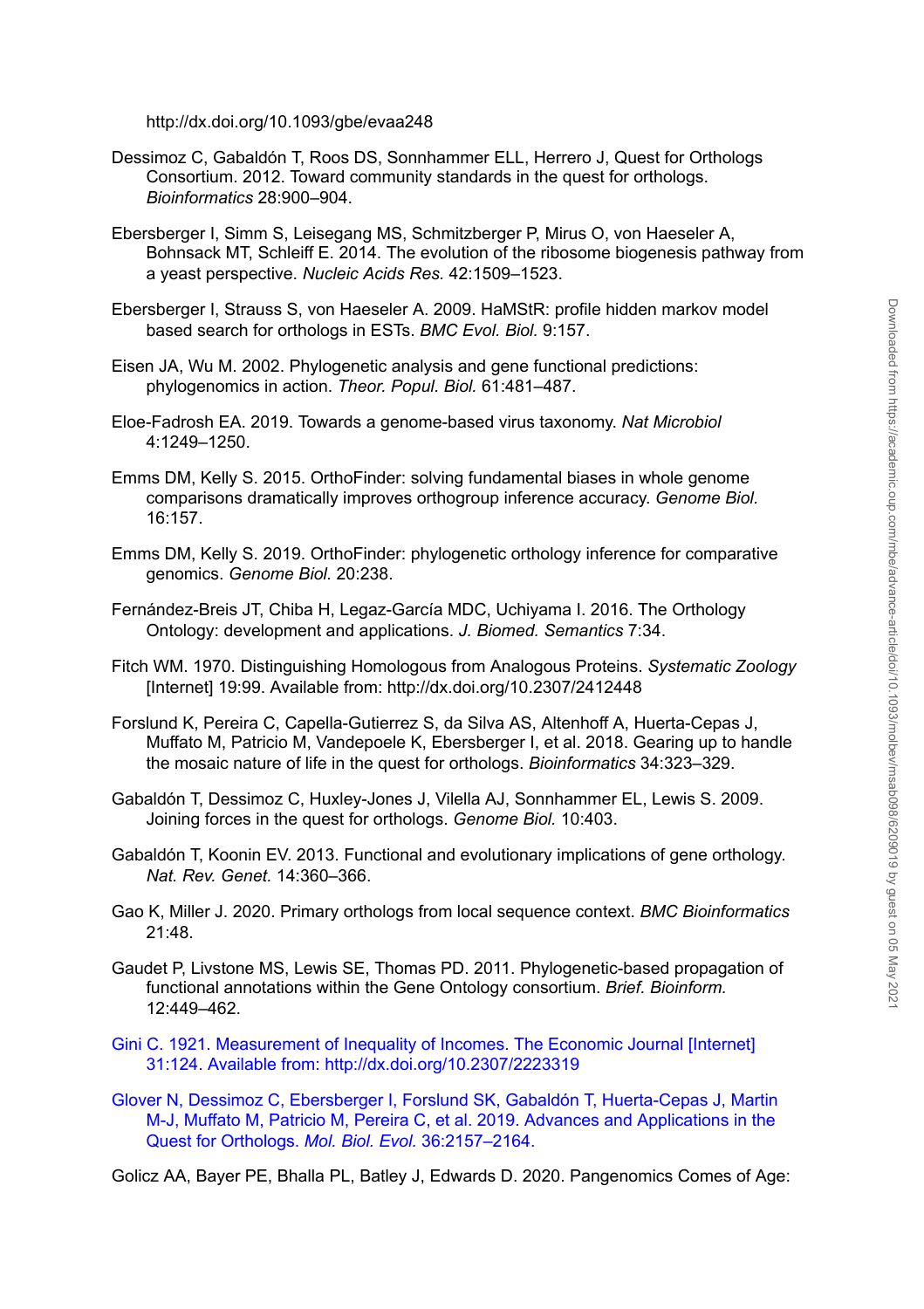From Bacteria to Plant and Animal [Applications.](http://paperpile.com/b/lJ1Hgs/64s91) *[Trends](http://paperpile.com/b/lJ1Hgs/64s91) Genet.* [36:132–145.](http://paperpile.com/b/lJ1Hgs/64s91)

- Gray GS FW. 1983. Evolution of antibiotic [resistance](http://paperpile.com/b/lJ1Hgs/ngkAb) genes: the DNA sequence of a kanamycin resistance gene from [Staphylococcus](http://paperpile.com/b/lJ1Hgs/ngkAb) aureus. *[Molecular](http://paperpile.com/b/lJ1Hgs/ngkAb) Biology and [Evolution](http://paperpile.com/b/lJ1Hgs/ngkAb)* [\[Internet\].](http://paperpile.com/b/lJ1Hgs/ngkAb) Available from: <http://dx.doi.org/10.1093/oxfordjournals.molbev.a040298>
- Grazziotin AL, Koonin EV, Kristensen DM. 2017. Prokaryotic Virus [Orthologous](http://paperpile.com/b/lJ1Hgs/1iota) Groups (pVOGs): a resource for [comparative](http://paperpile.com/b/lJ1Hgs/1iota) genomics and protein family annotation. *[Nucleic](http://paperpile.com/b/lJ1Hgs/1iota) [Acids](http://paperpile.com/b/lJ1Hgs/1iota) Res.* [45:D491–D498.](http://paperpile.com/b/lJ1Hgs/1iota)
- Hara Y, Takeuchi M, [Kageyama](http://paperpile.com/b/lJ1Hgs/tM2ks) Y, Tatsumi K, Hibi M, Kiyonari H, Kuraku S. 2018. Madagascar ground gecko genome analysis [characterizes](http://paperpile.com/b/lJ1Hgs/tM2ks) asymmetric fates of [duplicated](http://paperpile.com/b/lJ1Hgs/tM2ks) genes. *[BMC](http://paperpile.com/b/lJ1Hgs/tM2ks) Biol.* [16:40.](http://paperpile.com/b/lJ1Hgs/tM2ks)
- Herrero J, Muffato M, Beal K, [Fitzgerald](http://paperpile.com/b/lJ1Hgs/5kA7t) S, Gordon L, Pignatelli M, Vilella AJ, Searle SMJ, Amode R, Brent S, et al. 2016. Ensembl [comparative](http://paperpile.com/b/lJ1Hgs/5kA7t) genomics resources. *[Database](http://paperpile.com/b/lJ1Hgs/5kA7t)* [Internet] [2016:bav096.](http://paperpile.com/b/lJ1Hgs/5kA7t) Available from: <http://dx.doi.org/10.1093/database/bav096>
- Huang JK, Carlin DE, Yu MK, Zhang W, Kreisberg JF, Tamayo P, Ideker T. 2018. [Systematic](http://paperpile.com/b/lJ1Hgs/tqm21) [Evaluation](http://paperpile.com/b/lJ1Hgs/tqm21) of Molecular Networks for Discovery of Disease Genes. *Cell [Syst](http://paperpile.com/b/lJ1Hgs/tqm21)* [6:484–495.e5.](http://paperpile.com/b/lJ1Hgs/tqm21)
- Huang X, Albou L-P, [Mushayahama](http://paperpile.com/b/lJ1Hgs/IUPki) T, Muruganujan A, Tang H, Thomas PD. 2019. Ancestral Genomes: a resource for [reconstructed](http://paperpile.com/b/lJ1Hgs/IUPki) ancestral genes and genomes across the tree of [life.](http://paperpile.com/b/lJ1Hgs/IUPki) *[Nucleic](http://paperpile.com/b/lJ1Hgs/IUPki) Acids Res.* [47:D271–D279.](http://paperpile.com/b/lJ1Hgs/IUPki)
- [Huerta-Cepas](http://paperpile.com/b/lJ1Hgs/MwNNR) J, Szklarczyk D, Forslund K, Cook H, Heller D, Walter MC, Rattei T, Mende DR, Sunagawa S, Kuhn M, et al. 2016. eggNOG 4.5: a [hierarchical](http://paperpile.com/b/lJ1Hgs/MwNNR) orthology framework with improved functional [annotations](http://paperpile.com/b/lJ1Hgs/MwNNR) for eukaryotic, prokaryotic and viral sequences. *[Nucleic](http://paperpile.com/b/lJ1Hgs/MwNNR) Acids Res.* [44:D286–D293.](http://paperpile.com/b/lJ1Hgs/MwNNR)
- Huerta-Cepas J, Szklarczyk D, Heller D, [Hernández-Plaza](http://paperpile.com/b/lJ1Hgs/envsV) A, Forslund SK, Cook H, Mende DR, Letunic I, Rattei T, Jensen LJ, et al. 2019. eggNOG 5.0: a [hierarchical,](http://paperpile.com/b/lJ1Hgs/envsV) functionally and [phylogenetically](http://paperpile.com/b/lJ1Hgs/envsV) annotated orthology resource based on 5090 organisms and 2502 [viruses.](http://paperpile.com/b/lJ1Hgs/envsV) *[Nucleic](http://paperpile.com/b/lJ1Hgs/envsV) Acids Res.* [47:D309–D314.](http://paperpile.com/b/lJ1Hgs/envsV) 1Y. Takeuchi M. Kageyama Y. Tatsumi K, Hith M. Kiyonari H, Kuraku S, 2018.<br>
Madagascar ground geoko genome analysis characterizes asymmetric fates of<br>
duplicated genes. *BMC Biot*. 16:12geneld S. Gordon L. Pipnatelli M. Vi
- Hug LA, Baker BJ, [Anantharaman](http://paperpile.com/b/lJ1Hgs/dAaLa) K, Brown CT, Probst AJ, Castelle CJ, Butterfield CN, [Hernsdorf](http://paperpile.com/b/lJ1Hgs/dAaLa) AW, Amano Y, Ise K, et al. 2016. A new view of the tree of life. *[Nature](http://paperpile.com/b/lJ1Hgs/dAaLa) [Microbiology](http://paperpile.com/b/lJ1Hgs/dAaLa)* [Internet] 1. [Available](http://paperpile.com/b/lJ1Hgs/dAaLa) from: <http://dx.doi.org/10.1038/nmicrobiol.2016.48>
- Hu X, Friedberg I. 2019. SwiftOrtho: A fast, [memory-efficient,](http://paperpile.com/b/lJ1Hgs/t8E8i) multiple genome orthology [classifier.](http://paperpile.com/b/lJ1Hgs/t8E8i) *[Gigascience](http://paperpile.com/b/lJ1Hgs/t8E8i)* [Internet] 8. [Available](http://paperpile.com/b/lJ1Hgs/t8E8i) from: <http://dx.doi.org/10.1093/gigascience/giz118>
- Imachi H, Nobu MK, [Nakahara](http://paperpile.com/b/lJ1Hgs/pXQCe) N, Morono Y, Ogawara M, Takaki Y, Takano Y, Uematsu K, Ikuta T, Ito M, et al. 2020. Isolation of an archaeon at the [prokaryote-eukaryote](http://paperpile.com/b/lJ1Hgs/pXQCe) [interface.](http://paperpile.com/b/lJ1Hgs/pXQCe) *[Nature](http://paperpile.com/b/lJ1Hgs/pXQCe)* [577:519–525.](http://paperpile.com/b/lJ1Hgs/pXQCe)
- Jaccard P. 1901. Étude comparative de la distribution florale dans une portion des Alpes et du Jura. Bulletin de la Société Vaudoise des Sciences Naturelles 37:547.
- Jammali S, Aguilar J-D, Kuitche E, Ouangraoua A. 2019. [SplicedFamAlign:](http://paperpile.com/b/lJ1Hgs/oYPQQ) CDS-to-gene spliced alignment and [identification](http://paperpile.com/b/lJ1Hgs/oYPQQ) of transcript orthology groups. *BMC [Bioinformatics](http://paperpile.com/b/lJ1Hgs/oYPQQ)*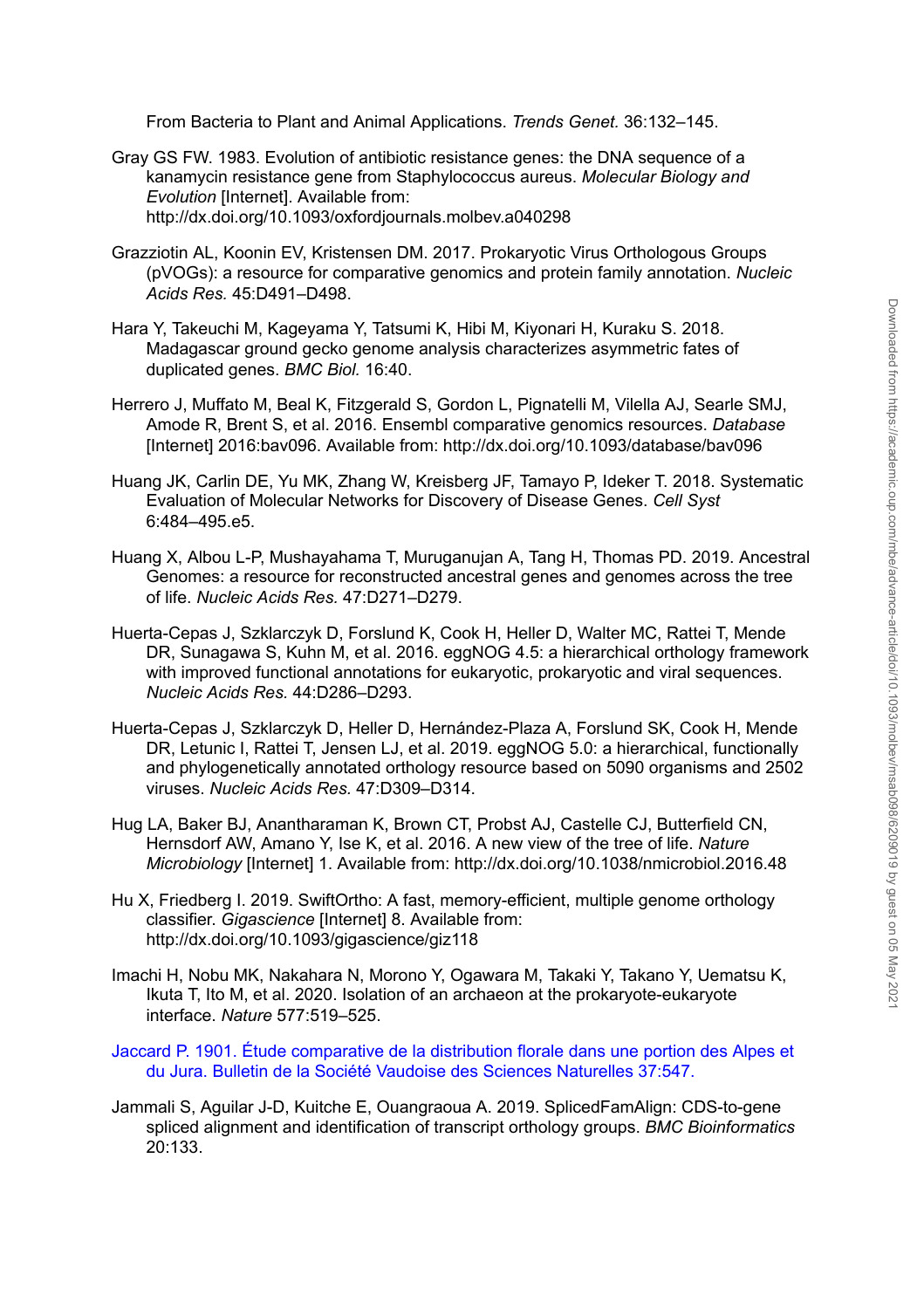- Jeong H, Sung S, Kwon T, Seo M, [Caetano-Anollés](http://paperpile.com/b/lJ1Hgs/drze0) K, Choi SH, Cho S, Nasir A, Kim H. 2016. HGTree: database of [horizontally](http://paperpile.com/b/lJ1Hgs/drze0) transferred genes determined by tree [reconciliation.](http://paperpile.com/b/lJ1Hgs/drze0) *[Nucleic](http://paperpile.com/b/lJ1Hgs/drze0) Acids Res.* [44:D610–D619.](http://paperpile.com/b/lJ1Hgs/drze0)
- Kadota M, Nishimura O, Miura H, Tanaka K, Hiratani I, Kuraku S. 2020. [Multifaceted](http://paperpile.com/b/lJ1Hgs/IAANS) Hi-C benchmarking: what makes a difference in [chromosome-scale](http://paperpile.com/b/lJ1Hgs/IAANS) genome scaffolding? *[Gigascience](http://paperpile.com/b/lJ1Hgs/IAANS)* [Internet] 9. [Available](http://paperpile.com/b/lJ1Hgs/IAANS) from: <http://dx.doi.org/10.1093/gigascience/giz158>
- Kaduk M, [Sonnhammer](http://paperpile.com/b/lJ1Hgs/jHbOg) E. 2017. Improved orthology inference with Hieranoid 2. *[Bioinformatics](http://paperpile.com/b/lJ1Hgs/jHbOg)* [33:1154–1159.](http://paperpile.com/b/lJ1Hgs/jHbOg)
- Kanehisa M, Sato Y, Furumichi M, [Morishima](http://paperpile.com/b/lJ1Hgs/ls6Rx) K, Tanabe M. 2019. New approach for [understanding](http://paperpile.com/b/lJ1Hgs/ls6Rx) genome variations in KEGG. *[Nucleic](http://paperpile.com/b/lJ1Hgs/ls6Rx) Acids Res.* [47:D590–D595.](http://paperpile.com/b/lJ1Hgs/ls6Rx)
- Kelly S, Maini PK. 2013. [DendroBLAST:](http://paperpile.com/b/lJ1Hgs/jY283) approximate phylogenetic trees in the absence of multiple sequence [alignments.](http://paperpile.com/b/lJ1Hgs/jY283) *[PLoS](http://paperpile.com/b/lJ1Hgs/jY283) One* [8:e58537.](http://paperpile.com/b/lJ1Hgs/jY283)
- Kiening M, [Ochsenreiter](http://paperpile.com/b/lJ1Hgs/561nL) R, Hellinger H-J, Rattei T, Hofacker I, Frishman D. 2019. Conserved [Secondary](http://paperpile.com/b/lJ1Hgs/561nL) Structures in Viral mRNAs. *[Viruses](http://paperpile.com/b/lJ1Hgs/561nL)* [Internet] 11. [Available](http://paperpile.com/b/lJ1Hgs/561nL) from: <http://dx.doi.org/10.3390/v11050401>
- Koonin EV, Dolja VV, [Krupovic](http://paperpile.com/b/lJ1Hgs/x6D5) M, Varsani A, Wolf YI, Yutin N, Zerbini FM, Kuhn JH. 2020. Global Organization and Proposed [Megataxonomy](http://paperpile.com/b/lJ1Hgs/x6D5) of the Virus World. *[Microbiol.](http://paperpile.com/b/lJ1Hgs/x6D5) Mol. Biol. [Rev.](http://paperpile.com/b/lJ1Hgs/x6D5)* [Internet] 84. [Available](http://paperpile.com/b/lJ1Hgs/x6D5) from: <http://dx.doi.org/10.1128/MMBR.00061-19>
- Kristensen DM, Waller AS, Yamada T, Bork P, Mushegian AR, Koonin EV. 2013. [Orthologous](http://paperpile.com/b/lJ1Hgs/yaTiR) gene clusters and taxon signature genes for viruses of [prokaryotes.](http://paperpile.com/b/lJ1Hgs/yaTiR) *J. [Bacteriol.](http://paperpile.com/b/lJ1Hgs/yaTiR)* [195:941–950.](http://paperpile.com/b/lJ1Hgs/yaTiR)
- [Kriventseva](http://paperpile.com/b/lJ1Hgs/7FGMD) EV, Kuznetsov D, Tegenfeldt F, Manni M, Dias R, Simão FA, Zdobnov EM. 2019. OrthoDB v10: [sampling](http://paperpile.com/b/lJ1Hgs/7FGMD) the diversity of animal, plant, fungal, protist, bacterial and viral genomes for [evolutionary](http://paperpile.com/b/lJ1Hgs/7FGMD) and functional annotations of orthologs. *[Nucleic](http://paperpile.com/b/lJ1Hgs/7FGMD) Acids Res.* [47:D807–D811.](http://paperpile.com/b/lJ1Hgs/7FGMD) Kanehisa M. Sato Y, Furumichi M. Morishima K. Tanabe M. 2019. New approach for<br>
understanding genome variations in KEGo. Muchic Acids Chemic Acids Chemic Relations of the absence of<br>
multiple sequence alignments. PLOS One
- Krupovic M, Bamford DH. 2011. [Double-stranded](http://paperpile.com/b/lJ1Hgs/ckM7U) DNA viruses: 20 families and only five different [architectural](http://paperpile.com/b/lJ1Hgs/ckM7U) principles for virion assembly. *Curr. [Opin.](http://paperpile.com/b/lJ1Hgs/ckM7U) Virol.* [1:118–124.](http://paperpile.com/b/lJ1Hgs/ckM7U)
- [Krupovic](http://paperpile.com/b/lJ1Hgs/bCcSw) M, Dolja VV, Koonin EV. 2020. The LUCA and its complex virome. *Nat. [Rev.](http://paperpile.com/b/lJ1Hgs/bCcSw) [Microbiol.](http://paperpile.com/b/lJ1Hgs/bCcSw)* [\[Internet\].](http://paperpile.com/b/lJ1Hgs/bCcSw) Available from: <http://dx.doi.org/10.1038/s41579-020-0408-x>
- Lucivero F. 2020. Big Data, Big Waste? A Reflection on the [Environmental](http://paperpile.com/b/lJ1Hgs/FGCSP) Sustainability of Big Data [Initiatives.](http://paperpile.com/b/lJ1Hgs/FGCSP) *Sci. Eng. [Ethics](http://paperpile.com/b/lJ1Hgs/FGCSP)* [26:1009–1030.](http://paperpile.com/b/lJ1Hgs/FGCSP)
- [Marcet-Houben](http://paperpile.com/b/lJ1Hgs/lRNnG) M, Gabaldón T. 2019. Evolutionary and functional patterns of shared gene [neighbourhood](http://paperpile.com/b/lJ1Hgs/lRNnG) in fungi. *Nat [Microbiol](http://paperpile.com/b/lJ1Hgs/lRNnG)* [4:2383–2392.](http://paperpile.com/b/lJ1Hgs/lRNnG)
- [Marcet-Houben](http://paperpile.com/b/lJ1Hgs/a4F9D) M, Gabaldón T. 2020. EvolClust: automated inference of evolutionary conserved gene clusters in [eukaryotes.](http://paperpile.com/b/lJ1Hgs/a4F9D) *[Bioinformatics](http://paperpile.com/b/lJ1Hgs/a4F9D)* [36:1265–1266.](http://paperpile.com/b/lJ1Hgs/a4F9D)
- Marcotte EM, Xenarios I, van Der Bliek AM, [Eisenberg](http://paperpile.com/b/lJ1Hgs/NSbkJ) D. 2000. Localizing proteins in the cell from their [phylogenetic](http://paperpile.com/b/lJ1Hgs/NSbkJ) profiles. *Proc. Natl. [Acad.](http://paperpile.com/b/lJ1Hgs/NSbkJ) Sci. U. S. A.* [97:12115–12120.](http://paperpile.com/b/lJ1Hgs/NSbkJ)
- Mi H, [Muruganujan](http://paperpile.com/b/lJ1Hgs/ChSDK) A, Ebert D, Huang X, Thomas PD. 2019. PANTHER version 14: more genomes, a new PANTHER GO-slim and [improvements](http://paperpile.com/b/lJ1Hgs/ChSDK) in enrichment analysis tools. *[Nucleic](http://paperpile.com/b/lJ1Hgs/ChSDK) Acids Res.* [47:D419–D426.](http://paperpile.com/b/lJ1Hgs/ChSDK)
-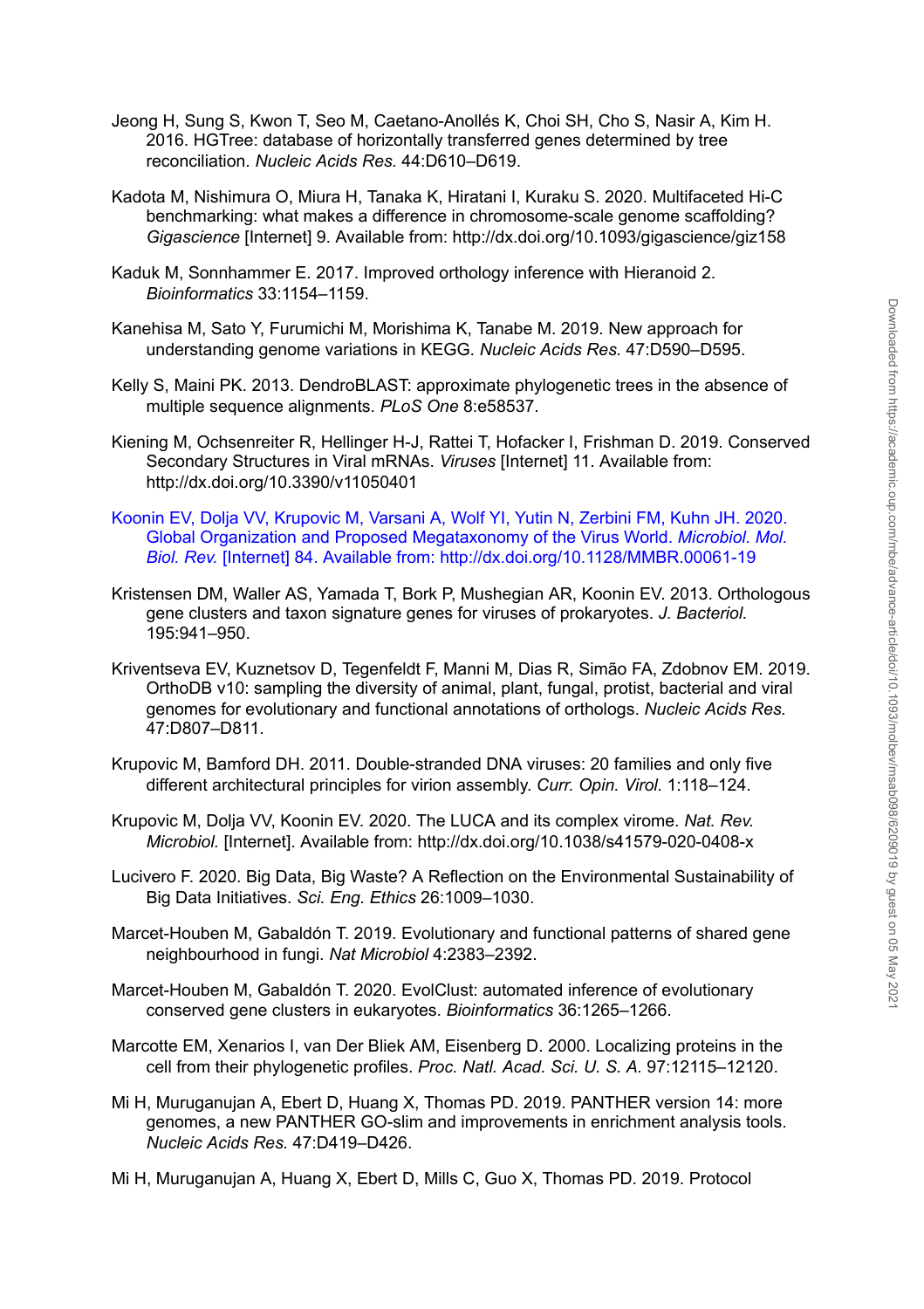Update for [large-scale](http://paperpile.com/b/lJ1Hgs/BVyxS) genome and gene function analysis with the PANTHER [classification](http://paperpile.com/b/lJ1Hgs/BVyxS) system (v.14.0). *Nat. [Protoc.](http://paperpile.com/b/lJ1Hgs/BVyxS)* [14:703–721.](http://paperpile.com/b/lJ1Hgs/BVyxS)

- Mi H, Poudel S, [Muruganujan](http://paperpile.com/b/lJ1Hgs/yj2fo) A, Casagrande JT, Thomas PD. 2016. PANTHER version 10: [expanded](http://paperpile.com/b/lJ1Hgs/yj2fo) protein families and functions, and analysis tools. *[Nucleic](http://paperpile.com/b/lJ1Hgs/yj2fo) Acids Res[.](http://paperpile.com/b/lJ1Hgs/yj2fo)* [44:D336–D342.](http://paperpile.com/b/lJ1Hgs/yj2fo)
- Miller JB, Pickett BD, Ridge PG. 2019. [JustOrthologs:](http://paperpile.com/b/lJ1Hgs/9l4ku) a fast, accurate and user-friendly ortholog [identification](http://paperpile.com/b/lJ1Hgs/9l4ku) algorithm. *[Bioinformatics](http://paperpile.com/b/lJ1Hgs/9l4ku)* [35:546–552.](http://paperpile.com/b/lJ1Hgs/9l4ku)
- Mochizuki T, Krupovic M, [Pehau-Arnaudet](http://paperpile.com/b/lJ1Hgs/4FMpg) G, Sako Y, Forterre P, Prangishvili D. 2012. Archaeal virus with exceptional virion architecture and the largest [single-stranded](http://paperpile.com/b/lJ1Hgs/4FMpg) DNA [genome.](http://paperpile.com/b/lJ1Hgs/4FMpg) *Proc. Natl. [Acad.](http://paperpile.com/b/lJ1Hgs/4FMpg) Sci. U. S. A.* [109:13386–13391.](http://paperpile.com/b/lJ1Hgs/4FMpg)
- Moi D, Kilchoer L, Aguilar PS, Dessimoz C. 2020. Scalable [phylogenetic](http://paperpile.com/b/lJ1Hgs/rwVqP) profiling using MinHash uncovers likely eukaryotic sexual [reproduction](http://paperpile.com/b/lJ1Hgs/rwVqP) genes. *PLoS [Comput.](http://paperpile.com/b/lJ1Hgs/rwVqP) Biol[.](http://paperpile.com/b/lJ1Hgs/rwVqP)* [16:e1007553.](http://paperpile.com/b/lJ1Hgs/rwVqP)
- Mukherjee S, Stamatis D, Bertsch J, [Ovchinnikova](http://paperpile.com/b/lJ1Hgs/oFirZ) G, Katta HY, Mojica A, Chen I-MA, Kyrpides NC, Reddy T. 2019. [Genomes](http://paperpile.com/b/lJ1Hgs/oFirZ) OnLine database (GOLD) v.7: updates and new [features.](http://paperpile.com/b/lJ1Hgs/oFirZ) *[Nucleic](http://paperpile.com/b/lJ1Hgs/oFirZ) Acids Res.* [47:D649–D659.](http://paperpile.com/b/lJ1Hgs/oFirZ) *I*Izal, *T*ix (*Notorico M, Pehar A-Pranacted C, Sake Y*, Forferre P, Pranacted from May 2012<br> **Acchees** Viros with exceptional virion architecture and the largest single-stranded DNA<br> **D.** Kiichoer **I.** *Aguilar PS*, De
- Nevers Y, Kress A, Defosset A, Ripp R, Linard B, [Thompson](http://paperpile.com/b/lJ1Hgs/W5dM3) JD, Poch O, Lecompte O. 2019. [OrthoInspector](http://paperpile.com/b/lJ1Hgs/W5dM3) 3.0: open portal for comparative genomics. *[Nucleic](http://paperpile.com/b/lJ1Hgs/W5dM3) Acids Res[.](http://paperpile.com/b/lJ1Hgs/W5dM3)* [47:D411–D418.](http://paperpile.com/b/lJ1Hgs/W5dM3)
- Nevers Y, Prasad MK, Poidevin L, Chennen K, Allot A, Kress A, Ripp R, [Thompson](http://paperpile.com/b/lJ1Hgs/CQSBg) JD, Dollfus H, Poch O, et al. 2017. Insights into Ciliary Genes and [Evolution](http://paperpile.com/b/lJ1Hgs/CQSBg) from Multi-Level [Phylogenetic](http://paperpile.com/b/lJ1Hgs/CQSBg) Profiling. *Mol. Biol. [Evol.](http://paperpile.com/b/lJ1Hgs/CQSBg)* [34:2016–2034.](http://paperpile.com/b/lJ1Hgs/CQSBg)
- Nguyen ND, Blaby IK, Wang D. 2019. [ManiNetCluster:](http://paperpile.com/b/lJ1Hgs/oBldi) a novel manifold learning approach to reveal the [functional](http://paperpile.com/b/lJ1Hgs/oBldi) links between gene networks. *BMC [Genomics](http://paperpile.com/b/lJ1Hgs/oBldi)* [20:1003.](http://paperpile.com/b/lJ1Hgs/oBldi)
- Niu Y, Liu C, [Moghimyfiroozabad](http://paperpile.com/b/lJ1Hgs/I6Onu) S, Yang Y, Alavian KN. 2017. PrePhyloPro: phylogenetic [profile-based](http://paperpile.com/b/lJ1Hgs/I6Onu) prediction of whole proteome linkages. *[PeerJ](http://paperpile.com/b/lJ1Hgs/I6Onu)* [5:e3712.](http://paperpile.com/b/lJ1Hgs/I6Onu)
- Ogris C, Guala D, [Sonnhammer](http://paperpile.com/b/lJ1Hgs/81sMB) ELL. 2018. FunCoup 4: new species, data, and [visualization.](http://paperpile.com/b/lJ1Hgs/81sMB) *[Nucleic](http://paperpile.com/b/lJ1Hgs/81sMB) Acids Res.* [46:D601–D607.](http://paperpile.com/b/lJ1Hgs/81sMB)
- Parks DH, Chuvochina M, Waite DW, Rinke C, [Skarshewski](http://paperpile.com/b/lJ1Hgs/63Uj7) A, Chaumeil P-A, Hugenholtz P. 2018. A [standardized](http://paperpile.com/b/lJ1Hgs/63Uj7) bacterial taxonomy based on genome phylogeny substantially [revises](http://paperpile.com/b/lJ1Hgs/63Uj7) the tree of life. *Nat. [Biotechnol.](http://paperpile.com/b/lJ1Hgs/63Uj7)* [36:996–1004.](http://paperpile.com/b/lJ1Hgs/63Uj7)
- Parks DH, Rinke C, [Chuvochina](http://paperpile.com/b/lJ1Hgs/ozJvh) M, Chaumeil P-A, Woodcroft BJ, Evans PN, Hugenholtz P, Tyson GW. 2017. Recovery of nearly 8,000 [metagenome-assembled](http://paperpile.com/b/lJ1Hgs/ozJvh) genomes [substantially](http://paperpile.com/b/lJ1Hgs/ozJvh) expands the tree of life. *Nat [Microbiol](http://paperpile.com/b/lJ1Hgs/ozJvh)* [2:1533–1542.](http://paperpile.com/b/lJ1Hgs/ozJvh)
- Pearson WR, Li W, Lopez R. 2017. [Query-seeded](http://paperpile.com/b/lJ1Hgs/yLywI) iterative sequence similarity searching improves [selectivity](http://paperpile.com/b/lJ1Hgs/yLywI) 5-20-fold. *[Nucleic](http://paperpile.com/b/lJ1Hgs/yLywI) Acids Res.* [45:e46.](http://paperpile.com/b/lJ1Hgs/yLywI)
- Pegueroles C, [Iraola-Guzmán](http://paperpile.com/b/lJ1Hgs/etWRA) S, Chorostecki U, Ksiezopolska E, Saus E, Gabaldón T. 2019. [Transcriptomic](http://paperpile.com/b/lJ1Hgs/etWRA) analyses reveal groups of co-expressed, syntenic lncRNAs in four species of the genus [Caenorhabditis.](http://paperpile.com/b/lJ1Hgs/etWRA) *[RNA](http://paperpile.com/b/lJ1Hgs/etWRA) Biol.* [16:320–329.](http://paperpile.com/b/lJ1Hgs/etWRA)
- Pellegrini M, Marcotte EM, [Thompson](http://paperpile.com/b/lJ1Hgs/cmcsC) MJ, Eisenberg D, Yeates TO. 1999. Assigning protein functions by comparative genome analysis: protein [phylogenetic](http://paperpile.com/b/lJ1Hgs/cmcsC) profiles. *[Proc.](http://paperpile.com/b/lJ1Hgs/cmcsC) Natl.*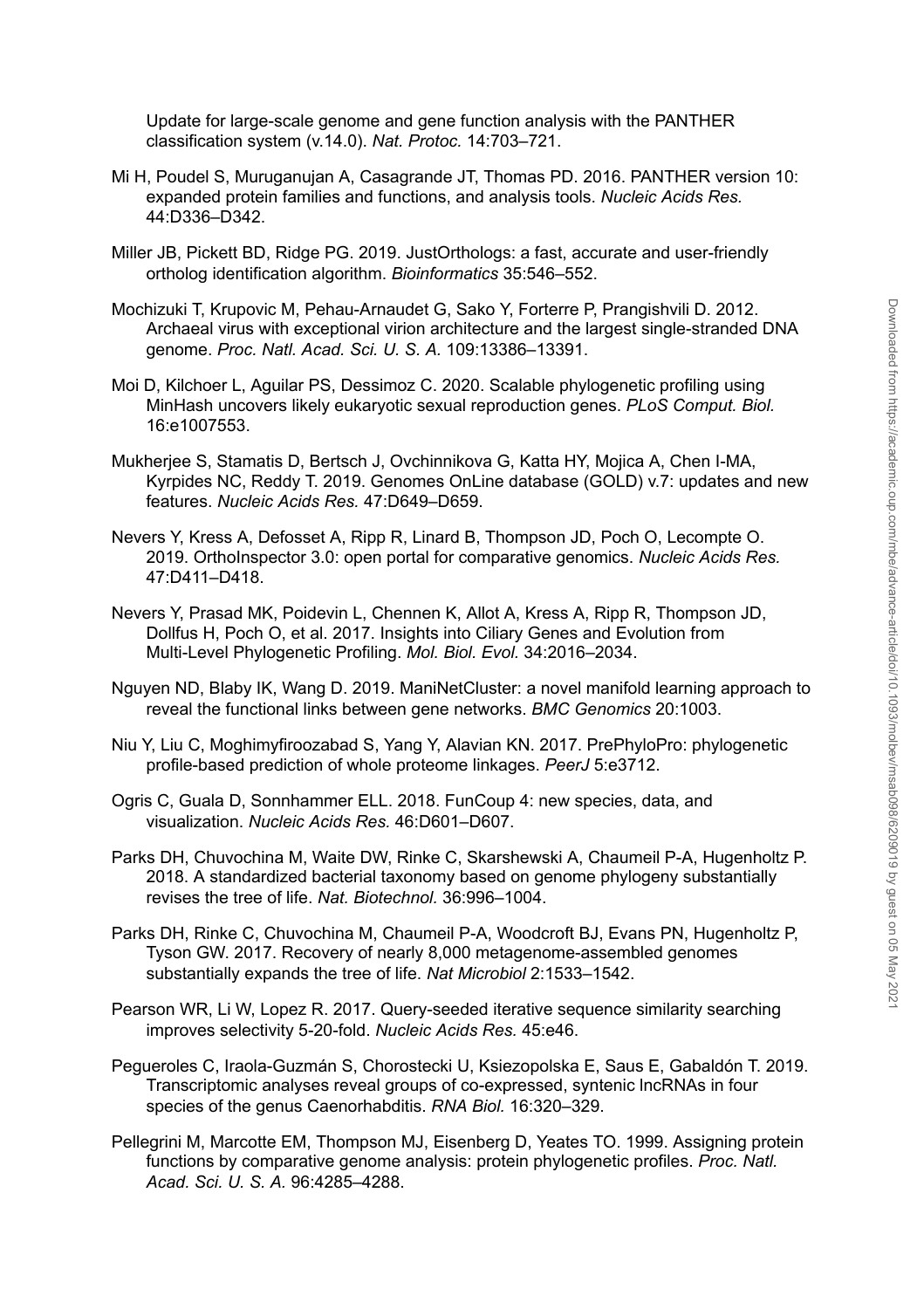- Persson E, Kaduk M, Forslund SK, Sonnhammer ELL. 2019. Domainoid: [domain-oriented](http://paperpile.com/b/lJ1Hgs/iwPzY) orthology [inference.](http://paperpile.com/b/lJ1Hgs/iwPzY) *BMC [Bioinformatics](http://paperpile.com/b/lJ1Hgs/iwPzY)* [20:523.](http://paperpile.com/b/lJ1Hgs/iwPzY)
- Philippe N, [Legendre](http://paperpile.com/b/lJ1Hgs/sA7no) M, Doutre G, Couté Y, Poirot O, Lescot M, Arslan D, Seltzer V, Bertaux L, Bruley C, et al. 2013. [Pandoraviruses:](http://paperpile.com/b/lJ1Hgs/sA7no) amoeba viruses with genomes up to 2.5 Mb reaching that of parasitic [eukaryotes.](http://paperpile.com/b/lJ1Hgs/sA7no) *[Science](http://paperpile.com/b/lJ1Hgs/sA7no)* [341:281–286.](http://paperpile.com/b/lJ1Hgs/sA7no)
- Pickett BE, Greer DS, Zhang Y, Stewart L, Zhou L, Sun G, Gu Z, Kumar S, [Zaremba](http://paperpile.com/b/lJ1Hgs/7iVVr) S, Larsen CN, et al. 2012. Virus [pathogen](http://paperpile.com/b/lJ1Hgs/7iVVr) database and analysis resource (ViPR): a [comprehensive](http://paperpile.com/b/lJ1Hgs/7iVVr) bioinformatics database and analysis resource for the coronavirus research [community.](http://paperpile.com/b/lJ1Hgs/7iVVr) *[Viruses](http://paperpile.com/b/lJ1Hgs/7iVVr)* [4:3209–3226.](http://paperpile.com/b/lJ1Hgs/7iVVr)
- Psomopoulos FE, Mitkas PA, Ouzounis CA. 2013. Detection of genomic [idiosyncrasies](http://paperpile.com/b/lJ1Hgs/pKkLi) using fuzzy [phylogenetic](http://paperpile.com/b/lJ1Hgs/pKkLi) profiles. *[PLoS](http://paperpile.com/b/lJ1Hgs/pKkLi) One* [8:e52854.](http://paperpile.com/b/lJ1Hgs/pKkLi)
- Ranwez V, Douzery EJP, Cambon C, [Chantret](http://paperpile.com/b/lJ1Hgs/gTf8x) N, Delsuc F. 2018. MACSE v2: Toolkit for the Alignment of Coding Sequences Accounting for [Frameshifts](http://paperpile.com/b/lJ1Hgs/gTf8x) and Stop Codons. *[Mol.](http://paperpile.com/b/lJ1Hgs/gTf8x) Biol. [Evol.](http://paperpile.com/b/lJ1Hgs/gTf8x)* [35:2582–2584.](http://paperpile.com/b/lJ1Hgs/gTf8x)
- Raymann K, [Brochier-Armanet](http://paperpile.com/b/lJ1Hgs/ynIcr) C, Gribaldo S. 2015. The two-domain tree of life is linked to a new root for the [Archaea.](http://paperpile.com/b/lJ1Hgs/ynIcr) *Proc. Natl. [Acad.](http://paperpile.com/b/lJ1Hgs/ynIcr) Sci. U. S. A.* [112:6670–6675.](http://paperpile.com/b/lJ1Hgs/ynIcr)
- Rinke C, [Schwientek](http://paperpile.com/b/lJ1Hgs/Q5WTn) P, Sczyrba A, Ivanova NN, Anderson IJ, Cheng J-F, Darling A, Malfatti S, Swan BK, Gies EA, et al. 2013. Insights into the [phylogeny](http://paperpile.com/b/lJ1Hgs/Q5WTn) and coding potential of [microbial](http://paperpile.com/b/lJ1Hgs/Q5WTn) dark matter. *[Nature](http://paperpile.com/b/lJ1Hgs/Q5WTn)* [499:431–437.](http://paperpile.com/b/lJ1Hgs/Q5WTn)
- Rogozin IB, Managadze D, Shabalina SA, Koonin EV. 2014. Gene family level [comparative](http://paperpile.com/b/lJ1Hgs/xEuvr) analysis of gene expression in mammals validates the ortholog [conjecture.](http://paperpile.com/b/lJ1Hgs/xEuvr) *[Genome](http://paperpile.com/b/lJ1Hgs/xEuvr) Biol. [Evol.](http://paperpile.com/b/lJ1Hgs/xEuvr)* [6:754–762.](http://paperpile.com/b/lJ1Hgs/xEuvr)
- Roux S, Enault F, Robin A, Ravet V, Personnic S, Theil S, Colombet J, [Sime-Ngando](http://paperpile.com/b/lJ1Hgs/fImVy) T, Debroas D. 2012. Assessing the diversity and specificity of two [freshwater](http://paperpile.com/b/lJ1Hgs/fImVy) viral communities through [metagenomics.](http://paperpile.com/b/lJ1Hgs/fImVy) *[PLoS](http://paperpile.com/b/lJ1Hgs/fImVy) One* [7:e33641.](http://paperpile.com/b/lJ1Hgs/fImVy)
- Schreiber F, [Sonnhammer](http://paperpile.com/b/lJ1Hgs/Sq96p) ELL. 2013. Hieranoid: hierarchical orthology inference. *J. [Mol.](http://paperpile.com/b/lJ1Hgs/Sq96p) [Biol.](http://paperpile.com/b/lJ1Hgs/Sq96p)* [425:2072–2081.](http://paperpile.com/b/lJ1Hgs/Sq96p)
- [Scornavacca](http://paperpile.com/b/lJ1Hgs/SCCif) C, Belkhir K, Lopez J, Dernat R, Delsuc F, Douzery EJP, Ranwez V. 2019. OrthoMaM v10: Scaling-Up [Orthologous](http://paperpile.com/b/lJ1Hgs/SCCif) Coding Sequence and Exon Alignments with More than One Hundred [Mammalian](http://paperpile.com/b/lJ1Hgs/SCCif) Genomes. *Mol. Biol. [Evol.](http://paperpile.com/b/lJ1Hgs/SCCif)* [36:861–862.](http://paperpile.com/b/lJ1Hgs/SCCif)
- Segata N, Börnigen D, Morgan XC, [Huttenhower](http://paperpile.com/b/lJ1Hgs/WSTUp) C. 2013. PhyloPhlAn is a new method for improved [phylogenetic](http://paperpile.com/b/lJ1Hgs/WSTUp) and taxonomic placement of microbes. *Nat. [Commun.](http://paperpile.com/b/lJ1Hgs/WSTUp)* [4:2304.](http://paperpile.com/b/lJ1Hgs/WSTUp)
- Sima AC, Dessimoz C, Stockinger K, [Zahn-Zabal](http://paperpile.com/b/lJ1Hgs/qRAII) M, Mendes de Farias T. 2019. A hands-on introduction to querying evolutionary [relationships](http://paperpile.com/b/lJ1Hgs/qRAII) across multiple data sources using [SPARQL.](http://paperpile.com/b/lJ1Hgs/qRAII) *[F1000Res.](http://paperpile.com/b/lJ1Hgs/qRAII)* [8:1822.](http://paperpile.com/b/lJ1Hgs/qRAII)
- Sima AC, Mendes de Farias T, Zbinden E, Anisimova M, Gil M, [Stockinger](http://paperpile.com/b/lJ1Hgs/KMEzH) H, Stockinger K, [Robinson-Rechavi](http://paperpile.com/b/lJ1Hgs/KMEzH) M, Dessimoz C. 2019. Enabling semantic queries across federated [bioinformatics](http://paperpile.com/b/lJ1Hgs/KMEzH) databases. *[Database](http://paperpile.com/b/lJ1Hgs/KMEzH)* [Internet] 2019. [Available](http://paperpile.com/b/lJ1Hgs/KMEzH) from: <http://dx.doi.org/10.1093/database/baz106> research community, *Viruses* 4:3203–3226.<br> *Biogroups FR, Mikkes PA, Ouzoo*unis CA 2013. Detection of genomic diosyncrasies using<br> *Biozzy* Dhylogenetic profiles. FLoS One 8:452854.<br>
Alignment of Coding Sembon C, Chanties
- Simão FA, [Waterhouse](http://paperpile.com/b/lJ1Hgs/WPRBp) RM, Ioannidis P, Kriventseva EV, Zdobnov EM. 2015. BUSCO: assessing genome assembly and annotation [completeness](http://paperpile.com/b/lJ1Hgs/WPRBp) with single-copy orthologs.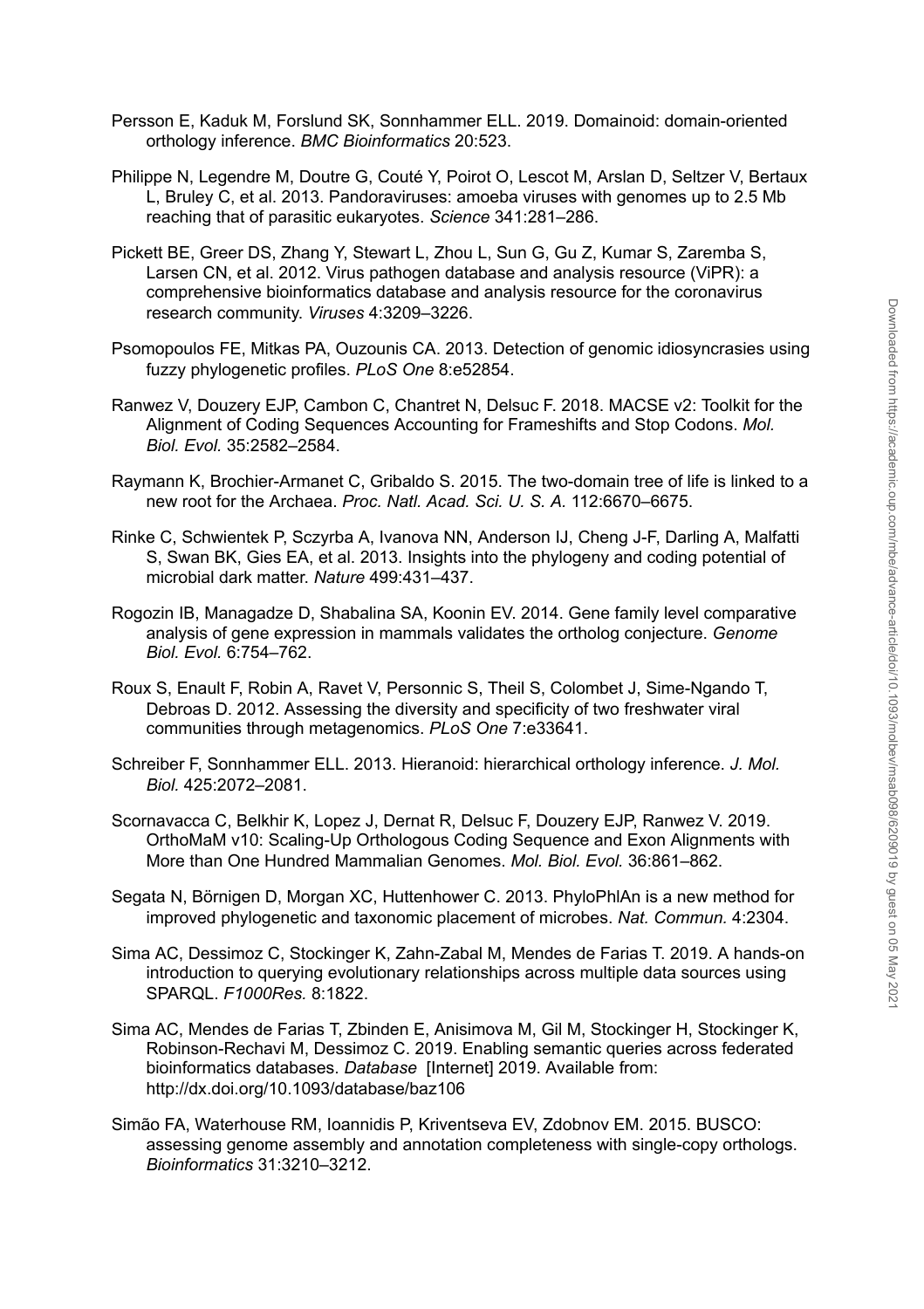- Söllner JF, Leparc G, Zwick M, [Schönberger](http://paperpile.com/b/lJ1Hgs/ohiZL) T, Hildebrandt T, Nieselt K, Simon E. 2019. Exploiting orthology and de novo [transcriptome](http://paperpile.com/b/lJ1Hgs/ohiZL) assembly to refine target sequence [information.](http://paperpile.com/b/lJ1Hgs/ohiZL) *BMC Med. [Genomics](http://paperpile.com/b/lJ1Hgs/ohiZL)* [12:69.](http://paperpile.com/b/lJ1Hgs/ohiZL)
- Sonnhammer ELL, Gabaldón T, Sousa da Silva AW, Martin M, [Robinson-Rechavi](http://paperpile.com/b/lJ1Hgs/0OkZ9) M, [Boeckmann](http://paperpile.com/b/lJ1Hgs/0OkZ9) B, Thomas PD, Dessimoz C, Quest for Orthologs consortium. 2014. Big data and other [challenges](http://paperpile.com/b/lJ1Hgs/0OkZ9) in the quest for orthologs. *[Bioinformatics](http://paperpile.com/b/lJ1Hgs/0OkZ9)* [30:2993–2998.](http://paperpile.com/b/lJ1Hgs/0OkZ9)
- [Sonnhammer](http://paperpile.com/b/lJ1Hgs/3loyl) ELL, Östlund G. 2015. InParanoid 8: orthology analysis between 273 [proteomes,](http://paperpile.com/b/lJ1Hgs/3loyl) mostly eukaryotic. *[Nucleic](http://paperpile.com/b/lJ1Hgs/3loyl) Acids Res.* [43:D234–D239.](http://paperpile.com/b/lJ1Hgs/3loyl)
- Spang A, Saw JH, Jørgensen SL, [Zaremba-Niedzwiedzka](http://paperpile.com/b/lJ1Hgs/oCRnW) K, Martijn J, Lind AE, van Eijk R, [Schleper](http://paperpile.com/b/lJ1Hgs/oCRnW) C, Guy L, Ettema TJG. 2015. Complex archaea that bridge the gap between [prokaryotes](http://paperpile.com/b/lJ1Hgs/oCRnW) and eukaryotes. *[Nature](http://paperpile.com/b/lJ1Hgs/oCRnW)* [521:173–179.](http://paperpile.com/b/lJ1Hgs/oCRnW)
- Stolzer M, Lai H, Xu M, Sathaye D, Vernot B, Durand D. 2012. Inferring [duplications,](http://paperpile.com/b/lJ1Hgs/a92CX) losses, transfers and [incomplete](http://paperpile.com/b/lJ1Hgs/a92CX) lineage sorting with nonbinary species trees. *[Bioinformatics](http://paperpile.com/b/lJ1Hgs/a92CX)* [28:i409–i415.](http://paperpile.com/b/lJ1Hgs/a92CX)
- Stolzer M, Siewert K, Lai H, Xu M, Durand D. 2015. Event inference in [multidomain](http://paperpile.com/b/lJ1Hgs/Ss5mM) families with phylogenetic [reconciliation.](http://paperpile.com/b/lJ1Hgs/Ss5mM) *BMC [Bioinformatics](http://paperpile.com/b/lJ1Hgs/Ss5mM)* 16 Suppl [14:S8.](http://paperpile.com/b/lJ1Hgs/Ss5mM)
- Sutphin GL, Mahoney JM, Sheppard K, Walton DO, Korstanje R. 2016. [WORMHOLE:](http://paperpile.com/b/lJ1Hgs/pHymX) Novel Least Diverged Ortholog [Prediction](http://paperpile.com/b/lJ1Hgs/pHymX) through Machine Learning. *PLoS [Comput.](http://paperpile.com/b/lJ1Hgs/pHymX) Biol.* [12:e1005182.](http://paperpile.com/b/lJ1Hgs/pHymX)
- Szklarczyk D, Gable AL, Lyon D, Junge A, Wyder S, [Huerta-Cepas](http://paperpile.com/b/lJ1Hgs/cb2Mw) J, Simonovic M, Doncheva NT, Morris JH, Bork P, et al. 2019. STRING v11: [protein-protein](http://paperpile.com/b/lJ1Hgs/cb2Mw) association networks with increased coverage, supporting functional discovery in [genome-wide](http://paperpile.com/b/lJ1Hgs/cb2Mw) [experimental](http://paperpile.com/b/lJ1Hgs/cb2Mw) datasets. *[Nucleic](http://paperpile.com/b/lJ1Hgs/cb2Mw) Acids Res.* [47:D607–D613.](http://paperpile.com/b/lJ1Hgs/cb2Mw)
- Tabach Y, Billi AC, Hayes GD, [Newman](http://paperpile.com/b/lJ1Hgs/m2b7w) MA, Zuk O, Gabel H, Kamath R, Yacoby K, Chapman B, Garcia SM, et al. 2013. [Identification](http://paperpile.com/b/lJ1Hgs/m2b7w) of small RNA pathway genes using patterns of phylogenetic [conservation](http://paperpile.com/b/lJ1Hgs/m2b7w) and divergence. *[Nature](http://paperpile.com/b/lJ1Hgs/m2b7w)* [493:694–698.](http://paperpile.com/b/lJ1Hgs/m2b7w)
- Tabach Y, Golan T, [Hernández-Hernández](http://paperpile.com/b/lJ1Hgs/XxXwq) A, Messer AR, Fukuda T, Kouznetsova A, Liu J-G, Lilienthal I, Levy C, Ruvkun G. 2013. Human disease locus [discovery](http://paperpile.com/b/lJ1Hgs/XxXwq) and mapping to molecular pathways through [phylogenetic](http://paperpile.com/b/lJ1Hgs/XxXwq) profiling. *Mol. [Syst.](http://paperpile.com/b/lJ1Hgs/XxXwq) Biol.* [9:692.](http://paperpile.com/b/lJ1Hgs/XxXwq)
- Tettelin H, Masignani V, [Cieslewicz](http://paperpile.com/b/lJ1Hgs/wrw5F) MJ, Donati C, Medini D, Ward NL, Angiuoli SV, Crabtree J, Jones AL, Durkin AS, et al. 2005. Genome analysis of multiple [pathogenic](http://paperpile.com/b/lJ1Hgs/wrw5F) isolates of Streptococcus agalactiae: implications for the microbial ["pan-genome."](http://paperpile.com/b/lJ1Hgs/wrw5F) *Proc. Natl. [Acad.](http://paperpile.com/b/lJ1Hgs/wrw5F) [Sci.](http://paperpile.com/b/lJ1Hgs/wrw5F) U. S. A.* [102:13950–13955.](http://paperpile.com/b/lJ1Hgs/wrw5F) dightantly related [comparisons.](http://paperpile.com/b/lJ1Hgs/q0WRi) *Nucleical According the Compactness*<br>Scriberger C. Guy L. Etternet T.G. 2015. Complex architects that triding the gap between<br>prokarydes and eukarydes. Mature 52:1173–179.<br>
The Mulli-H, X
- Train C-M, Pignatelli M, Altenhoff A, Dessimoz C. 2019. iHam and pyHam: [visualizing](http://paperpile.com/b/lJ1Hgs/enVgr) and processing hierarchical [orthologous](http://paperpile.com/b/lJ1Hgs/enVgr) groups. *[Bioinformatics](http://paperpile.com/b/lJ1Hgs/enVgr)* [35:2504–2506.](http://paperpile.com/b/lJ1Hgs/enVgr)
- Tran N-V, Greshake Tzovaras B, Ebersberger I. 2018. [PhyloProfile:](http://paperpile.com/b/lJ1Hgs/2cFnY) dynamic visualization and exploration of [multi-layered](http://paperpile.com/b/lJ1Hgs/2cFnY) phylogenetic profiles. *[Bioinformatics](http://paperpile.com/b/lJ1Hgs/2cFnY)* [34:3041–3043.](http://paperpile.com/b/lJ1Hgs/2cFnY)
- Uchiyama I. 2006. Hierarchical clustering algorithm for comprehensive [orthologous-domain](http://paperpile.com/b/lJ1Hgs/I2tn0) [classification](http://paperpile.com/b/lJ1Hgs/I2tn0) in multiple genomes. *[Nucleic](http://paperpile.com/b/lJ1Hgs/I2tn0) Acids Res.* [34:647–658.](http://paperpile.com/b/lJ1Hgs/I2tn0)
- [Uchiyama](http://paperpile.com/b/lJ1Hgs/q0WRi) I, Mihara M, Nishide H, Chiba H, Kato M. 2019. MBGD update 2018: microbial genome database based on [hierarchical](http://paperpile.com/b/lJ1Hgs/q0WRi) orthology relations covering closely related and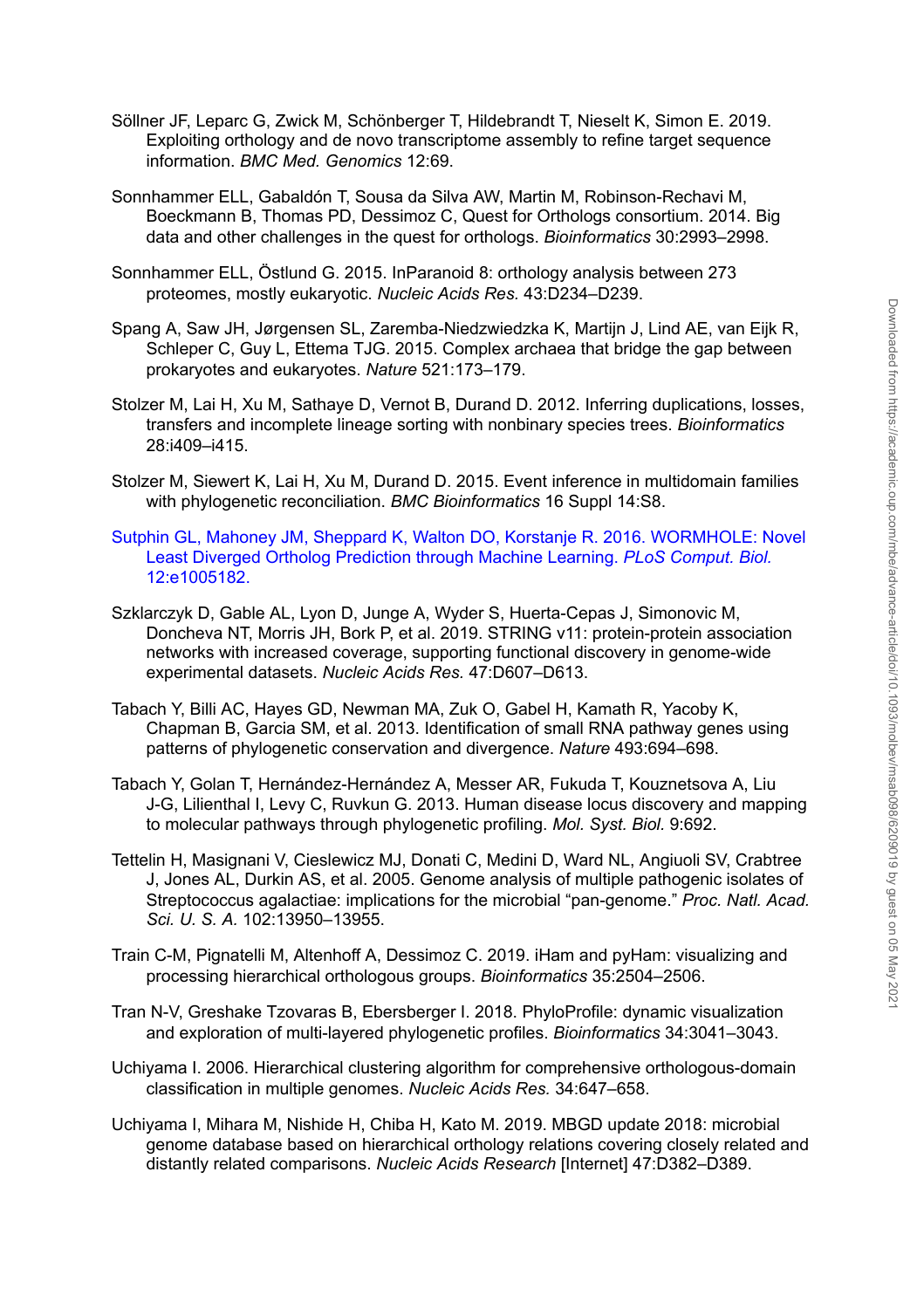[Available](http://paperpile.com/b/lJ1Hgs/q0WRi) from: <http://dx.doi.org/10.1093/nar/gky1054>

- Walhout AJ, Sordella R, Lu X, Hartley JL, Temple GF, Brasch MA, [Thierry-Mieg](http://paperpile.com/b/lJ1Hgs/u0gBw) N, Vidal M. 2000. Protein [interaction](http://paperpile.com/b/lJ1Hgs/u0gBw) mapping in C. elegans using proteins involved in vulval [development.](http://paperpile.com/b/lJ1Hgs/u0gBw) *[Science](http://paperpile.com/b/lJ1Hgs/u0gBw)* [287:116–122.](http://paperpile.com/b/lJ1Hgs/u0gBw)
- Woese CR, Fox GE. 1977. [Phylogenetic](http://paperpile.com/b/lJ1Hgs/EMwn4) structure of the prokaryotic domain: The primary [kingdoms.](http://paperpile.com/b/lJ1Hgs/EMwn4) *[Proceedings](http://paperpile.com/b/lJ1Hgs/EMwn4) of the National Academy of Sciences* [Internet] [74:5088–5090.](http://paperpile.com/b/lJ1Hgs/EMwn4) [Available](http://paperpile.com/b/lJ1Hgs/EMwn4) from: <http://dx.doi.org/10.1073/pnas.74.11.5088>
- Woese CR, Kandler O, Wheelis ML. 1990. Towards a natural system of [organisms:](http://paperpile.com/b/lJ1Hgs/BO8L9) proposal for the domains [Archaea,](http://paperpile.com/b/lJ1Hgs/BO8L9) Bacteria, and Eucarya. *Proc. Natl. [Acad.](http://paperpile.com/b/lJ1Hgs/BO8L9) Sci. U. S. A[.](http://paperpile.com/b/lJ1Hgs/BO8L9)* [87:4576–4579.](http://paperpile.com/b/lJ1Hgs/BO8L9)
- Xiang W, Xue S, Liu F, Qin S, Xiao L, Yi Z. 2020. MGDB: A database for [evaluating](http://paperpile.com/b/lJ1Hgs/zMpuh) Miscanthus spp. to screen elite [germplasm.](http://paperpile.com/b/lJ1Hgs/zMpuh) *Biomass and [Bioenergy](http://paperpile.com/b/lJ1Hgs/zMpuh)* [\[Internet\]](http://paperpile.com/b/lJ1Hgs/zMpuh) [138:105599.](http://paperpile.com/b/lJ1Hgs/zMpuh) Available from: <http://dx.doi.org/10.1016/j.biombioe.2020.105599>
- Yates AD, Achuthan P, Akanni W, Allen J, Allen J, [Alvarez-Jarreta](http://paperpile.com/b/lJ1Hgs/Zcd7w) J, Amode MR, Armean IM, Azov AG, Bennett R, et al. 2020. [Ensembl](http://paperpile.com/b/lJ1Hgs/Zcd7w) 2020. *[Nucleic](http://paperpile.com/b/lJ1Hgs/Zcd7w) Acids Res.* [48:D682–D688.](http://paperpile.com/b/lJ1Hgs/Zcd7w)
- Yoshida M, Takaki Y, Eitoku M, Nunoura T, Takai K. 2013. [Metagenomic](http://paperpile.com/b/lJ1Hgs/o7Z08) analysis of viral communities in [\(hado\)pelagic](http://paperpile.com/b/lJ1Hgs/o7Z08) sediments. *[PLoS](http://paperpile.com/b/lJ1Hgs/o7Z08) One* [8:e57271.](http://paperpile.com/b/lJ1Hgs/o7Z08)
- Yu H, [Luscombe](http://paperpile.com/b/lJ1Hgs/ORQqw) NM, Lu HX, Zhu X, Xia Y, Han J-DJ, Bertin N, Chung S, Vidal M, Gerstein M. 2004. Annotation transfer between genomes: [protein-protein](http://paperpile.com/b/lJ1Hgs/ORQqw) interologs and [protein-DNA](http://paperpile.com/b/lJ1Hgs/ORQqw) regulogs. *[Genome](http://paperpile.com/b/lJ1Hgs/ORQqw) Res.* [14:1107–1118.](http://paperpile.com/b/lJ1Hgs/ORQqw)
- Yu J, Picord G, Tuffery P, Guerois R. 2015. [HHalign-Kbest:](http://paperpile.com/b/lJ1Hgs/oKMVp) exploring sub-optimal alignments for remote homology [comparative](http://paperpile.com/b/lJ1Hgs/oKMVp) modeling. *[Bioinformatics](http://paperpile.com/b/lJ1Hgs/oKMVp)* [31:3850–3852.](http://paperpile.com/b/lJ1Hgs/oKMVp)
- [Zaremba-Niedzwiedzka](http://paperpile.com/b/lJ1Hgs/0I6F2) K, Caceres EF, Saw JH, Bäckström D, Juzokaite L, Vancaester E, Seitz KW, [Anantharaman](http://paperpile.com/b/lJ1Hgs/0I6F2) K, Starnawski P, Kjeldsen KU, et al. 2017. Asgard archaea illuminate the origin of eukaryotic cellular [complexity.](http://paperpile.com/b/lJ1Hgs/0I6F2) *[Nature](http://paperpile.com/b/lJ1Hgs/0I6F2)* [541:353–358.](http://paperpile.com/b/lJ1Hgs/0I6F2)
- Zmasek CM, Knipe DM, Pellett PE, [Scheuermann](http://paperpile.com/b/lJ1Hgs/qAGX8) RH. 2019. Classification of human Herpesviridae proteins using [Domain-architecture](http://paperpile.com/b/lJ1Hgs/qAGX8) Aware Inference of Orthologs (DAIO). **Solution 10.1** May 2021 The May 2021 The May 2021 The May 2021 The domains in the domains and Solution and Solution and Solution and Solution and Solution and Solution and Solution and Solution and Mission and Discreption